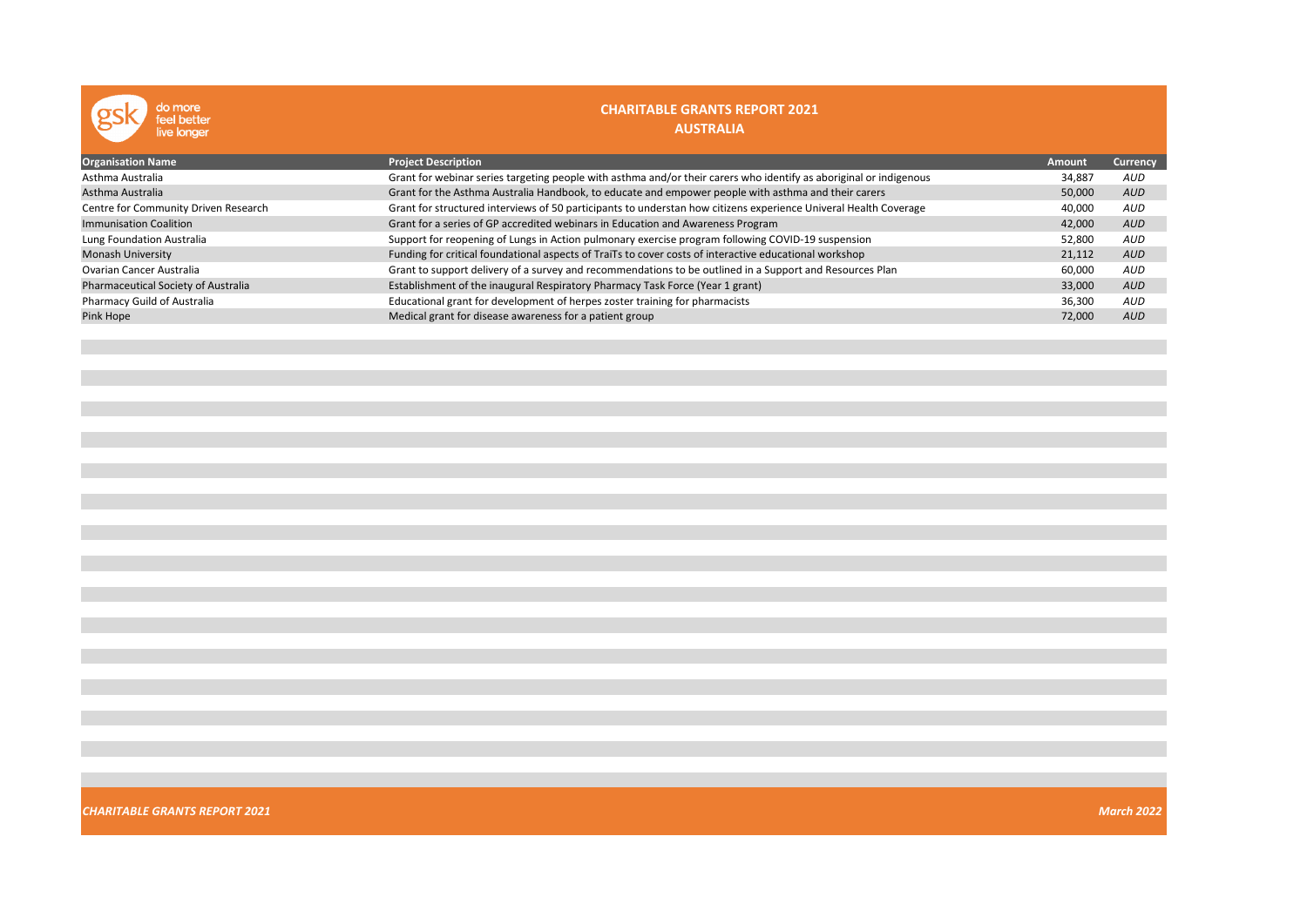| do more<br>feel better<br>live longer | <b>CHARITABLE GRANTS REPORT 2021</b><br><b>BELGIUM</b>             |        |                   |
|---------------------------------------|--------------------------------------------------------------------|--------|-------------------|
| <b>Organisation Name</b>              | <b>Project Description</b>                                         | Amount | Currency          |
| Pink Ribbon                           | Donation from Sensodyne promotional campaign in aid of Pink Ribbon | 20,000 | EUR               |
|                                       |                                                                    |        |                   |
|                                       |                                                                    |        |                   |
|                                       |                                                                    |        |                   |
|                                       |                                                                    |        |                   |
|                                       |                                                                    |        |                   |
|                                       |                                                                    |        |                   |
|                                       |                                                                    |        |                   |
|                                       |                                                                    |        |                   |
|                                       |                                                                    |        |                   |
|                                       |                                                                    |        |                   |
|                                       |                                                                    |        |                   |
|                                       |                                                                    |        |                   |
|                                       |                                                                    |        |                   |
|                                       |                                                                    |        |                   |
|                                       |                                                                    |        |                   |
|                                       |                                                                    |        |                   |
|                                       |                                                                    |        |                   |
|                                       |                                                                    |        |                   |
|                                       |                                                                    |        |                   |
|                                       |                                                                    |        |                   |
|                                       |                                                                    |        |                   |
|                                       |                                                                    |        |                   |
|                                       |                                                                    |        |                   |
|                                       |                                                                    |        |                   |
|                                       |                                                                    |        |                   |
|                                       |                                                                    |        |                   |
|                                       |                                                                    |        |                   |
|                                       |                                                                    |        |                   |
|                                       |                                                                    |        |                   |
|                                       |                                                                    |        |                   |
|                                       |                                                                    |        |                   |
|                                       |                                                                    |        |                   |
|                                       |                                                                    |        |                   |
|                                       |                                                                    |        |                   |
|                                       |                                                                    |        |                   |
|                                       |                                                                    |        |                   |
|                                       |                                                                    |        |                   |
|                                       |                                                                    |        |                   |
| <b>CHARITABLE GRANTS REPORT 2021</b>  |                                                                    |        | <b>March 2022</b> |
|                                       |                                                                    |        |                   |
|                                       |                                                                    |        |                   |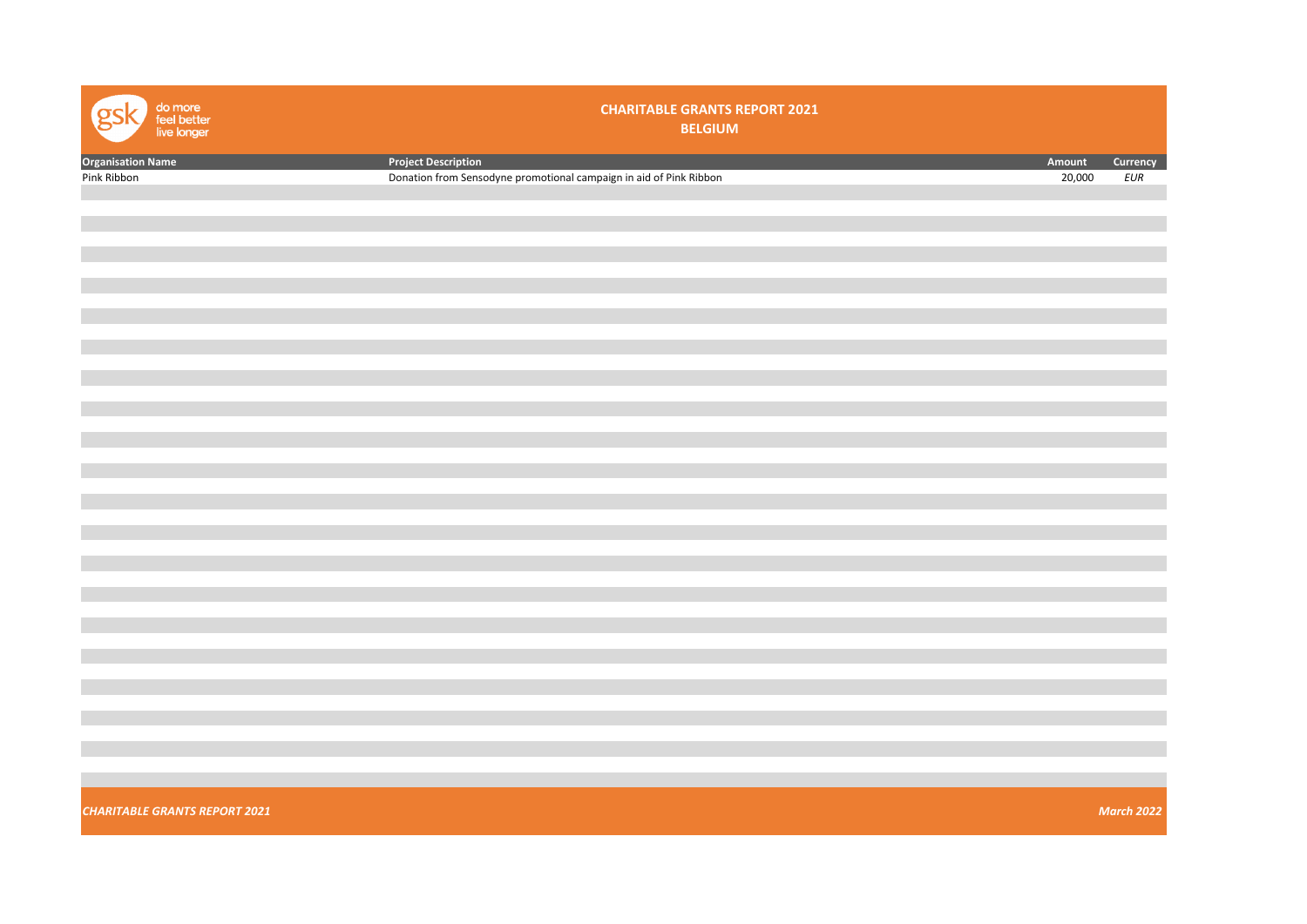| do more<br>feel better<br>live longer      | <b>CHARITABLE GRANTS REPORT 2021</b><br><b>BERMUDA</b>                                     |        |                   |
|--------------------------------------------|--------------------------------------------------------------------------------------------|--------|-------------------|
| <b>Organisation Name</b>                   | <b>Project Description</b>                                                                 | Amount | Currency          |
| Bermuda Hospital Board Scholarship Program | Two \$20,000 college scholarships for university studies in healthcare disciplines         | 40,000 | USD               |
| Open Airways                               | Support for a charity providing asthma and COPD education and support to Bermuda residents | 30,000 | USD               |
|                                            |                                                                                            |        |                   |
|                                            |                                                                                            |        |                   |
|                                            |                                                                                            |        |                   |
|                                            |                                                                                            |        |                   |
|                                            |                                                                                            |        |                   |
|                                            |                                                                                            |        |                   |
|                                            |                                                                                            |        |                   |
|                                            |                                                                                            |        |                   |
|                                            |                                                                                            |        |                   |
|                                            |                                                                                            |        |                   |
|                                            |                                                                                            |        |                   |
|                                            |                                                                                            |        |                   |
|                                            |                                                                                            |        |                   |
|                                            |                                                                                            |        |                   |
|                                            |                                                                                            |        |                   |
|                                            |                                                                                            |        |                   |
|                                            |                                                                                            |        |                   |
|                                            |                                                                                            |        |                   |
|                                            |                                                                                            |        |                   |
|                                            |                                                                                            |        |                   |
|                                            |                                                                                            |        |                   |
|                                            |                                                                                            |        |                   |
|                                            |                                                                                            |        |                   |
|                                            |                                                                                            |        |                   |
|                                            |                                                                                            |        |                   |
|                                            |                                                                                            |        |                   |
|                                            |                                                                                            |        |                   |
|                                            |                                                                                            |        |                   |
|                                            |                                                                                            |        |                   |
|                                            |                                                                                            |        |                   |
|                                            |                                                                                            |        |                   |
|                                            |                                                                                            |        |                   |
|                                            |                                                                                            |        |                   |
|                                            |                                                                                            |        |                   |
|                                            |                                                                                            |        |                   |
|                                            |                                                                                            |        |                   |
|                                            |                                                                                            |        |                   |
|                                            |                                                                                            |        |                   |
| <b>CHARITABLE GRANTS REPORT 2021</b>       |                                                                                            |        | <b>March 2022</b> |
|                                            |                                                                                            |        |                   |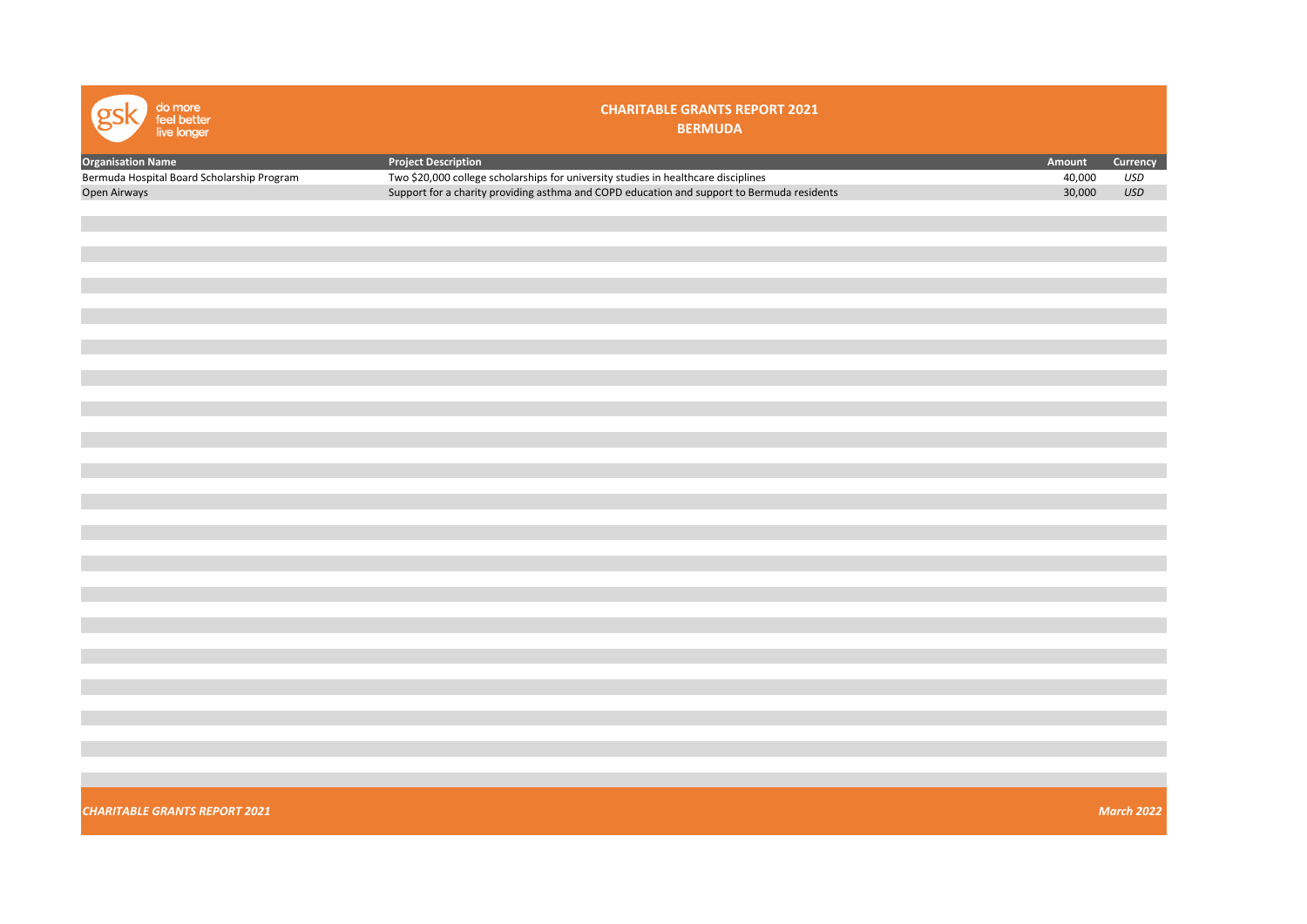| do more<br>feel better<br>live longer            | <b>CHARITABLE GRANTS REPORT 2021</b><br><b>BRAZIL</b>                                                                              |               |                 |
|--------------------------------------------------|------------------------------------------------------------------------------------------------------------------------------------|---------------|-----------------|
| <b>Organisation Name</b>                         | <b>Project Description</b>                                                                                                         | <b>Amount</b> | <b>Currency</b> |
| <b>ABRAF</b>                                     | Support for patient group (pulmonary hypertension and related diseases)                                                            | 10,267        | GBP             |
| Associação Brasileira de Asma Grave              | Support for patient group (severe asthma)                                                                                          | 13,333        | <b>GBP</b>      |
| <b>CDD ASMA</b>                                  | Support for patient group (asthma)                                                                                                 | 17,400        | GBP             |
| <b>CDD DPOC</b>                                  | Support for patient group (COPD)                                                                                                   | 60,000        | <b>GBP</b>      |
| Fundo POSITHIVO                                  | General support for HIV/AIDS activities                                                                                            | 33,333        | GBP             |
| <b>GARCE</b>                                     | Support for patient group (rhematoid arthritis)                                                                                    | 14,667        | <b>GBP</b>      |
| <b>GRUPO PARAVIDDA</b>                           | Support for patient group (HIV/AIDS)                                                                                               | 10,019        | GBP             |
| InCor - Instituto do Coração                     | Support for database development                                                                                                   | 20,480        | <b>GBP</b>      |
| Instituto Brasileiro de Desenvolvimento e Gestão | Support for 14 events to develop awareness about HIV/AIDS in island regions, with a focus on riverside populations                 | 21,438        | GBP             |
| Lado A Lado                                      | Patient advocacy group funding                                                                                                     | 10,667        | <b>GBP</b>      |
| Servico Social Da Indústria                      | Positive Attitude Project teaching students in Rio de Janeiro about STIs, HIV, violence, teenage pregnancy, bullying and diversity | 46,667        | GBP             |
|                                                  |                                                                                                                                    |               |                 |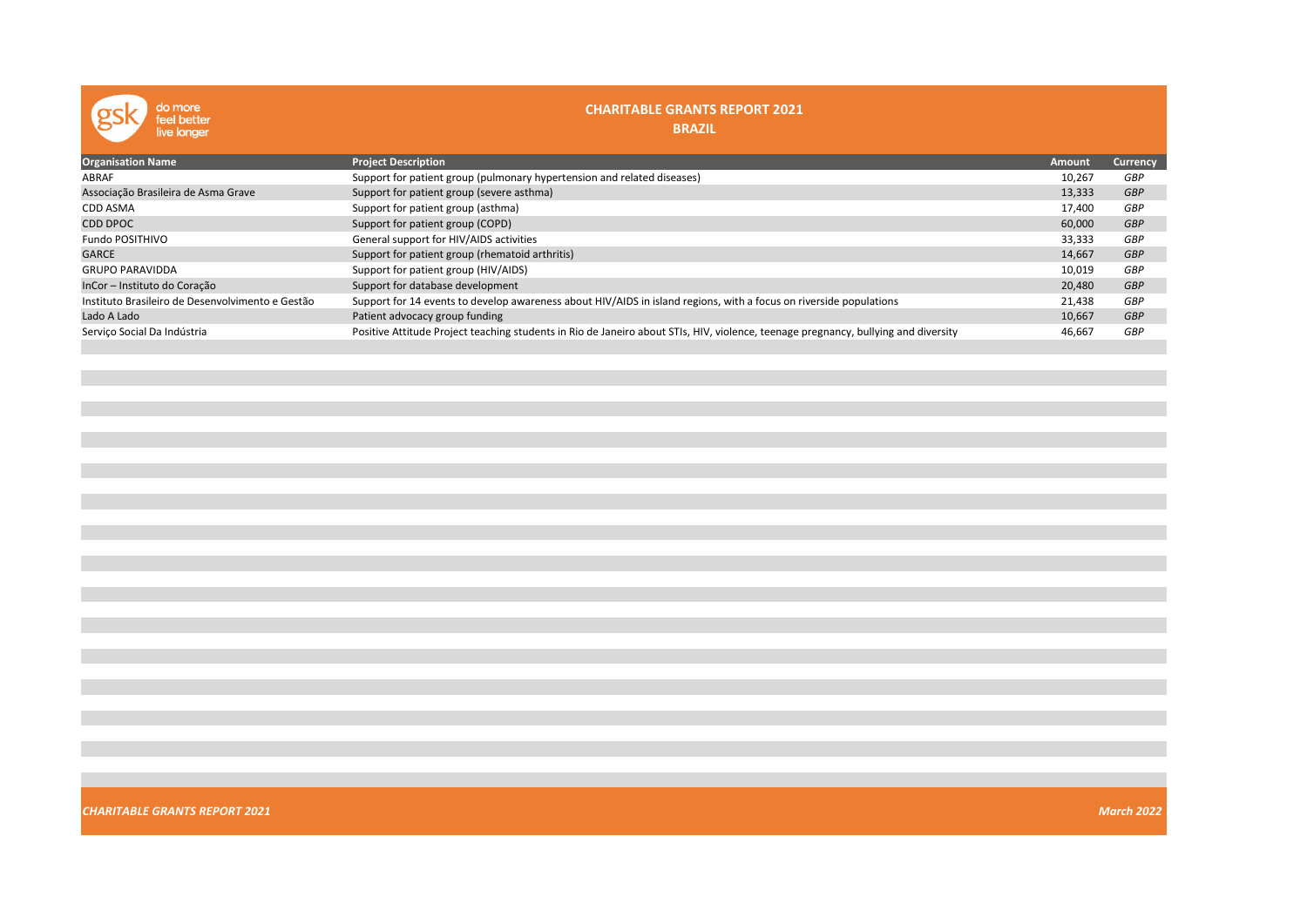| do more<br>feel better<br>live longer        | <b>CHARITABLE GRANTS REPORT 2021</b><br><b>CANADA</b>                   |         |                 |
|----------------------------------------------|-------------------------------------------------------------------------|---------|-----------------|
| <b>Organisation Name</b>                     | <b>Project Description</b>                                              | Amount  | <b>Currency</b> |
| Canadian Hospice Palliative Care Association | Annual philanthropy program                                             | 125,000 | CAD             |
| <b>Canadian Red Cross</b>                    | <b>British Columbia Wildfires</b>                                       | 12,000  | CAD             |
| Canadian Red Cross                           | British Columbia Flood                                                  | 20,000  | CAD             |
| <b>Centraide of Greater Montreal</b>         | Ongoing commitment to the communities where GSK employees live and work | 50,000  | CAD             |
| Centraide Quebec et Chaudiere                | Ongoing commitment to the communities where GSK employees live and work | 25,000  | CAD             |
| Save The Children Canada                     | Ongoing commitment to indigenous communities                            | 175,000 | CAD             |
| United Way Greater Toronto                   | Ongoing commitment to the communities where GSK employees live and work | 120,000 | CAD             |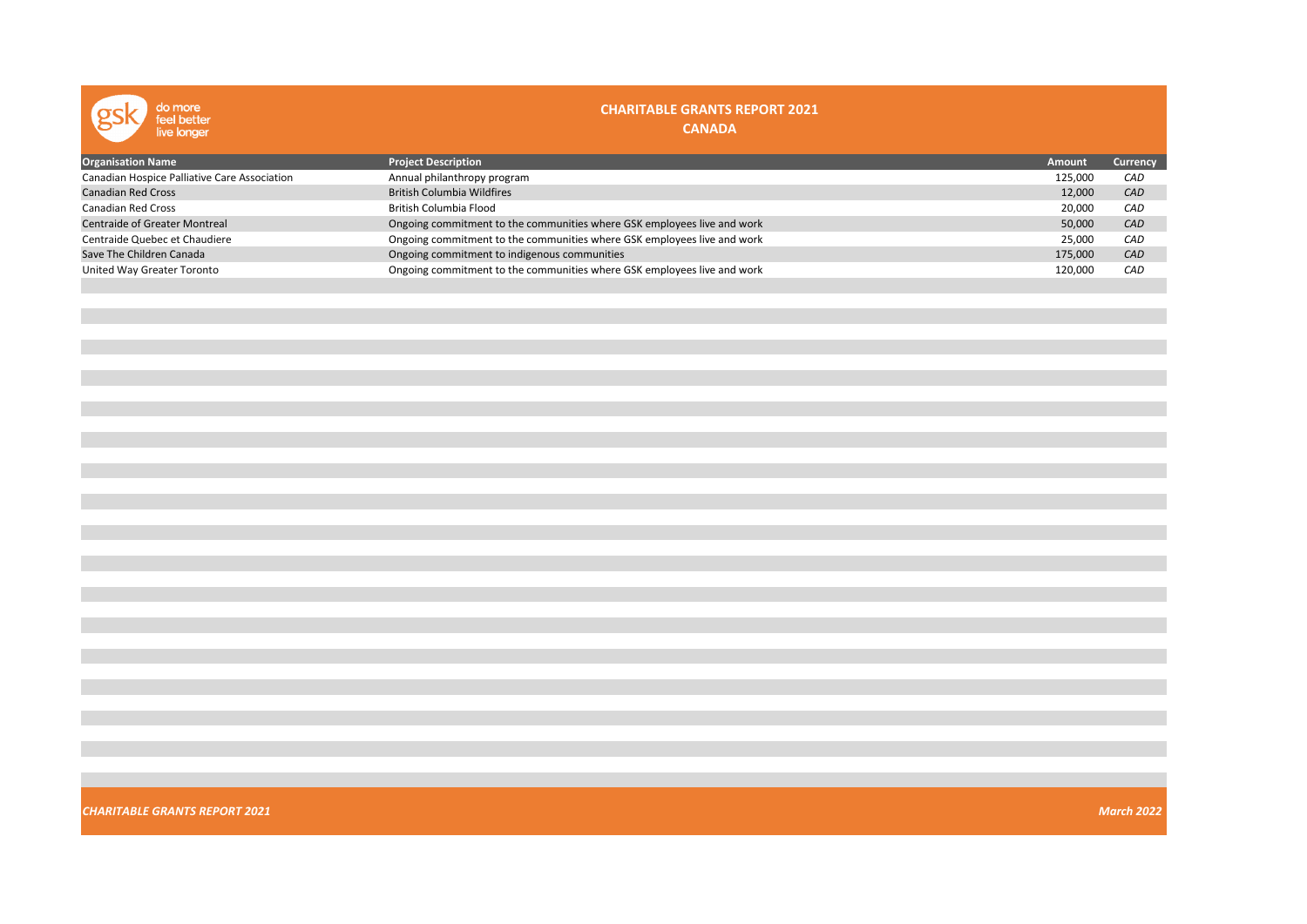| <b>Project Description</b><br>Amount<br>Currency<br><b>Organisation Name</b><br>Donation for rapid HIV testing project<br>12,000,000<br>CLP<br>15,400,000<br>Donation for telemedicine project<br>CLP<br>15,000,000<br>Donation for rapid HIV testing project<br>$CLP$<br><b>March 2022</b> | do more<br>feel better<br>live longer | <b>CHARITABLE GRANTS REPORT 2021</b><br><b>CHILE</b> |  |
|---------------------------------------------------------------------------------------------------------------------------------------------------------------------------------------------------------------------------------------------------------------------------------------------|---------------------------------------|------------------------------------------------------|--|
|                                                                                                                                                                                                                                                                                             |                                       |                                                      |  |
|                                                                                                                                                                                                                                                                                             | AccionGay                             |                                                      |  |
|                                                                                                                                                                                                                                                                                             | Fundación Arriarán                    |                                                      |  |
|                                                                                                                                                                                                                                                                                             | Movilh                                |                                                      |  |
|                                                                                                                                                                                                                                                                                             |                                       |                                                      |  |
|                                                                                                                                                                                                                                                                                             |                                       |                                                      |  |
|                                                                                                                                                                                                                                                                                             |                                       |                                                      |  |
|                                                                                                                                                                                                                                                                                             |                                       |                                                      |  |
|                                                                                                                                                                                                                                                                                             |                                       |                                                      |  |
|                                                                                                                                                                                                                                                                                             |                                       |                                                      |  |
|                                                                                                                                                                                                                                                                                             |                                       |                                                      |  |
|                                                                                                                                                                                                                                                                                             |                                       |                                                      |  |
|                                                                                                                                                                                                                                                                                             |                                       |                                                      |  |
|                                                                                                                                                                                                                                                                                             |                                       |                                                      |  |
|                                                                                                                                                                                                                                                                                             |                                       |                                                      |  |
|                                                                                                                                                                                                                                                                                             |                                       |                                                      |  |
|                                                                                                                                                                                                                                                                                             |                                       |                                                      |  |
|                                                                                                                                                                                                                                                                                             |                                       |                                                      |  |
|                                                                                                                                                                                                                                                                                             |                                       |                                                      |  |
|                                                                                                                                                                                                                                                                                             |                                       |                                                      |  |
|                                                                                                                                                                                                                                                                                             |                                       |                                                      |  |
|                                                                                                                                                                                                                                                                                             |                                       |                                                      |  |
|                                                                                                                                                                                                                                                                                             |                                       |                                                      |  |
|                                                                                                                                                                                                                                                                                             |                                       |                                                      |  |
|                                                                                                                                                                                                                                                                                             |                                       |                                                      |  |
|                                                                                                                                                                                                                                                                                             |                                       |                                                      |  |
|                                                                                                                                                                                                                                                                                             |                                       |                                                      |  |
|                                                                                                                                                                                                                                                                                             |                                       |                                                      |  |
|                                                                                                                                                                                                                                                                                             |                                       |                                                      |  |
|                                                                                                                                                                                                                                                                                             |                                       |                                                      |  |
|                                                                                                                                                                                                                                                                                             |                                       |                                                      |  |
|                                                                                                                                                                                                                                                                                             |                                       |                                                      |  |
|                                                                                                                                                                                                                                                                                             |                                       |                                                      |  |
|                                                                                                                                                                                                                                                                                             |                                       |                                                      |  |
|                                                                                                                                                                                                                                                                                             |                                       |                                                      |  |
|                                                                                                                                                                                                                                                                                             |                                       |                                                      |  |
|                                                                                                                                                                                                                                                                                             |                                       |                                                      |  |
|                                                                                                                                                                                                                                                                                             |                                       |                                                      |  |
|                                                                                                                                                                                                                                                                                             |                                       |                                                      |  |
|                                                                                                                                                                                                                                                                                             | <b>CHARITABLE GRANTS REPORT 2021</b>  |                                                      |  |
|                                                                                                                                                                                                                                                                                             |                                       |                                                      |  |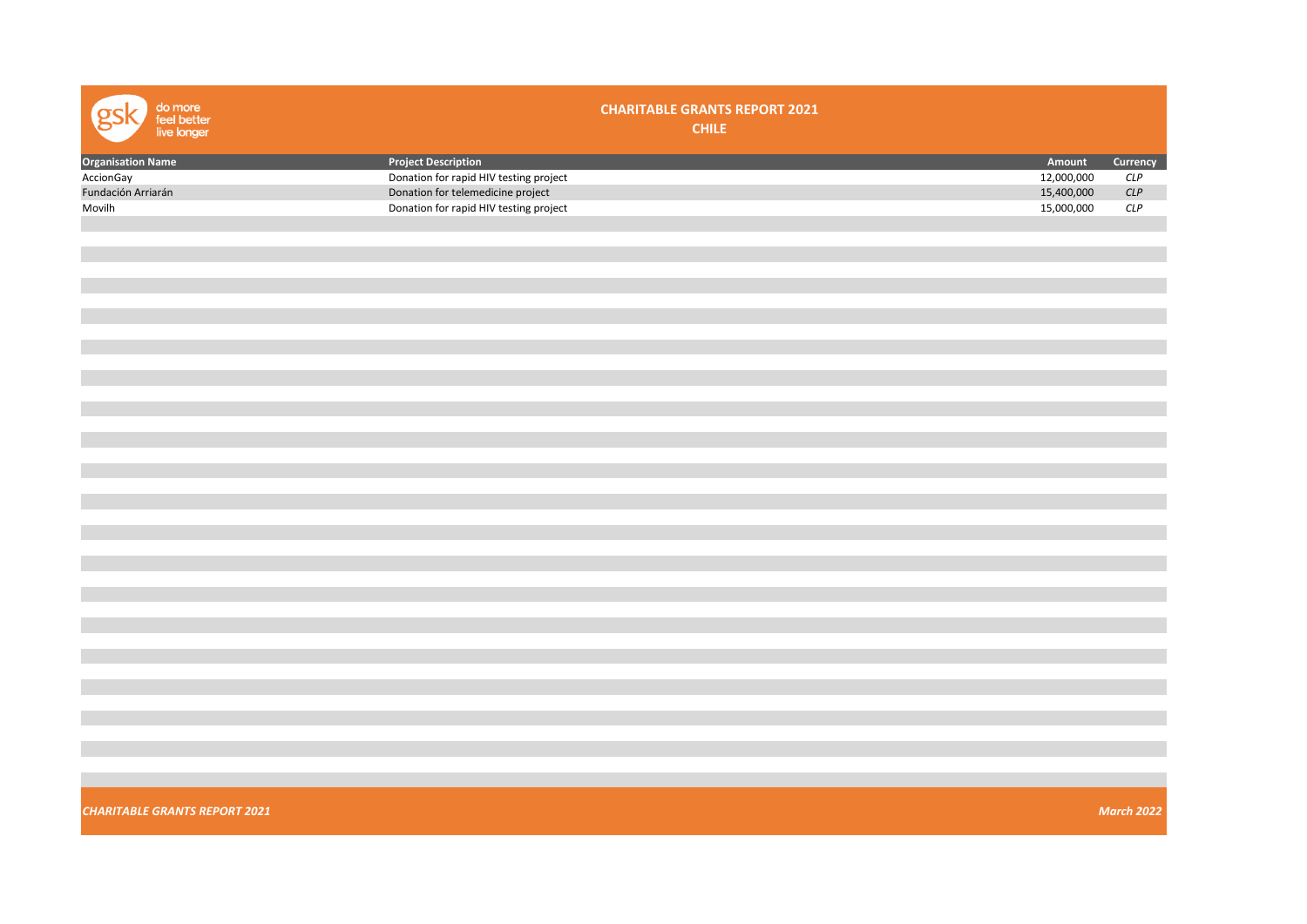| do more<br>feel better<br>live longer   | <b>CHARITABLE GRANTS REPORT 2021</b><br><b>CHINA</b> |           |                   |
|-----------------------------------------|------------------------------------------------------|-----------|-------------------|
| <b>Organisation Name</b>                | <b>Project Description</b>                           | Amount    | Currency          |
| China Health Promotion Foundation       | Donation for Healthy China program with Government   | 1,680,800 | CNY               |
| Chinese Relief & Development Foundation | Donations for social community event in Sichuan      | 500,000   | CNY               |
| Red Cross                               | Donation for Henan flood                             | 500,000   | CNY               |
| Shenzhen Charity Foundation             | Donations for social community event in Shenzhen     | 250,000   | CNY               |
|                                         |                                                      |           |                   |
|                                         |                                                      |           |                   |
| <b>CHARITABLE GRANTS REPORT 2021</b>    |                                                      |           | <b>March 2022</b> |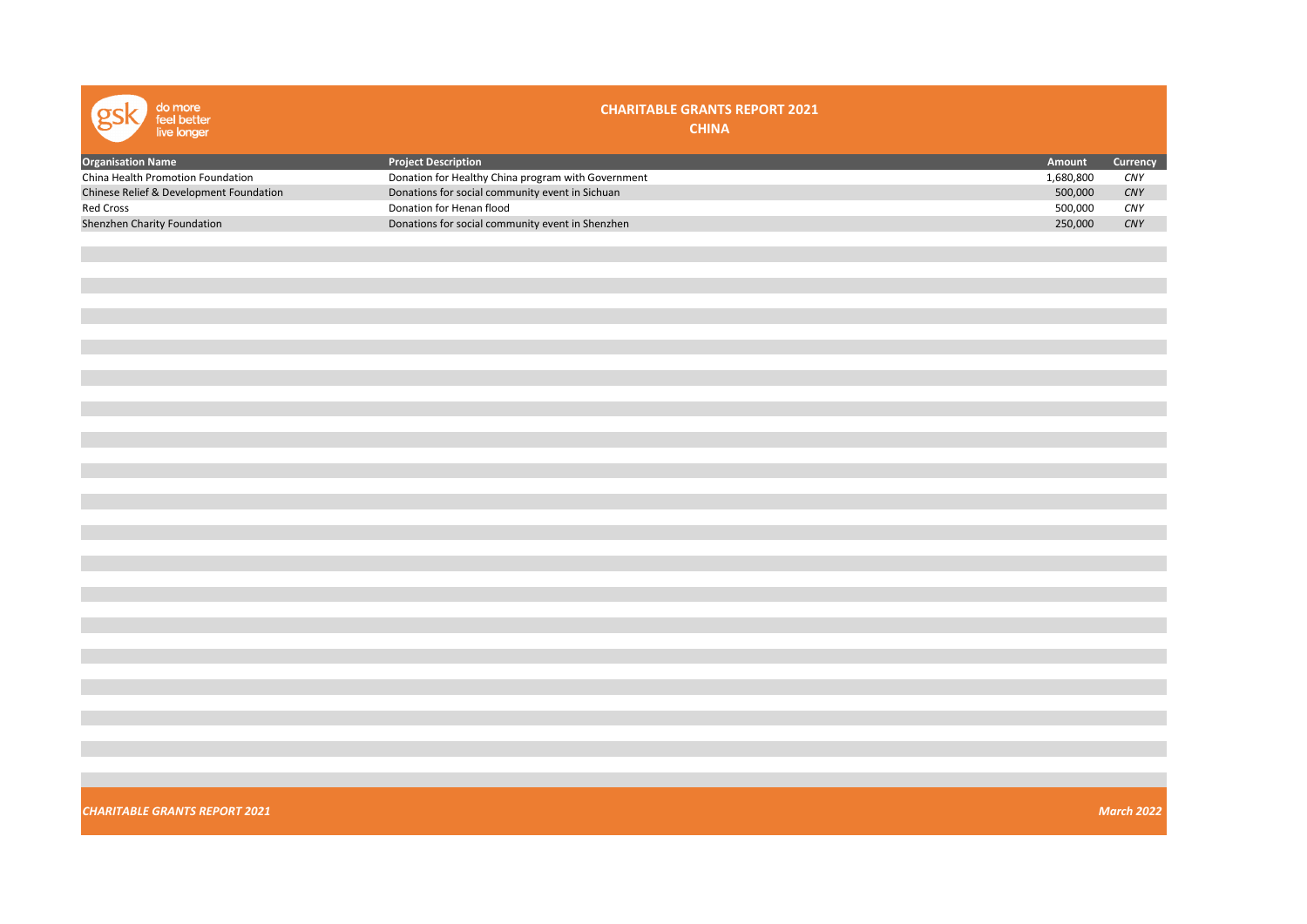| do more<br>feel better<br>live longer  | <b>CHARITABLE GRANTS REPORT 2021</b><br><b>COLOMBIA</b>                                             |             |                   |
|----------------------------------------|-----------------------------------------------------------------------------------------------------|-------------|-------------------|
| <b>Organisation Name</b>               | <b>Project Description</b>                                                                          | Amount      | Currency          |
| Asoneumocito                           | Sponsorship of 2021 COPD Guides updates                                                             | 100,000,000 | COP               |
| Corporación Red Somos                  | Grant for actions inside and outside Colombia to reinforce the concept undetectable=untransmissible | 110,000,000 | COP               |
| Fundacion Para Atencion Integral ANCLA | Support for patients with HIV including learning materials, social media and traditional media      | 121,473,976 | COP               |
| Sociedad Colombiana de Pediatria       | Vaccines update program                                                                             | 120,000,000 | COP               |
|                                        |                                                                                                     |             |                   |
|                                        |                                                                                                     |             |                   |
|                                        |                                                                                                     |             |                   |
|                                        |                                                                                                     |             |                   |
|                                        |                                                                                                     |             |                   |
|                                        |                                                                                                     |             |                   |
|                                        |                                                                                                     |             |                   |
|                                        |                                                                                                     |             |                   |
|                                        |                                                                                                     |             |                   |
|                                        |                                                                                                     |             |                   |
|                                        |                                                                                                     |             |                   |
|                                        |                                                                                                     |             |                   |
|                                        |                                                                                                     |             |                   |
|                                        |                                                                                                     |             |                   |
|                                        |                                                                                                     |             |                   |
|                                        |                                                                                                     |             |                   |
|                                        |                                                                                                     |             |                   |
|                                        |                                                                                                     |             |                   |
|                                        |                                                                                                     |             |                   |
|                                        |                                                                                                     |             |                   |
|                                        |                                                                                                     |             |                   |
|                                        |                                                                                                     |             |                   |
|                                        |                                                                                                     |             |                   |
|                                        |                                                                                                     |             |                   |
|                                        |                                                                                                     |             |                   |
|                                        |                                                                                                     |             |                   |
|                                        |                                                                                                     |             |                   |
|                                        |                                                                                                     |             |                   |
|                                        |                                                                                                     |             |                   |
|                                        |                                                                                                     |             |                   |
| <b>CHARITABLE GRANTS REPORT 2021</b>   |                                                                                                     |             | <b>March 2022</b> |
|                                        |                                                                                                     |             |                   |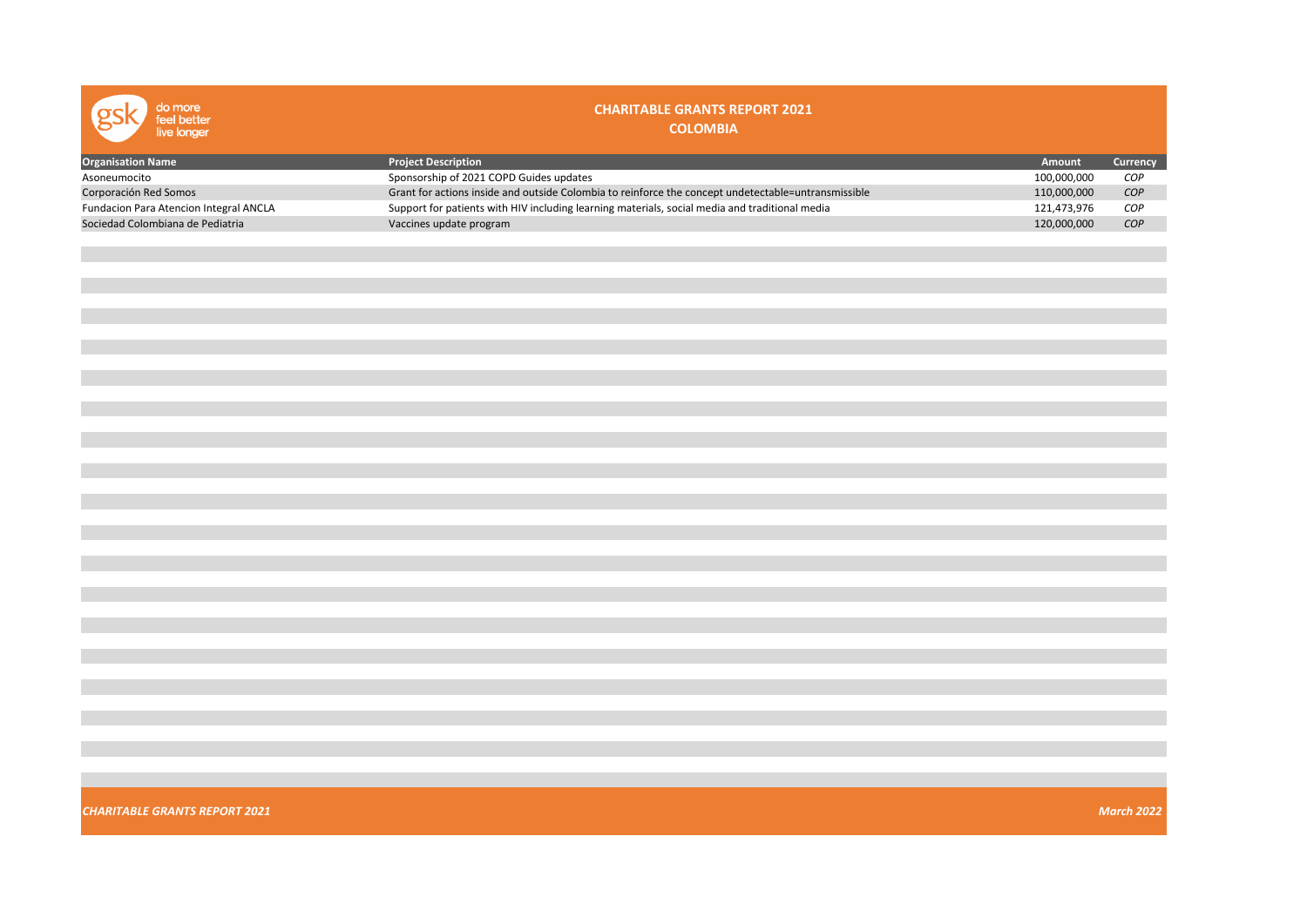| do more<br>feel better<br>live longer | <b>CHARITABLE GRANTS REPORT 2021</b><br><b>DENMARK</b>             |         |                   |
|---------------------------------------|--------------------------------------------------------------------|---------|-------------------|
| <b>Organisation Name</b>              | <b>Project Description</b>                                         | Amount  | Currency          |
| Pink Ribbon                           | Donation from Sensodyne promotional campaign in aid of Pink Ribbon | 500,000 | DKK               |
|                                       |                                                                    |         |                   |
|                                       |                                                                    |         |                   |
|                                       |                                                                    |         |                   |
|                                       |                                                                    |         |                   |
|                                       |                                                                    |         |                   |
|                                       |                                                                    |         |                   |
|                                       |                                                                    |         |                   |
|                                       |                                                                    |         |                   |
|                                       |                                                                    |         |                   |
|                                       |                                                                    |         |                   |
|                                       |                                                                    |         |                   |
|                                       |                                                                    |         |                   |
|                                       |                                                                    |         |                   |
|                                       |                                                                    |         |                   |
|                                       |                                                                    |         |                   |
|                                       |                                                                    |         |                   |
|                                       |                                                                    |         |                   |
|                                       |                                                                    |         |                   |
|                                       |                                                                    |         |                   |
|                                       |                                                                    |         |                   |
|                                       |                                                                    |         |                   |
|                                       |                                                                    |         |                   |
|                                       |                                                                    |         |                   |
|                                       |                                                                    |         |                   |
|                                       |                                                                    |         |                   |
|                                       |                                                                    |         |                   |
|                                       |                                                                    |         |                   |
|                                       |                                                                    |         |                   |
|                                       |                                                                    |         |                   |
|                                       |                                                                    |         |                   |
|                                       |                                                                    |         |                   |
|                                       |                                                                    |         |                   |
| <b>CHARITABLE GRANTS REPORT 2021</b>  |                                                                    |         | <b>March 2022</b> |
|                                       |                                                                    |         |                   |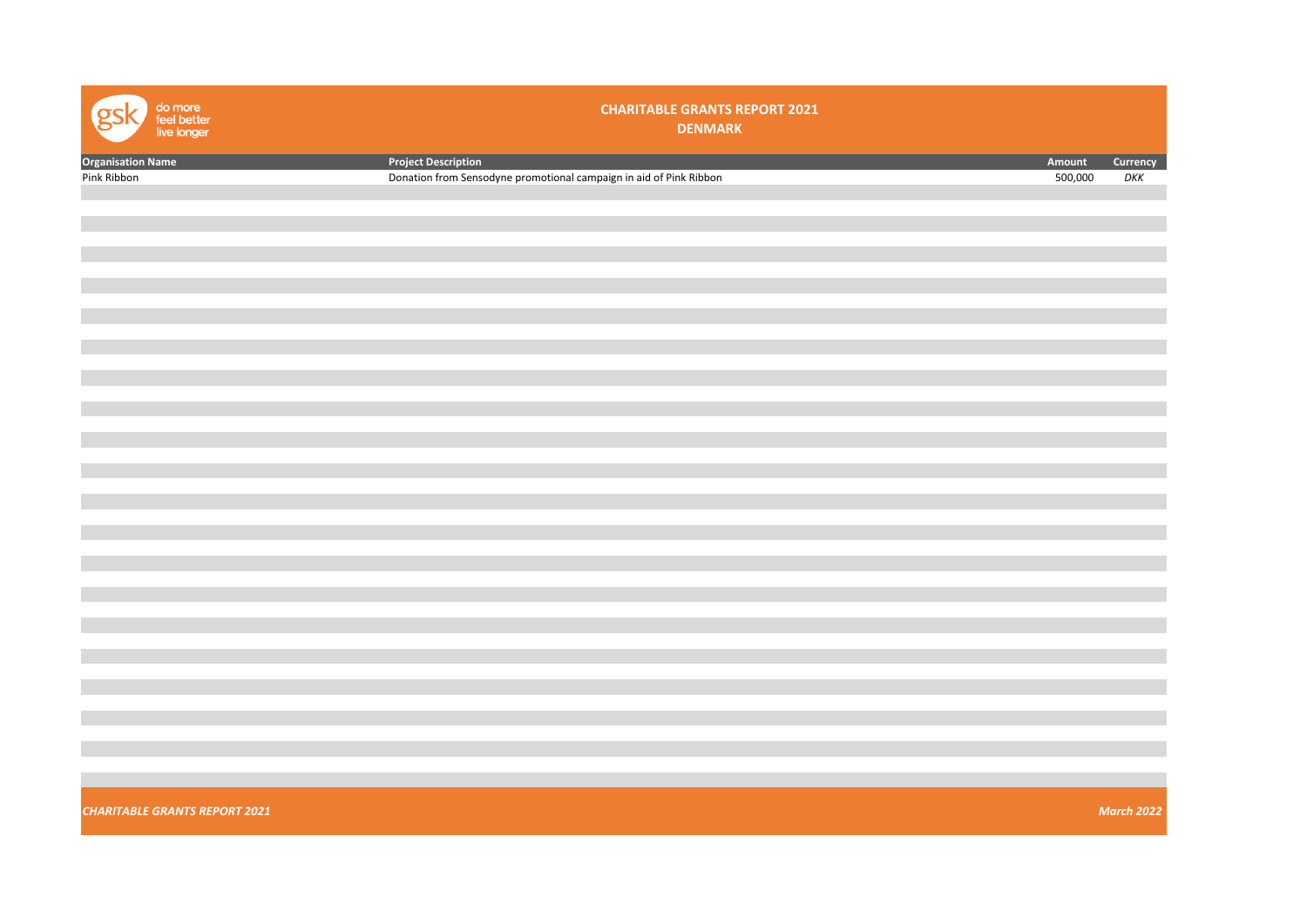| do more<br>feel better<br>live longer | <b>CHARITABLE GRANTS REPORT 2021</b><br><b>FINLAND</b>             |        |                   |
|---------------------------------------|--------------------------------------------------------------------|--------|-------------------|
| <b>Organisation Name</b>              | <b>Project Description</b>                                         | Amount | Currency          |
| Pink Ribbon                           | Donation from Sensodyne promotional campaign in aid of Pink Ribbon | 50,000 | EUR               |
| Positiiviset ry                       | Support for HIV disease awareness campaigns                        | 15,000 | EUR               |
|                                       |                                                                    |        |                   |
|                                       |                                                                    |        |                   |
|                                       |                                                                    |        |                   |
|                                       |                                                                    |        |                   |
|                                       |                                                                    |        |                   |
|                                       |                                                                    |        |                   |
|                                       |                                                                    |        |                   |
|                                       |                                                                    |        |                   |
|                                       |                                                                    |        |                   |
|                                       |                                                                    |        |                   |
|                                       |                                                                    |        |                   |
|                                       |                                                                    |        |                   |
|                                       |                                                                    |        |                   |
|                                       |                                                                    |        |                   |
|                                       |                                                                    |        |                   |
|                                       |                                                                    |        |                   |
|                                       |                                                                    |        |                   |
|                                       |                                                                    |        |                   |
|                                       |                                                                    |        |                   |
|                                       |                                                                    |        |                   |
|                                       |                                                                    |        |                   |
|                                       |                                                                    |        |                   |
|                                       |                                                                    |        |                   |
|                                       |                                                                    |        |                   |
|                                       |                                                                    |        |                   |
|                                       |                                                                    |        |                   |
|                                       |                                                                    |        |                   |
|                                       |                                                                    |        |                   |
|                                       |                                                                    |        |                   |
|                                       |                                                                    |        |                   |
|                                       |                                                                    |        |                   |
|                                       |                                                                    |        |                   |
|                                       |                                                                    |        |                   |
|                                       |                                                                    |        |                   |
|                                       |                                                                    |        |                   |
|                                       |                                                                    |        |                   |
|                                       |                                                                    |        |                   |
| <b>CHARITABLE GRANTS REPORT 2021</b>  |                                                                    |        | <b>March 2022</b> |
|                                       |                                                                    |        |                   |
|                                       |                                                                    |        |                   |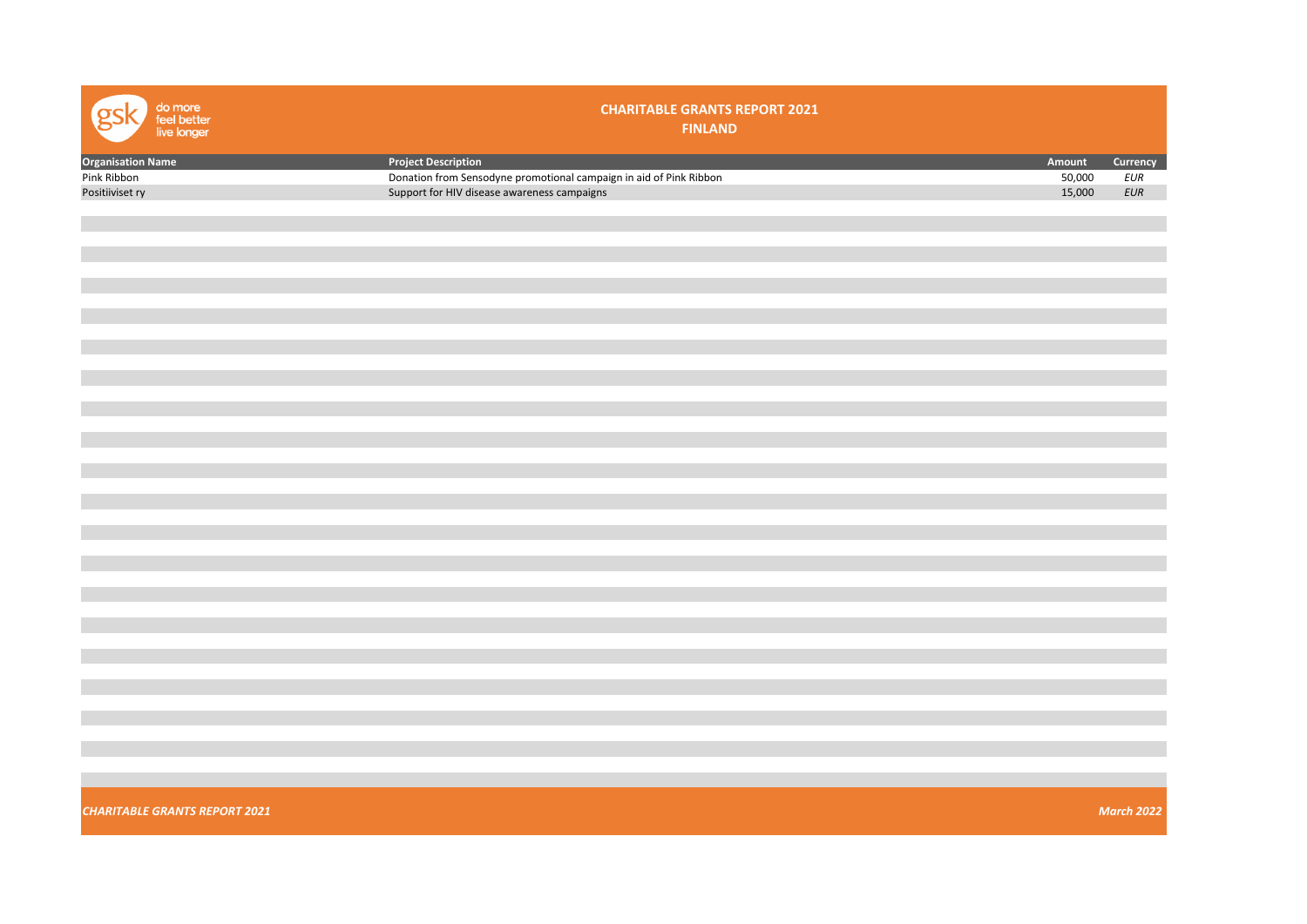| do more<br>feel better<br>live longer           | <b>CHARITABLE GRANTS REPORT 2021</b><br><b>FRANCE</b>                                                      |         |                   |
|-------------------------------------------------|------------------------------------------------------------------------------------------------------------|---------|-------------------|
| <b>Organisation Name</b>                        | <b>Project Description</b>                                                                                 | Amount  | Currency          |
| Fondation du Souffle                            | Sponsorship donation and patronage for Fondation du Souffle - fighting against respiratory diseases        | 120,000 | $E \cup R$        |
| Association Aida Pour La Lutte Contre Le Cancer | Support for young people suffering from cancer diseases                                                    | 26,000  | $E \cup R$        |
| L'Envol pour les Enfants Européens              | Supporting organisation of programmes adapted for young patients from 6 to 25 years old and their families | 26,000  | $E \cup R$        |
|                                                 |                                                                                                            |         |                   |
|                                                 |                                                                                                            |         |                   |
|                                                 |                                                                                                            |         |                   |
|                                                 |                                                                                                            |         |                   |
|                                                 |                                                                                                            |         |                   |
|                                                 |                                                                                                            |         |                   |
|                                                 |                                                                                                            |         |                   |
|                                                 |                                                                                                            |         |                   |
|                                                 |                                                                                                            |         |                   |
|                                                 |                                                                                                            |         |                   |
|                                                 |                                                                                                            |         |                   |
|                                                 |                                                                                                            |         |                   |
|                                                 |                                                                                                            |         |                   |
|                                                 |                                                                                                            |         |                   |
|                                                 |                                                                                                            |         |                   |
|                                                 |                                                                                                            |         |                   |
|                                                 |                                                                                                            |         |                   |
|                                                 |                                                                                                            |         |                   |
|                                                 |                                                                                                            |         |                   |
|                                                 |                                                                                                            |         |                   |
|                                                 |                                                                                                            |         |                   |
|                                                 |                                                                                                            |         |                   |
|                                                 |                                                                                                            |         |                   |
|                                                 |                                                                                                            |         |                   |
|                                                 |                                                                                                            |         |                   |
|                                                 |                                                                                                            |         |                   |
|                                                 |                                                                                                            |         |                   |
|                                                 |                                                                                                            |         |                   |
|                                                 |                                                                                                            |         |                   |
|                                                 |                                                                                                            |         |                   |
|                                                 |                                                                                                            |         |                   |
|                                                 |                                                                                                            |         |                   |
|                                                 |                                                                                                            |         |                   |
|                                                 |                                                                                                            |         |                   |
|                                                 |                                                                                                            |         |                   |
|                                                 |                                                                                                            |         |                   |
|                                                 |                                                                                                            |         |                   |
|                                                 |                                                                                                            |         |                   |
|                                                 |                                                                                                            |         |                   |
| <b>CHARITABLE GRANTS REPORT 2021</b>            |                                                                                                            |         | <b>March 2022</b> |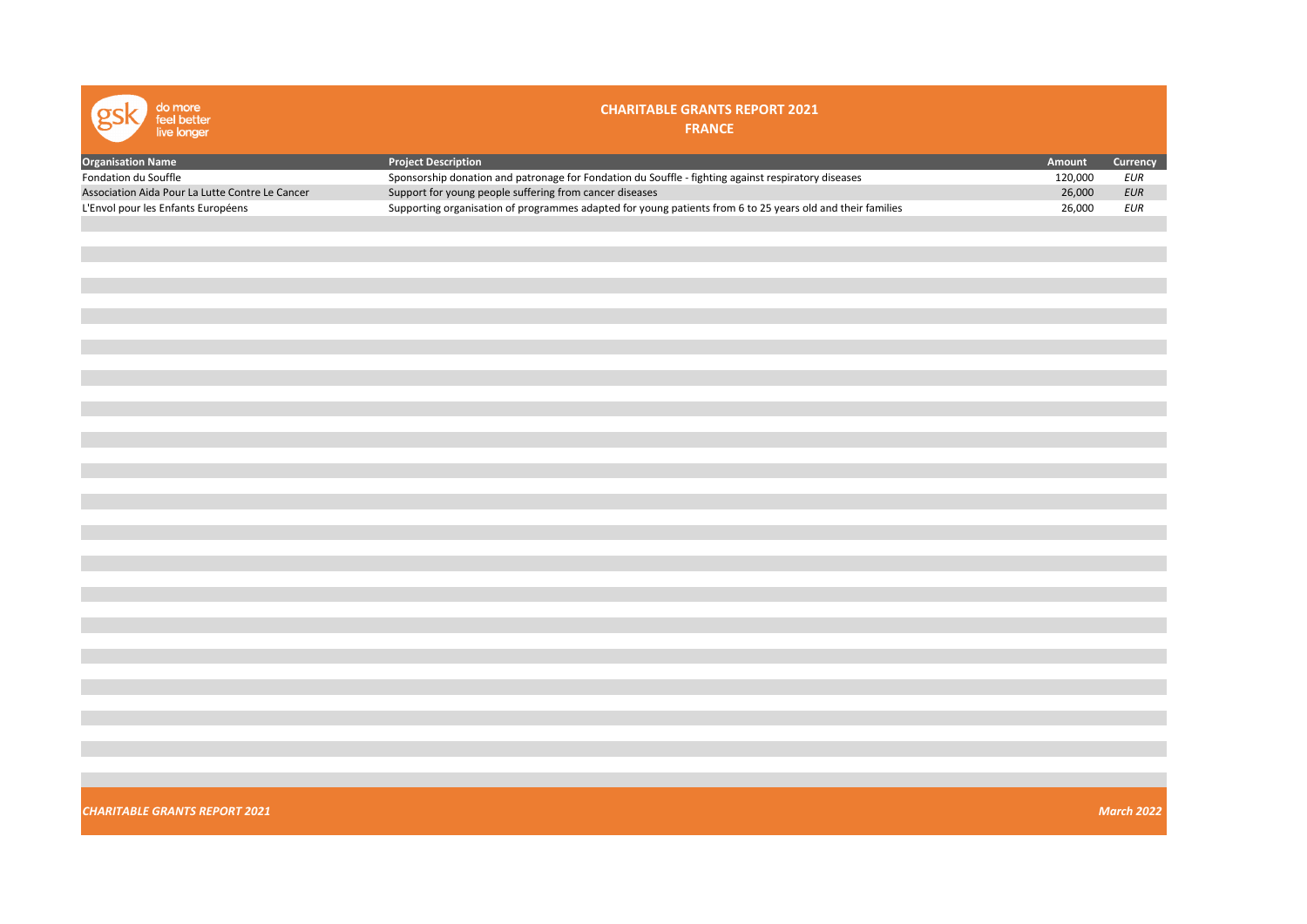| do more<br>feel better<br>live longer | <b>CHARITABLE GRANTS REPORT 2021</b><br><b>GERMANY</b>                                                                 |        |                   |
|---------------------------------------|------------------------------------------------------------------------------------------------------------------------|--------|-------------------|
| <b>Organisation Name</b>              | <b>Project Description</b>                                                                                             | Amount | Currency          |
| Aktion Deutschland Hilft e.V.         | Cash donation for flood victims in Germany                                                                             | 40,000 | <b>EUR</b>        |
| Bergwaldprojekt e.V.                  | Donation for ecologic reforestation of the woods in the alpine mountains                                               | 25,000 | <b>EUR</b>        |
| Lebenshilfe Bühl                      | Support of social projects for people with disabilities                                                                | 35,000 | $E \cup R$        |
| Malteser Hilfsdienst e.V.             | Donations related to the organisations work during COVID-19                                                            | 25,000 | <b>EUR</b>        |
| Save The Children                     | Use the potential of digitalization to give marginalized young people in Germany access to education and participation | 24,000 | <b>EUR</b>        |
| wellcome gGmbH                        | Support for new mothers and their families                                                                             | 20,000 | <b>EUR</b>        |
|                                       |                                                                                                                        |        |                   |
|                                       |                                                                                                                        |        |                   |
|                                       |                                                                                                                        |        |                   |
|                                       |                                                                                                                        |        |                   |
|                                       |                                                                                                                        |        |                   |
|                                       |                                                                                                                        |        |                   |
|                                       |                                                                                                                        |        |                   |
|                                       |                                                                                                                        |        |                   |
|                                       |                                                                                                                        |        |                   |
|                                       |                                                                                                                        |        |                   |
|                                       |                                                                                                                        |        |                   |
|                                       |                                                                                                                        |        |                   |
|                                       |                                                                                                                        |        |                   |
|                                       |                                                                                                                        |        |                   |
|                                       |                                                                                                                        |        |                   |
|                                       |                                                                                                                        |        |                   |
|                                       |                                                                                                                        |        |                   |
|                                       |                                                                                                                        |        |                   |
|                                       |                                                                                                                        |        |                   |
|                                       |                                                                                                                        |        |                   |
|                                       |                                                                                                                        |        |                   |
|                                       |                                                                                                                        |        |                   |
|                                       |                                                                                                                        |        |                   |
|                                       |                                                                                                                        |        |                   |
| <b>CHARITABLE GRANTS REPORT 2021</b>  |                                                                                                                        |        | <b>March 2022</b> |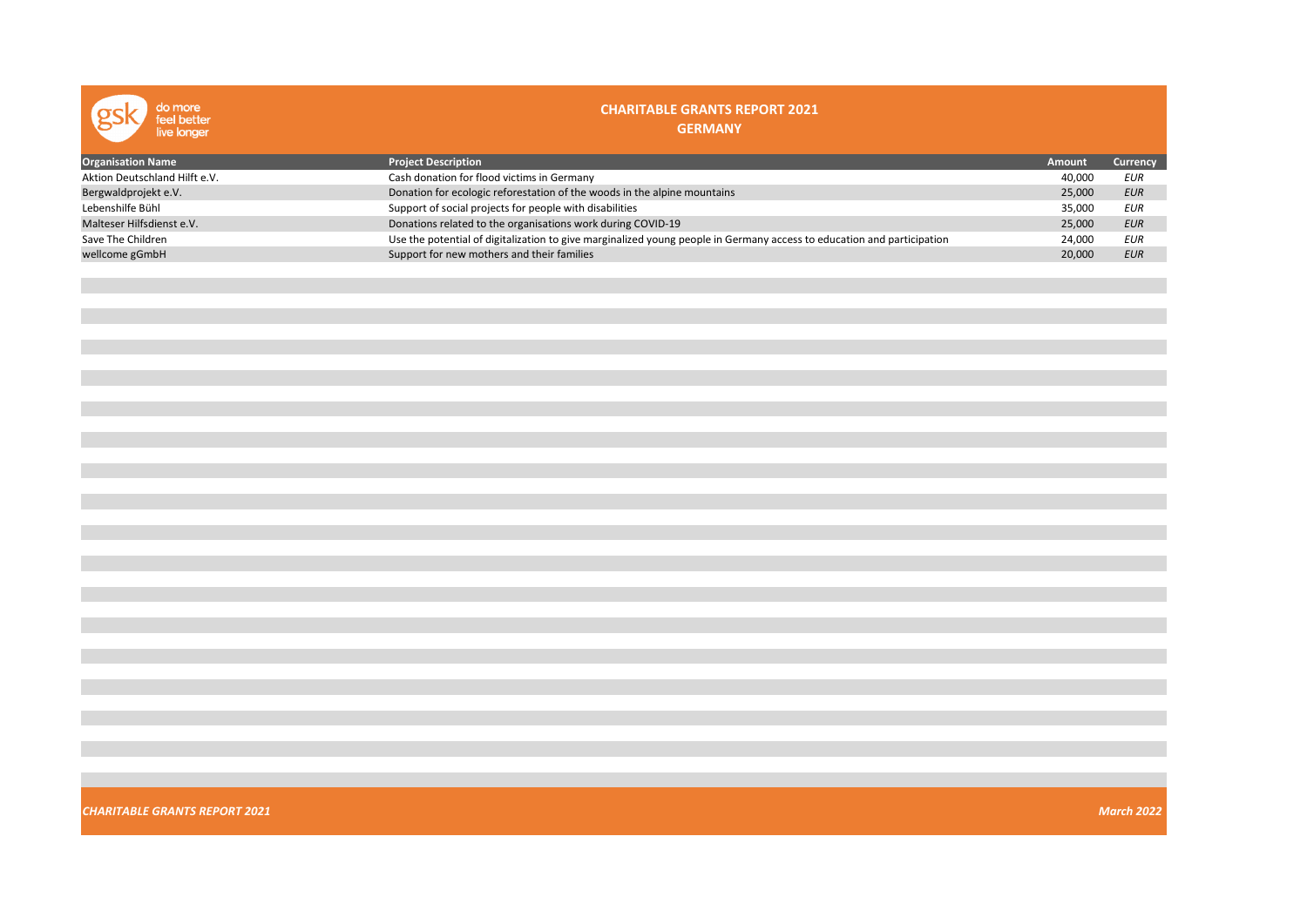| do more<br>feel better<br>live longer | <b>CHARITABLE GRANTS REPORT 2021</b><br><b>GREECE</b> |         |                   |
|---------------------------------------|-------------------------------------------------------|---------|-------------------|
| <b>Organisation Name</b>              | <b>Project Description</b>                            | Amount  | Currency          |
| Agricultural University of Athens     | Donation towards the Greek summer forest fires        | 100,000 | <b>EUR</b>        |
| <b>Hellenic Thoracic Society</b>      | Scholarship                                           | 12,000  | $E \cup R$        |
| <b>Hellenic Thoracic Society</b>      | Scholarship                                           | 15,000  | $E \cup R$        |
| <b>Hellenic Thoracic Society</b>      | Scholarship                                           | 15,550  | EUR               |
| University of Athens                  | Scholarship                                           | 15,000  | EUR               |
|                                       |                                                       |         |                   |
|                                       |                                                       |         |                   |
|                                       |                                                       |         |                   |
|                                       |                                                       |         |                   |
|                                       |                                                       |         |                   |
|                                       |                                                       |         |                   |
|                                       |                                                       |         |                   |
|                                       |                                                       |         |                   |
|                                       |                                                       |         |                   |
| <b>CHARITABLE GRANTS REPORT 2021</b>  |                                                       |         | <b>March 2022</b> |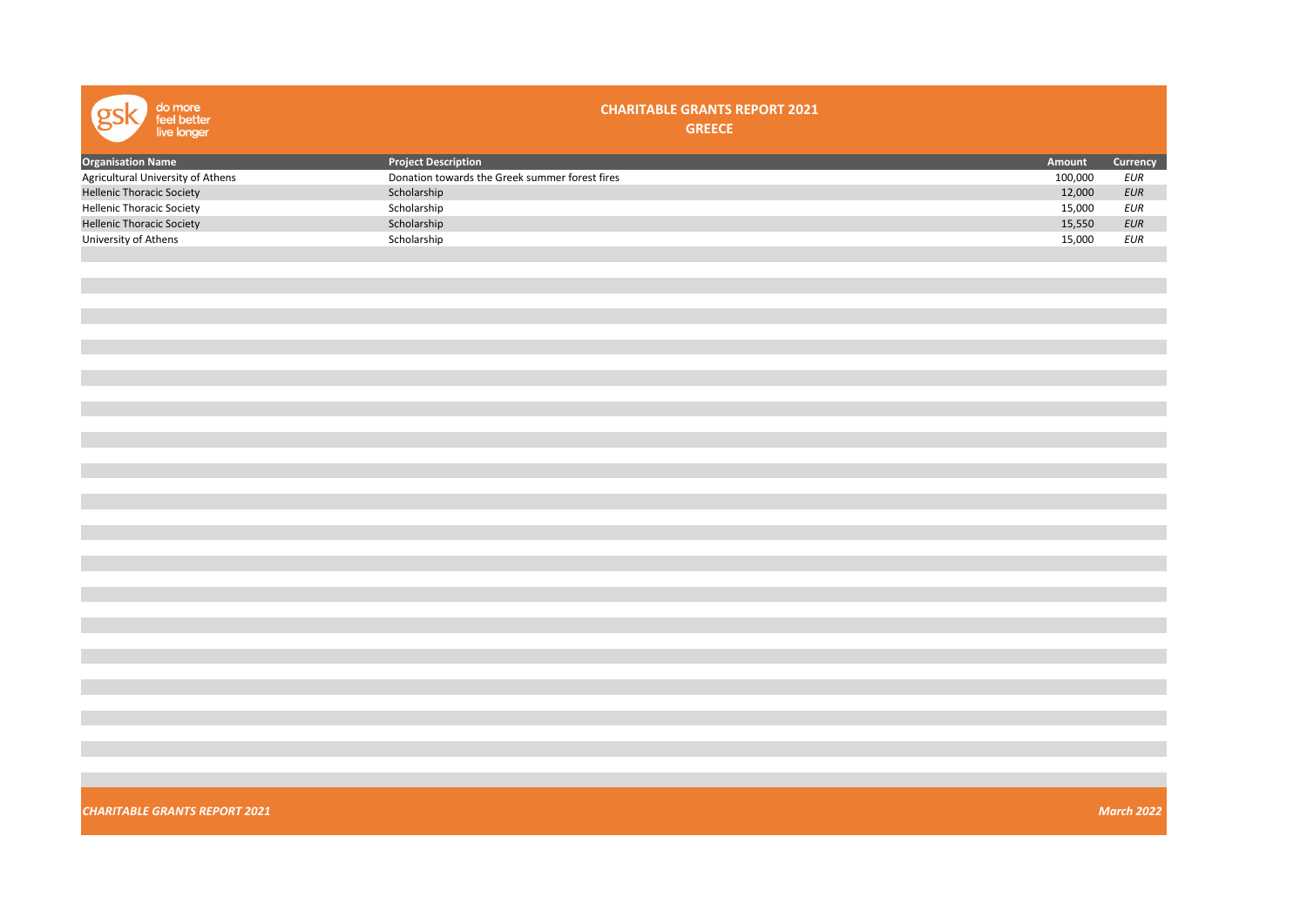| do more<br>feel better<br>live longer | <b>CHARITABLE GRANTS REPORT 2021</b><br><b>INDIA</b>                                       |            |                 |
|---------------------------------------|--------------------------------------------------------------------------------------------|------------|-----------------|
| <b>Organisation Name</b>              | <b>Project Description</b>                                                                 | Amount     | <b>Currency</b> |
| <b>BITAN</b>                          | Awareness building on ante-and postnatal care                                              | 1,200,000  | <b>INR</b>      |
| <b>Give Foundation</b>                | GSK Scholars Programme for first year students who are persuing a career in medecine       | 6,400,000  | INR             |
| <b>Give Foundation</b>                | COVID-19 response                                                                          | 8,923,000  | <b>INR</b>      |
| I Am Gurgaon                          | Dedicated COVID-19 hospital                                                                | 1,000,000  | INR             |
| Indian Pollution Control Association  | Project Air Care                                                                           | 16,252,000 | <b>INR</b>      |
| JSI R & T India Foundation            | Improving coverage of immunisation                                                         | 12,218,000 | <b>INR</b>      |
| Lords Education                       | Donation for Education & Health of Society                                                 | 9,658,000  | <b>INR</b>      |
| Sakshi                                | Mainstreaming children who are school dropouts by enhancing their grade level competencies | 200,000    | INR             |
| Sakshi                                | COVID-19 relief support & Education Centre and Health Clinic                               | 6,489,000  | <b>INR</b>      |
| Save the Children                     | School sanitation-WASH programme                                                           | 11,300,000 | <b>INR</b>      |
| Smile Train                           | Cleft palate surgeries                                                                     | 18,439,000 | <b>INR</b>      |
| <b>SNEHA</b>                          | Addressing child nutrition through a holistic approach                                     | 16,600,000 | INR             |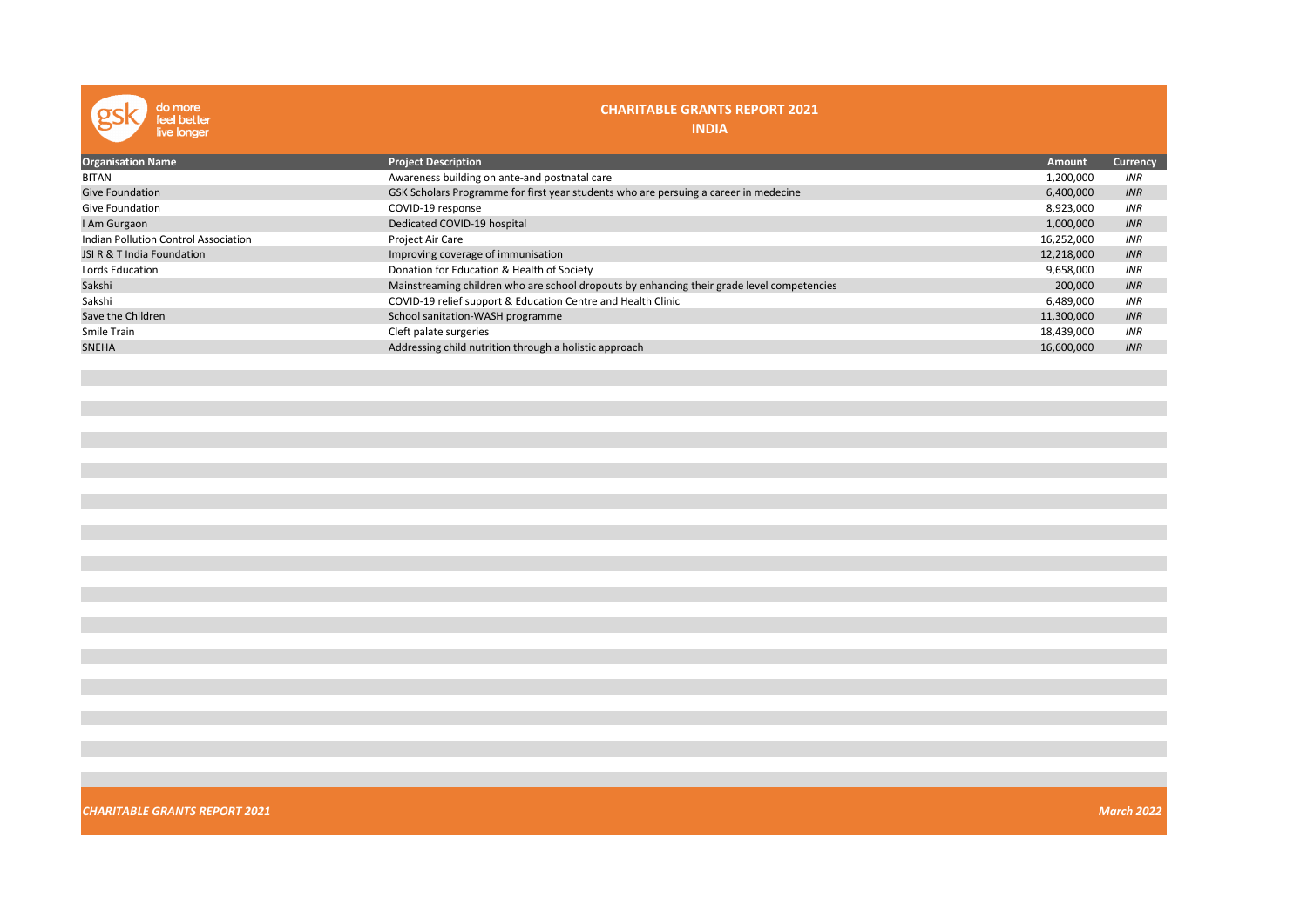| do more<br>feel better<br>live longer | <b>CHARITABLE GRANTS REPORT 2021</b><br><b>IRELAND</b>                                                   |        |                   |
|---------------------------------------|----------------------------------------------------------------------------------------------------------|--------|-------------------|
| <b>Organisation Name</b>              | <b>Project Description</b>                                                                               | Amount | Currency          |
| Barretstown                           | Support for therapeutic recreation programme for children affected by serious illness and their families | 30,000 | EUR               |
|                                       |                                                                                                          |        |                   |
|                                       |                                                                                                          |        |                   |
|                                       |                                                                                                          |        |                   |
|                                       |                                                                                                          |        |                   |
|                                       |                                                                                                          |        |                   |
|                                       |                                                                                                          |        |                   |
|                                       |                                                                                                          |        |                   |
|                                       |                                                                                                          |        |                   |
|                                       |                                                                                                          |        |                   |
|                                       |                                                                                                          |        |                   |
|                                       |                                                                                                          |        |                   |
|                                       |                                                                                                          |        |                   |
|                                       |                                                                                                          |        |                   |
|                                       |                                                                                                          |        |                   |
|                                       |                                                                                                          |        |                   |
|                                       |                                                                                                          |        |                   |
|                                       |                                                                                                          |        |                   |
|                                       |                                                                                                          |        |                   |
|                                       |                                                                                                          |        |                   |
|                                       |                                                                                                          |        |                   |
|                                       |                                                                                                          |        |                   |
|                                       |                                                                                                          |        |                   |
|                                       |                                                                                                          |        |                   |
|                                       |                                                                                                          |        |                   |
|                                       |                                                                                                          |        |                   |
|                                       |                                                                                                          |        |                   |
|                                       |                                                                                                          |        |                   |
|                                       |                                                                                                          |        |                   |
|                                       |                                                                                                          |        |                   |
|                                       |                                                                                                          |        |                   |
|                                       |                                                                                                          |        |                   |
| <b>CHARITABLE GRANTS REPORT 2021</b>  |                                                                                                          |        | <b>March 2022</b> |
|                                       |                                                                                                          |        |                   |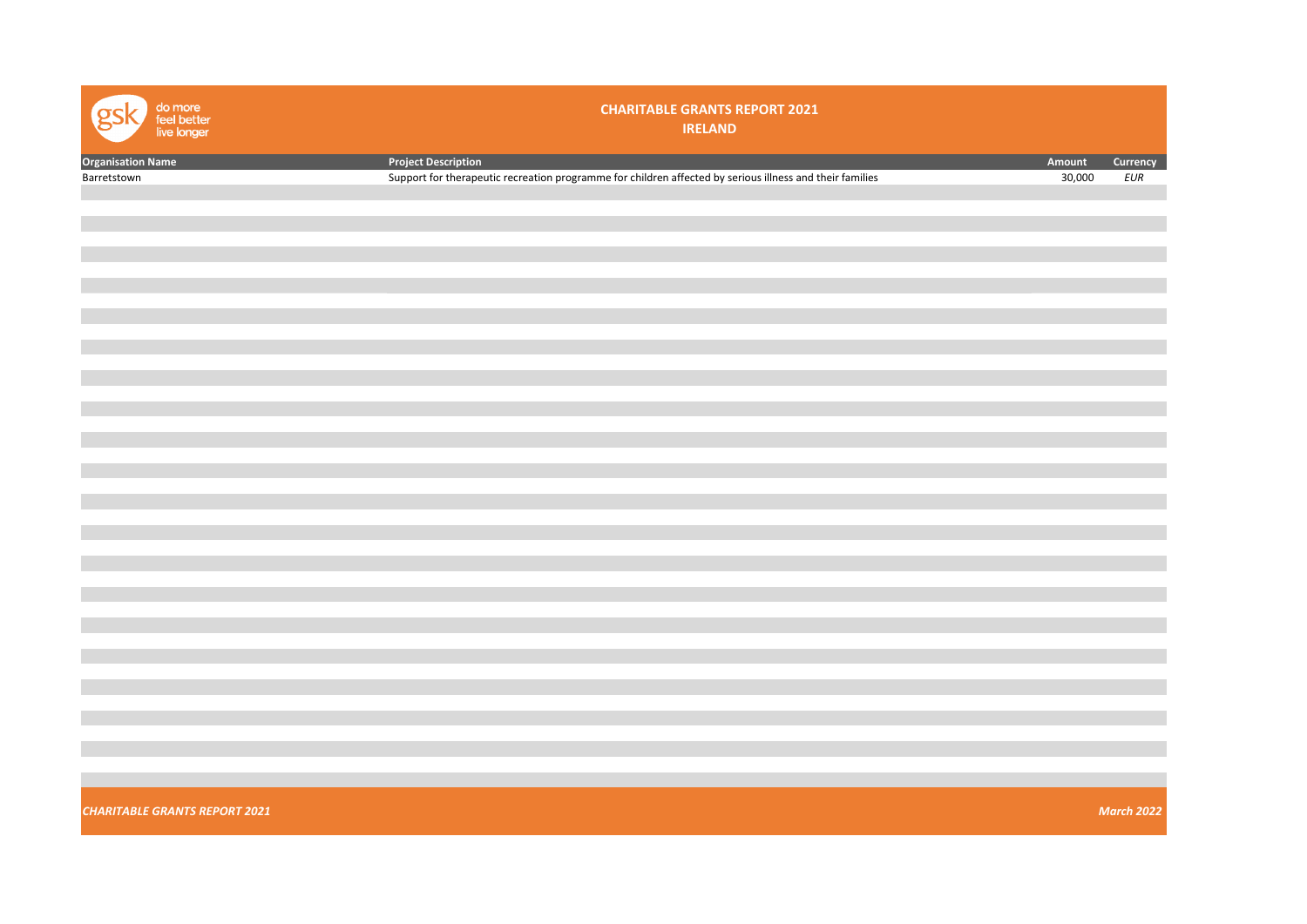| <b>Organisation Name</b><br><b>Project Description</b><br>Amount<br>Currency<br>Amen Myeloma Org<br>Support for conferences<br>100,000<br>ILS<br>110,000<br>ILS<br>Friends for Health<br>Support of patient association activities<br>Israel AIDS Task Force<br>Support of patient association activities<br>121,000<br>ILS | do more<br>feel better<br>live longer | <b>CHARITABLE GRANTS REPORT 2021</b><br><b>ISRAEL</b> |                   |
|-----------------------------------------------------------------------------------------------------------------------------------------------------------------------------------------------------------------------------------------------------------------------------------------------------------------------------|---------------------------------------|-------------------------------------------------------|-------------------|
|                                                                                                                                                                                                                                                                                                                             |                                       |                                                       |                   |
|                                                                                                                                                                                                                                                                                                                             |                                       |                                                       |                   |
|                                                                                                                                                                                                                                                                                                                             |                                       |                                                       |                   |
|                                                                                                                                                                                                                                                                                                                             |                                       |                                                       |                   |
|                                                                                                                                                                                                                                                                                                                             |                                       |                                                       |                   |
|                                                                                                                                                                                                                                                                                                                             |                                       |                                                       |                   |
|                                                                                                                                                                                                                                                                                                                             |                                       |                                                       |                   |
|                                                                                                                                                                                                                                                                                                                             |                                       |                                                       |                   |
|                                                                                                                                                                                                                                                                                                                             |                                       |                                                       |                   |
|                                                                                                                                                                                                                                                                                                                             |                                       |                                                       |                   |
|                                                                                                                                                                                                                                                                                                                             |                                       |                                                       |                   |
|                                                                                                                                                                                                                                                                                                                             |                                       |                                                       |                   |
|                                                                                                                                                                                                                                                                                                                             |                                       |                                                       |                   |
|                                                                                                                                                                                                                                                                                                                             |                                       |                                                       |                   |
|                                                                                                                                                                                                                                                                                                                             |                                       |                                                       |                   |
|                                                                                                                                                                                                                                                                                                                             |                                       |                                                       |                   |
|                                                                                                                                                                                                                                                                                                                             |                                       |                                                       |                   |
|                                                                                                                                                                                                                                                                                                                             |                                       |                                                       |                   |
|                                                                                                                                                                                                                                                                                                                             |                                       |                                                       |                   |
|                                                                                                                                                                                                                                                                                                                             |                                       |                                                       |                   |
|                                                                                                                                                                                                                                                                                                                             |                                       |                                                       |                   |
|                                                                                                                                                                                                                                                                                                                             |                                       |                                                       |                   |
|                                                                                                                                                                                                                                                                                                                             |                                       |                                                       |                   |
|                                                                                                                                                                                                                                                                                                                             |                                       |                                                       |                   |
|                                                                                                                                                                                                                                                                                                                             |                                       |                                                       |                   |
|                                                                                                                                                                                                                                                                                                                             |                                       |                                                       |                   |
|                                                                                                                                                                                                                                                                                                                             |                                       |                                                       |                   |
|                                                                                                                                                                                                                                                                                                                             |                                       |                                                       |                   |
|                                                                                                                                                                                                                                                                                                                             |                                       |                                                       |                   |
|                                                                                                                                                                                                                                                                                                                             |                                       |                                                       |                   |
|                                                                                                                                                                                                                                                                                                                             |                                       |                                                       |                   |
|                                                                                                                                                                                                                                                                                                                             |                                       |                                                       |                   |
|                                                                                                                                                                                                                                                                                                                             |                                       |                                                       |                   |
|                                                                                                                                                                                                                                                                                                                             |                                       |                                                       |                   |
|                                                                                                                                                                                                                                                                                                                             |                                       |                                                       |                   |
|                                                                                                                                                                                                                                                                                                                             |                                       |                                                       |                   |
|                                                                                                                                                                                                                                                                                                                             |                                       |                                                       |                   |
|                                                                                                                                                                                                                                                                                                                             |                                       |                                                       |                   |
|                                                                                                                                                                                                                                                                                                                             | <b>CHARITABLE GRANTS REPORT 2021</b>  |                                                       | <b>March 2022</b> |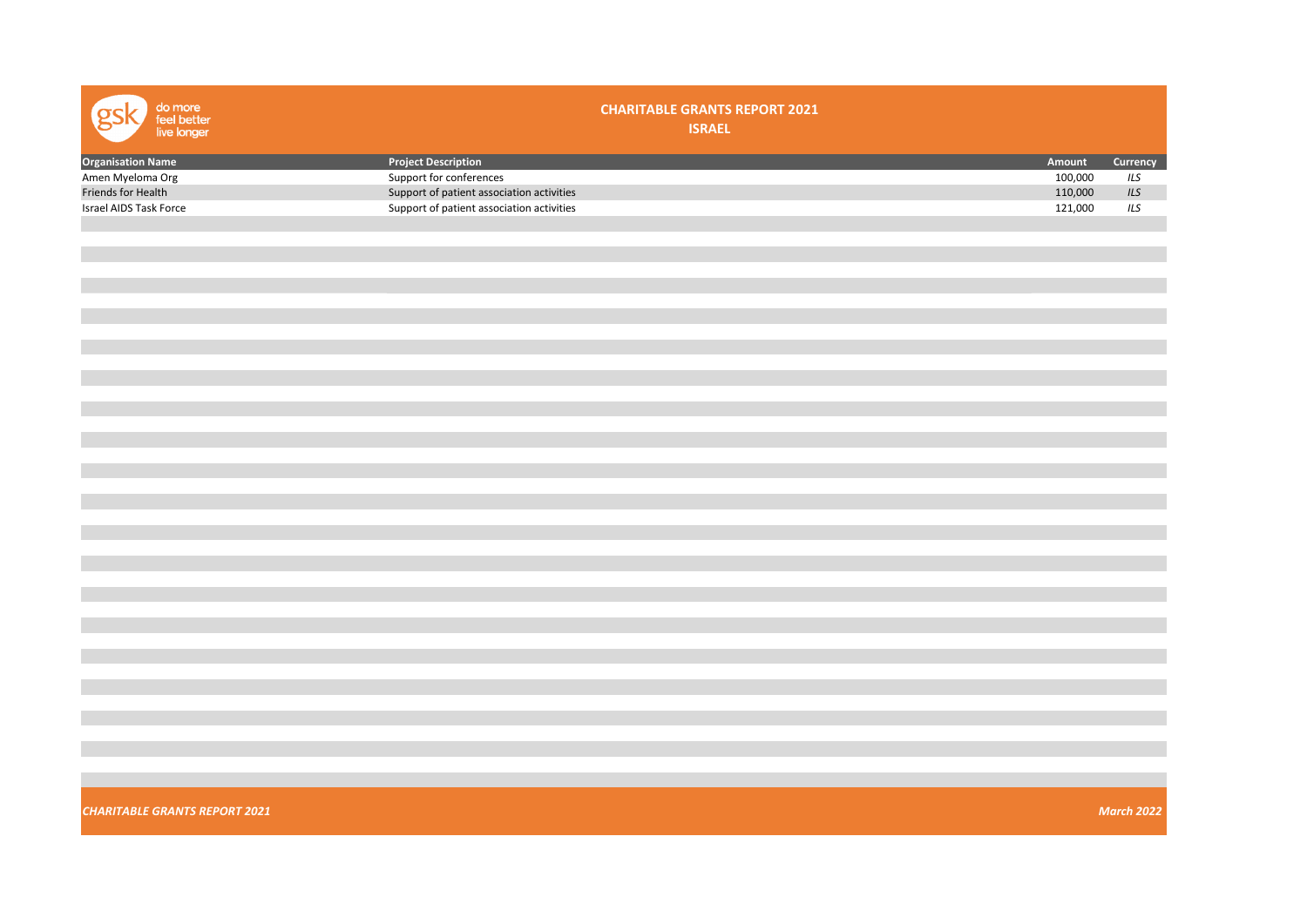| do more<br>eel better<br>live longer     | <b>CHARITABLE GRANTS REPORT 2021</b><br><b>ITALY</b>                                                                                    |               |            |
|------------------------------------------|-----------------------------------------------------------------------------------------------------------------------------------------|---------------|------------|
| <b>Organisation Name</b>                 | <b>Project Description</b>                                                                                                              | <b>Amount</b> | Currency   |
| <b>ANLAIDS Sezione Lombarda</b>          | Contribution to the project "The Figure of the Volunteer in the Social-Health Care Pathways of Immunosuppressed People"                 | 30,000        | EUR        |
| Associazione Italiana contro le Leucemie | Support for activities for patients and family members suffering from onco-haematological diseases plus a telephone counselling service | 110,000       | <b>EUR</b> |
| Associazione Respiriamo Insieme          | Support to the RIC project 'Breathe Together Community'                                                                                 | 15,000        | <b>EUR</b> |
| Camp Dynamo                              | General support for Camp Dynamo                                                                                                         | 100,000       | <b>EUR</b> |
| Cittadinanzattiva                        | Contribution towards the creation of the charter of rights for patients with multiple myeloma                                           | 165,000       | <b>EUR</b> |
| FederASMA e ALLERGIE                     | Support for creation of training courses for patients with mild/moderate asthma and member associations to improve their skills         | 43,000        | <b>EUR</b> |
| Fond Policlinico Universitario A Gemelli | Contribution to the creation of an AI telemedicine system to support patients with Ovarian Cancer and their caregivers after surgery    | 91,000        | <b>EUR</b> |
| <b>Fondazione ISPRO</b>                  | Support for a digital platform aimed at improving the diagnosis and treatment of cancer patients                                        | 23,000        | <b>EUR</b> |
| Fondazione SmithKline                    | General donation                                                                                                                        | 100,000       | <b>EUR</b> |
| <b>Genova University</b>                 | Research grant to support a survey of the clinical, economic and social impact of the sequelae associated with meningococcal disease    | 35,000        | <b>EUR</b> |
| Gruppo Italiano LES                      | Support for web press conference on SLE and the creation of video tutorials for the benefit of patients                                 | 50,000        | EUR        |
| Italia Longeva                           | Support for campaign on immunization of the elderly                                                                                     | 35,000        | <b>EUR</b> |
| Loto Uniti Contro Il Tumore              | Support for the "Distant but Close" interactive community platform                                                                      | 55,000        | <b>EUR</b> |
| Pisa University                          | Support for a project to identify and educate patients about skin conditions associated with SLE                                        | 24,000        | <b>EUR</b> |
| Societa Italiana di Medicina Generale    | Information for doctors and patients on the appropriate use of antibiotics and on the value of vaccinations for adults                  | 90,000        | <b>EUR</b> |
| <b>WALCE</b>                             | Communication campaign on lung cancer pathology                                                                                         | 20,000        | <b>EUR</b> |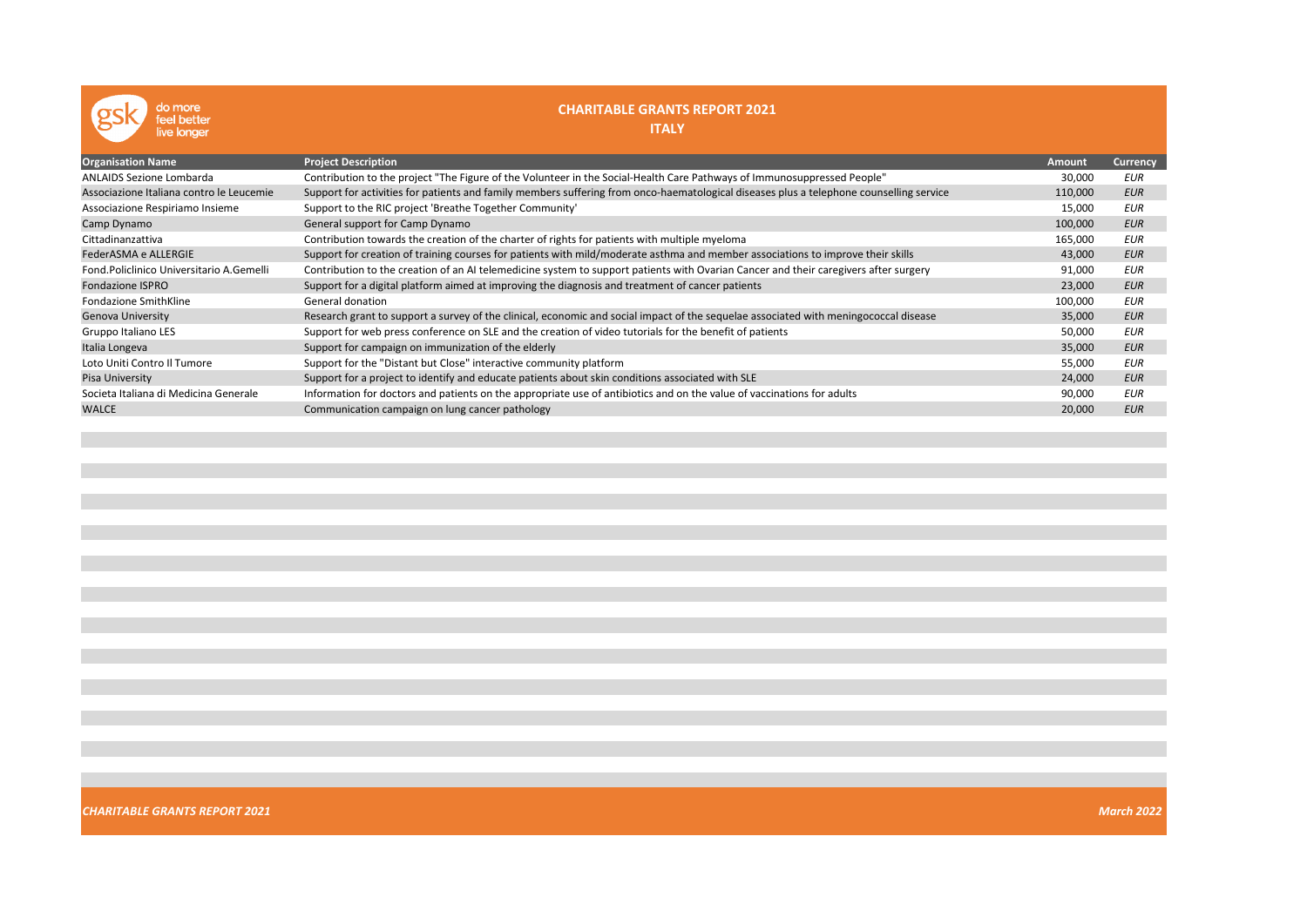| <b>Project Description</b><br><b>Organisation Name</b><br>Save the Children<br>Amount<br>2,391,889<br>$J\!P Y$<br>General donation | do more<br>feel better<br>live longer<br>Q | <b>CHARITABLE GRANTS REPORT 2021</b><br><b>JAPAN</b> |                   |
|------------------------------------------------------------------------------------------------------------------------------------|--------------------------------------------|------------------------------------------------------|-------------------|
|                                                                                                                                    |                                            |                                                      | Currency          |
|                                                                                                                                    |                                            |                                                      |                   |
|                                                                                                                                    |                                            |                                                      |                   |
|                                                                                                                                    |                                            |                                                      |                   |
|                                                                                                                                    |                                            |                                                      |                   |
|                                                                                                                                    |                                            |                                                      |                   |
|                                                                                                                                    |                                            |                                                      |                   |
|                                                                                                                                    |                                            |                                                      |                   |
|                                                                                                                                    |                                            |                                                      |                   |
|                                                                                                                                    |                                            |                                                      |                   |
|                                                                                                                                    |                                            |                                                      |                   |
|                                                                                                                                    |                                            |                                                      |                   |
|                                                                                                                                    |                                            |                                                      |                   |
|                                                                                                                                    |                                            |                                                      |                   |
|                                                                                                                                    |                                            |                                                      |                   |
|                                                                                                                                    |                                            |                                                      |                   |
|                                                                                                                                    |                                            |                                                      |                   |
|                                                                                                                                    |                                            |                                                      |                   |
|                                                                                                                                    |                                            |                                                      |                   |
|                                                                                                                                    |                                            |                                                      |                   |
|                                                                                                                                    |                                            |                                                      |                   |
|                                                                                                                                    |                                            |                                                      |                   |
|                                                                                                                                    |                                            |                                                      |                   |
|                                                                                                                                    |                                            |                                                      |                   |
|                                                                                                                                    |                                            |                                                      |                   |
|                                                                                                                                    |                                            |                                                      |                   |
|                                                                                                                                    |                                            |                                                      |                   |
|                                                                                                                                    |                                            |                                                      |                   |
|                                                                                                                                    |                                            |                                                      |                   |
|                                                                                                                                    |                                            |                                                      |                   |
|                                                                                                                                    | <b>CHARITABLE GRANTS REPORT 2021</b>       |                                                      | <b>March 2022</b> |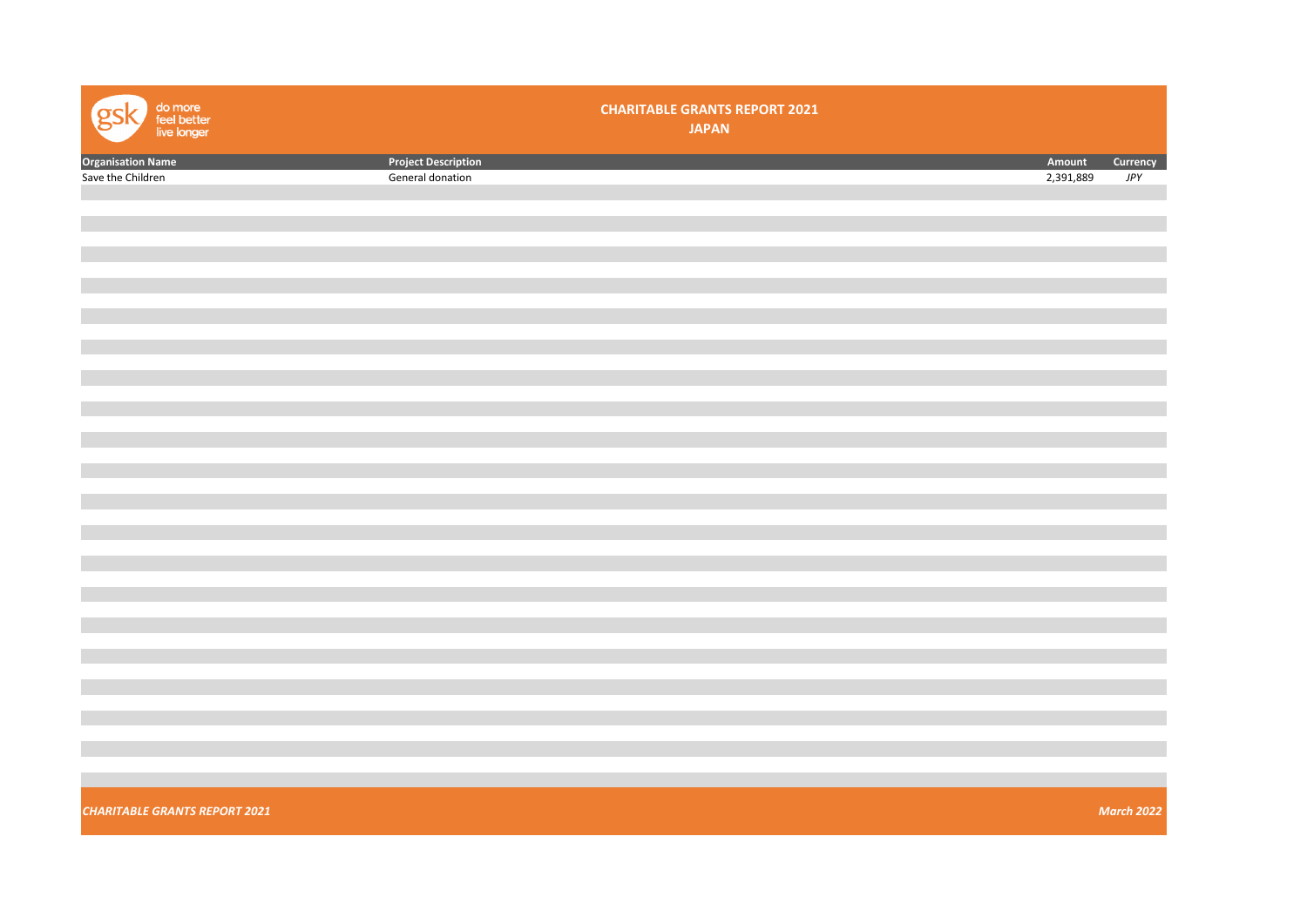| do more<br>feel better<br>live longer         | <b>CHARITABLE GRANTS REPORT 2021</b><br><b>KOREA</b>                                  |            |                 |
|-----------------------------------------------|---------------------------------------------------------------------------------------|------------|-----------------|
| <b>Organisation Name</b>                      | <b>Project Description</b>                                                            | Amount     | <b>Currency</b> |
| KNP                                           | Support for patient group                                                             | 10,000,000 | <b>KRW</b>      |
| Korea Respiration Trouble Association         | Supporting mucus clearance device for patients                                        | 6,000,000  | <b>KRW</b>      |
| Korean Association for the Study of the Liver | Support for the GSK Academic Paper Award for outstanding researchers in liver disease | 30,000,000 | <b>KRW</b>      |
| Korean Dermatological Association             | Sponsorship of 3 dermatologists to improve public health                              | 20,000,000 | <b>KRW</b>      |
| Korean NeuroPsychiatric Association           | Support for medical students                                                          | 14,000,000 | <b>KRW</b>      |
| Korean Organization for Rare Diseases (KORD)  | Support for patient group                                                             | 5,000,000  | <b>KRW</b>      |
| Love4one                                      | Donation to support people living with HIV/AIDS                                       | 18,000,000 | <b>KRW</b>      |
| LUISA (Korea Lupus Support Group).            | Support for patient group                                                             | 10,000,000 | <b>KRW</b>      |
| Pulmonary Hypertension Association Korea      | Support for patient group                                                             | 15,000,000 | <b>KRW</b>      |
| Save the Children                             | Projects to support abused children and families                                      | 27,013,260 | <b>KRW</b>      |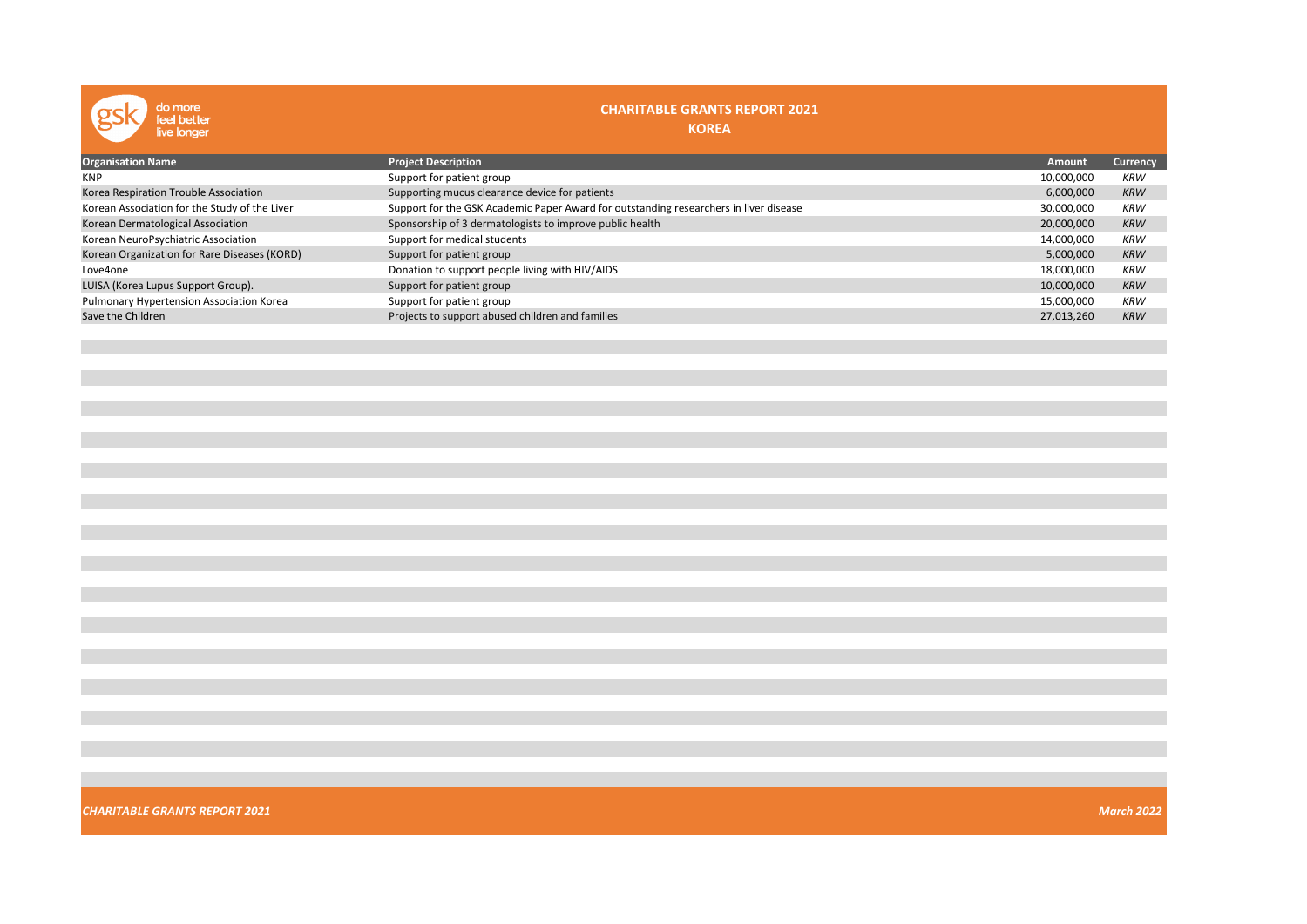| do more<br>feel better<br>live longer | <b>CHARITABLE GRANTS REPORT 2021</b><br><b>MEXICO</b>                                                          |         |                   |
|---------------------------------------|----------------------------------------------------------------------------------------------------------------|---------|-------------------|
| <b>Organisation Name</b>              | <b>Project Description</b>                                                                                     | Amount  | Currency          |
| Academia Nacional de Medicina         | Support for tranmission of Academic Sessions, portal administration and delivery of Scientific Research Awards | 500,000 | <b>MXN</b>        |
|                                       |                                                                                                                |         |                   |
|                                       |                                                                                                                |         |                   |
|                                       |                                                                                                                |         |                   |
|                                       |                                                                                                                |         |                   |
|                                       |                                                                                                                |         |                   |
|                                       |                                                                                                                |         |                   |
|                                       |                                                                                                                |         |                   |
|                                       |                                                                                                                |         |                   |
|                                       |                                                                                                                |         |                   |
|                                       |                                                                                                                |         |                   |
|                                       |                                                                                                                |         |                   |
|                                       |                                                                                                                |         |                   |
|                                       |                                                                                                                |         |                   |
|                                       |                                                                                                                |         |                   |
|                                       |                                                                                                                |         |                   |
|                                       |                                                                                                                |         |                   |
|                                       |                                                                                                                |         |                   |
|                                       |                                                                                                                |         |                   |
|                                       |                                                                                                                |         |                   |
|                                       |                                                                                                                |         |                   |
|                                       |                                                                                                                |         |                   |
|                                       |                                                                                                                |         |                   |
|                                       |                                                                                                                |         |                   |
|                                       |                                                                                                                |         |                   |
|                                       |                                                                                                                |         |                   |
|                                       |                                                                                                                |         |                   |
|                                       |                                                                                                                |         |                   |
| <b>CHARITABLE GRANTS REPORT 2021</b>  |                                                                                                                |         | <b>March 2022</b> |
|                                       |                                                                                                                |         |                   |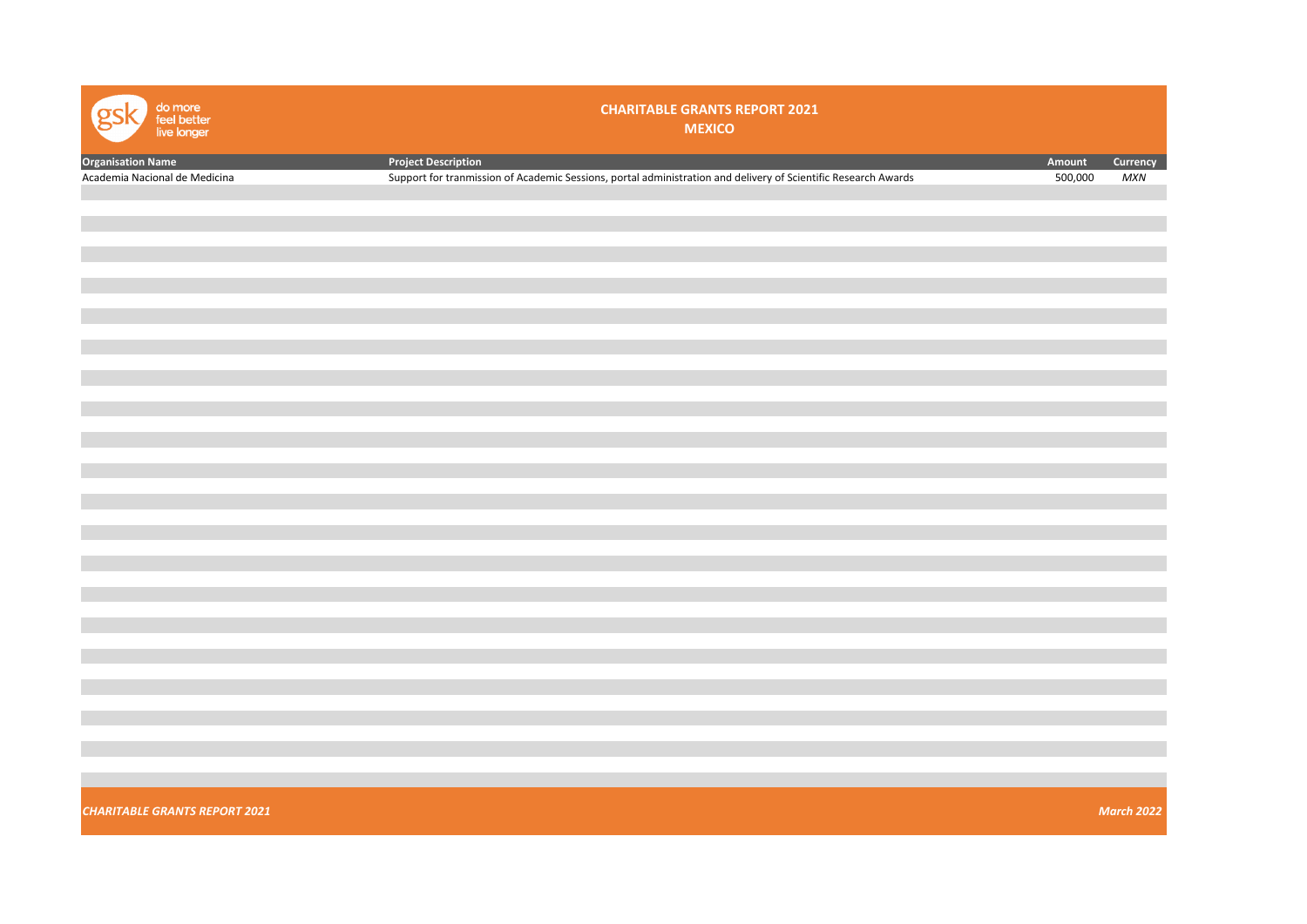| do more<br>feel better<br>live longer | <b>CHARITABLE GRANTS REPORT 2021</b><br><b>NETHERLANDS</b>         |        |                   |
|---------------------------------------|--------------------------------------------------------------------|--------|-------------------|
| <b>Organisation Name</b>              | <b>Project Description</b>                                         | Amount | Currency          |
| Pink Ribbon                           | Donation from Sensodyne promotional campaign in aid of Pink Ribbon | 50,000 | EUR               |
|                                       |                                                                    |        |                   |
|                                       |                                                                    |        |                   |
|                                       |                                                                    |        |                   |
|                                       |                                                                    |        |                   |
|                                       |                                                                    |        |                   |
|                                       |                                                                    |        |                   |
|                                       |                                                                    |        |                   |
|                                       |                                                                    |        |                   |
|                                       |                                                                    |        |                   |
|                                       |                                                                    |        |                   |
|                                       |                                                                    |        |                   |
|                                       |                                                                    |        |                   |
|                                       |                                                                    |        |                   |
|                                       |                                                                    |        |                   |
|                                       |                                                                    |        |                   |
|                                       |                                                                    |        |                   |
|                                       |                                                                    |        |                   |
|                                       |                                                                    |        |                   |
|                                       |                                                                    |        |                   |
|                                       |                                                                    |        |                   |
|                                       |                                                                    |        |                   |
|                                       |                                                                    |        |                   |
|                                       |                                                                    |        |                   |
|                                       |                                                                    |        |                   |
|                                       |                                                                    |        |                   |
|                                       |                                                                    |        |                   |
|                                       |                                                                    |        |                   |
|                                       |                                                                    |        |                   |
|                                       |                                                                    |        |                   |
|                                       |                                                                    |        |                   |
|                                       |                                                                    |        |                   |
|                                       |                                                                    |        |                   |
|                                       |                                                                    |        |                   |
| <b>CHARITABLE GRANTS REPORT 2021</b>  |                                                                    |        | <b>March 2022</b> |
|                                       |                                                                    |        |                   |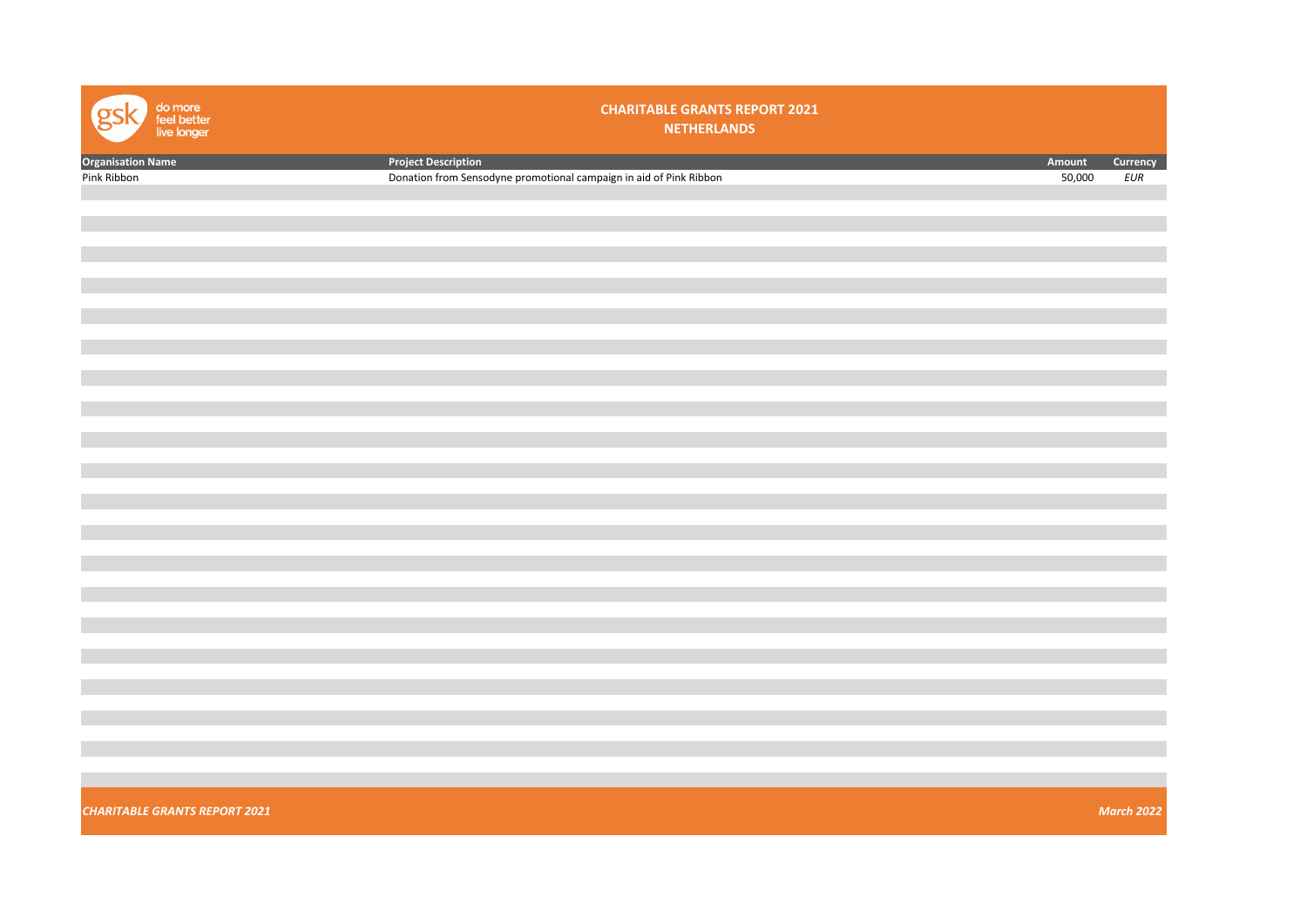| do more<br>feel better<br>live longer | <b>CHARITABLE GRANTS REPORT 2021</b><br><b>NEW ZEALAND</b>         |        |                   |
|---------------------------------------|--------------------------------------------------------------------|--------|-------------------|
| <b>Organisation Name</b>              | <b>Project Description</b>                                         | Amount | Currency          |
| Youthline                             | Long standing partnership for funding of the Youthline 0800 number | 25,000 | <b>NZD</b>        |
|                                       |                                                                    |        |                   |
|                                       |                                                                    |        |                   |
|                                       |                                                                    |        |                   |
|                                       |                                                                    |        |                   |
|                                       |                                                                    |        |                   |
|                                       |                                                                    |        |                   |
|                                       |                                                                    |        |                   |
|                                       |                                                                    |        |                   |
|                                       |                                                                    |        |                   |
|                                       |                                                                    |        |                   |
|                                       |                                                                    |        |                   |
|                                       |                                                                    |        |                   |
|                                       |                                                                    |        |                   |
|                                       |                                                                    |        |                   |
|                                       |                                                                    |        |                   |
|                                       |                                                                    |        |                   |
|                                       |                                                                    |        |                   |
|                                       |                                                                    |        |                   |
|                                       |                                                                    |        |                   |
|                                       |                                                                    |        |                   |
|                                       |                                                                    |        |                   |
|                                       |                                                                    |        |                   |
|                                       |                                                                    |        |                   |
|                                       |                                                                    |        |                   |
|                                       |                                                                    |        |                   |
|                                       |                                                                    |        |                   |
|                                       |                                                                    |        |                   |
|                                       |                                                                    |        |                   |
|                                       |                                                                    |        |                   |
|                                       |                                                                    |        |                   |
|                                       |                                                                    |        |                   |
|                                       |                                                                    |        |                   |
| <b>CHARITABLE GRANTS REPORT 2021</b>  |                                                                    |        | <b>March 2022</b> |
|                                       |                                                                    |        |                   |
|                                       |                                                                    |        |                   |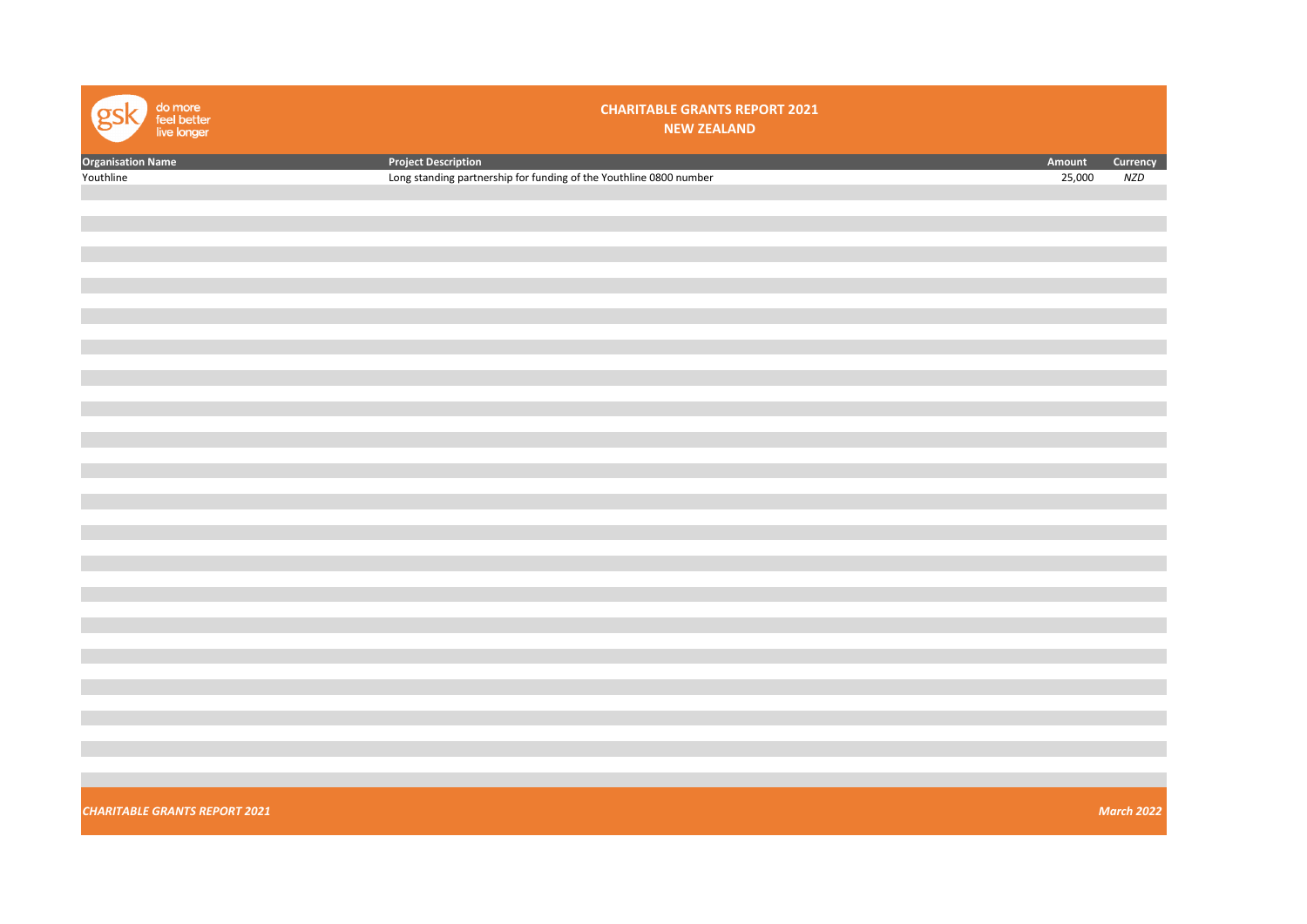| do more<br>feel better<br>live longer | <b>CHARITABLE GRANTS REPORT 2021</b><br><b>NORWAY</b>     |         |                   |
|---------------------------------------|-----------------------------------------------------------|---------|-------------------|
| <b>Organisation Name</b>              | <b>Project Description</b>                                | Amount  | Currency          |
| Aktiv mot kreft                       | Grant supporting the work of Active Against Cancer Norway | 120,000 | NOK               |
|                                       |                                                           |         |                   |
|                                       |                                                           |         |                   |
|                                       |                                                           |         |                   |
|                                       |                                                           |         |                   |
|                                       |                                                           |         |                   |
|                                       |                                                           |         |                   |
|                                       |                                                           |         |                   |
|                                       |                                                           |         |                   |
|                                       |                                                           |         |                   |
|                                       |                                                           |         |                   |
|                                       |                                                           |         |                   |
|                                       |                                                           |         |                   |
|                                       |                                                           |         |                   |
|                                       |                                                           |         |                   |
|                                       |                                                           |         |                   |
|                                       |                                                           |         |                   |
|                                       |                                                           |         |                   |
|                                       |                                                           |         |                   |
|                                       |                                                           |         |                   |
|                                       |                                                           |         |                   |
|                                       |                                                           |         |                   |
|                                       |                                                           |         |                   |
|                                       |                                                           |         |                   |
|                                       |                                                           |         |                   |
|                                       |                                                           |         |                   |
|                                       |                                                           |         |                   |
|                                       |                                                           |         |                   |
|                                       |                                                           |         |                   |
|                                       |                                                           |         |                   |
|                                       |                                                           |         |                   |
|                                       |                                                           |         |                   |
|                                       |                                                           |         |                   |
|                                       |                                                           |         |                   |
|                                       |                                                           |         |                   |
|                                       |                                                           |         |                   |
|                                       |                                                           |         |                   |
|                                       |                                                           |         |                   |
|                                       |                                                           |         |                   |
| <b>CHARITABLE GRANTS REPORT 2021</b>  |                                                           |         | <b>March 2022</b> |
|                                       |                                                           |         |                   |
|                                       |                                                           |         |                   |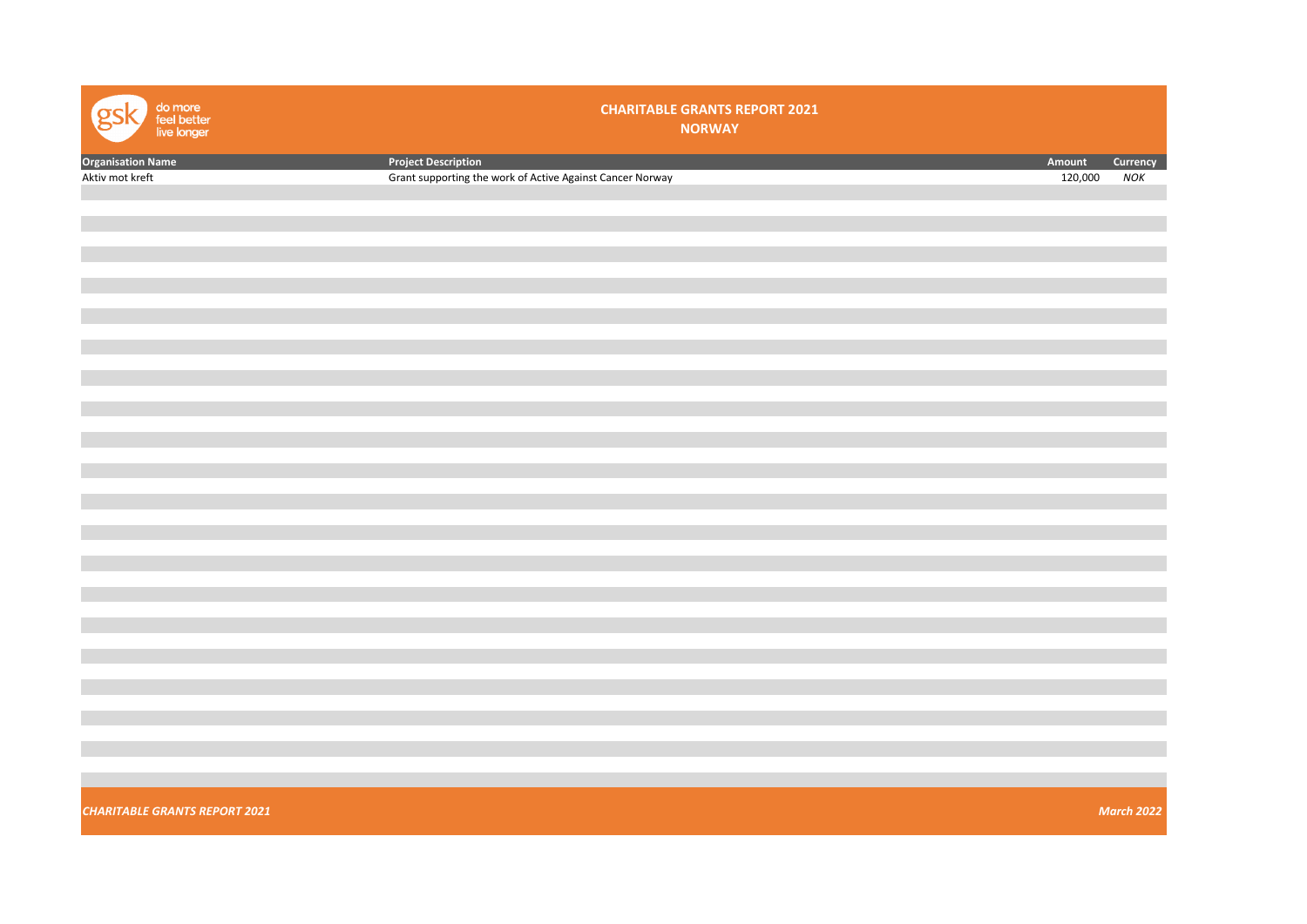| do more<br>feel better<br>live longer<br>Զ |                            | <b>CHARITABLE GRANTS REPORT 2021</b><br><b>PAKISTAN</b> |           |                   |
|--------------------------------------------|----------------------------|---------------------------------------------------------|-----------|-------------------|
| <b>Organisation Name</b>                   | <b>Project Description</b> |                                                         | Amount    | Currency          |
| Trust for Health and Medical Sciences      | Grant donation             |                                                         | 2,200,000 | PKR               |
|                                            |                            |                                                         |           |                   |
|                                            |                            |                                                         |           |                   |
|                                            |                            |                                                         |           |                   |
|                                            |                            |                                                         |           |                   |
|                                            |                            |                                                         |           |                   |
|                                            |                            |                                                         |           |                   |
|                                            |                            |                                                         |           |                   |
|                                            |                            |                                                         |           |                   |
|                                            |                            |                                                         |           |                   |
|                                            |                            |                                                         |           |                   |
|                                            |                            |                                                         |           |                   |
|                                            |                            |                                                         |           |                   |
|                                            |                            |                                                         |           |                   |
|                                            |                            |                                                         |           |                   |
|                                            |                            |                                                         |           |                   |
|                                            |                            |                                                         |           |                   |
|                                            |                            |                                                         |           |                   |
|                                            |                            |                                                         |           |                   |
|                                            |                            |                                                         |           |                   |
|                                            |                            |                                                         |           |                   |
|                                            |                            |                                                         |           |                   |
|                                            |                            |                                                         |           |                   |
|                                            |                            |                                                         |           |                   |
|                                            |                            |                                                         |           |                   |
|                                            |                            |                                                         |           |                   |
|                                            |                            |                                                         |           |                   |
|                                            |                            |                                                         |           |                   |
| <b>CHARITABLE GRANTS REPORT 2021</b>       |                            |                                                         |           | <b>March 2022</b> |
|                                            |                            |                                                         |           |                   |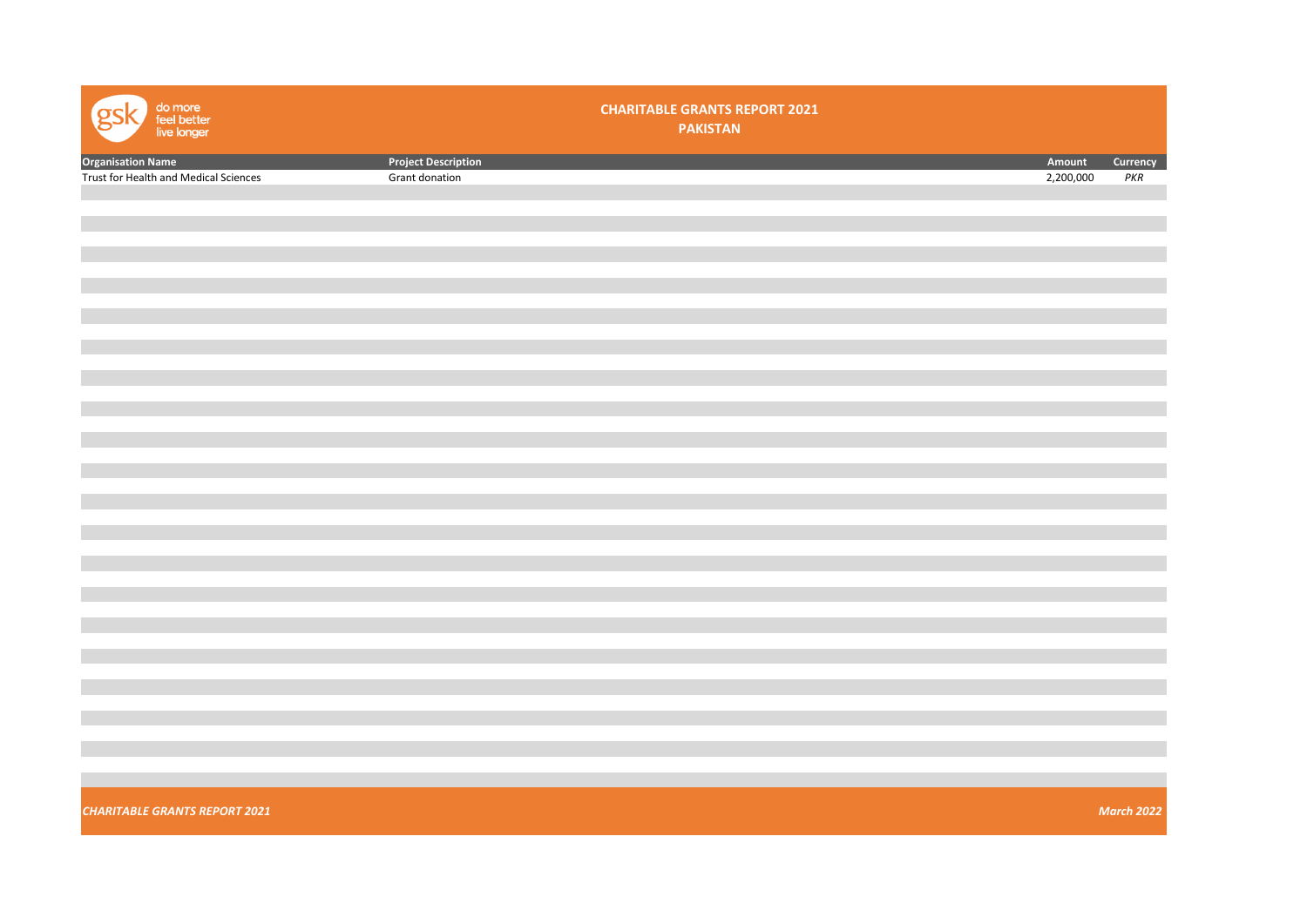| do more<br>feel better<br>live longer | <b>CHARITABLE GRANTS REPORT 2021</b><br><b>RUSSIA</b>       |           |                   |
|---------------------------------------|-------------------------------------------------------------|-----------|-------------------|
| <b>Organisation Name</b>              | <b>Project Description</b>                                  | Amount    | Currency          |
| Children Plus                         | Support program for people living with HIV in Moscow        | 1,319,600 | RUB               |
| E.V.A.                                | Support program for people living with HIV in St Petersburg | 2,053,840 | RUB               |
| Kovcheg-AntiAIDS                      | Support program for people living with HIV in Rostov        | 1,310,211 | <b>RUB</b>        |
| New Life                              | Support program for people living with HIV in Sverdlovsk    | 3,842,820 | <b>RUB</b>        |
|                                       |                                                             |           |                   |
|                                       |                                                             |           |                   |
|                                       |                                                             |           |                   |
|                                       |                                                             |           |                   |
|                                       |                                                             |           |                   |
|                                       |                                                             |           |                   |
|                                       |                                                             |           |                   |
|                                       |                                                             |           |                   |
|                                       |                                                             |           |                   |
|                                       |                                                             |           |                   |
|                                       |                                                             |           |                   |
|                                       |                                                             |           |                   |
|                                       |                                                             |           |                   |
|                                       |                                                             |           |                   |
|                                       |                                                             |           |                   |
|                                       |                                                             |           |                   |
|                                       |                                                             |           |                   |
|                                       |                                                             |           |                   |
|                                       |                                                             |           |                   |
|                                       |                                                             |           |                   |
|                                       |                                                             |           |                   |
|                                       |                                                             |           |                   |
|                                       |                                                             |           |                   |
|                                       |                                                             |           |                   |
|                                       |                                                             |           |                   |
|                                       |                                                             |           |                   |
|                                       |                                                             |           |                   |
|                                       |                                                             |           |                   |
|                                       |                                                             |           |                   |
|                                       |                                                             |           |                   |
|                                       |                                                             |           |                   |
|                                       |                                                             |           |                   |
|                                       |                                                             |           |                   |
|                                       |                                                             |           |                   |
|                                       |                                                             |           |                   |
| <b>CHARITABLE GRANTS REPORT 2021</b>  |                                                             |           | <b>March 2022</b> |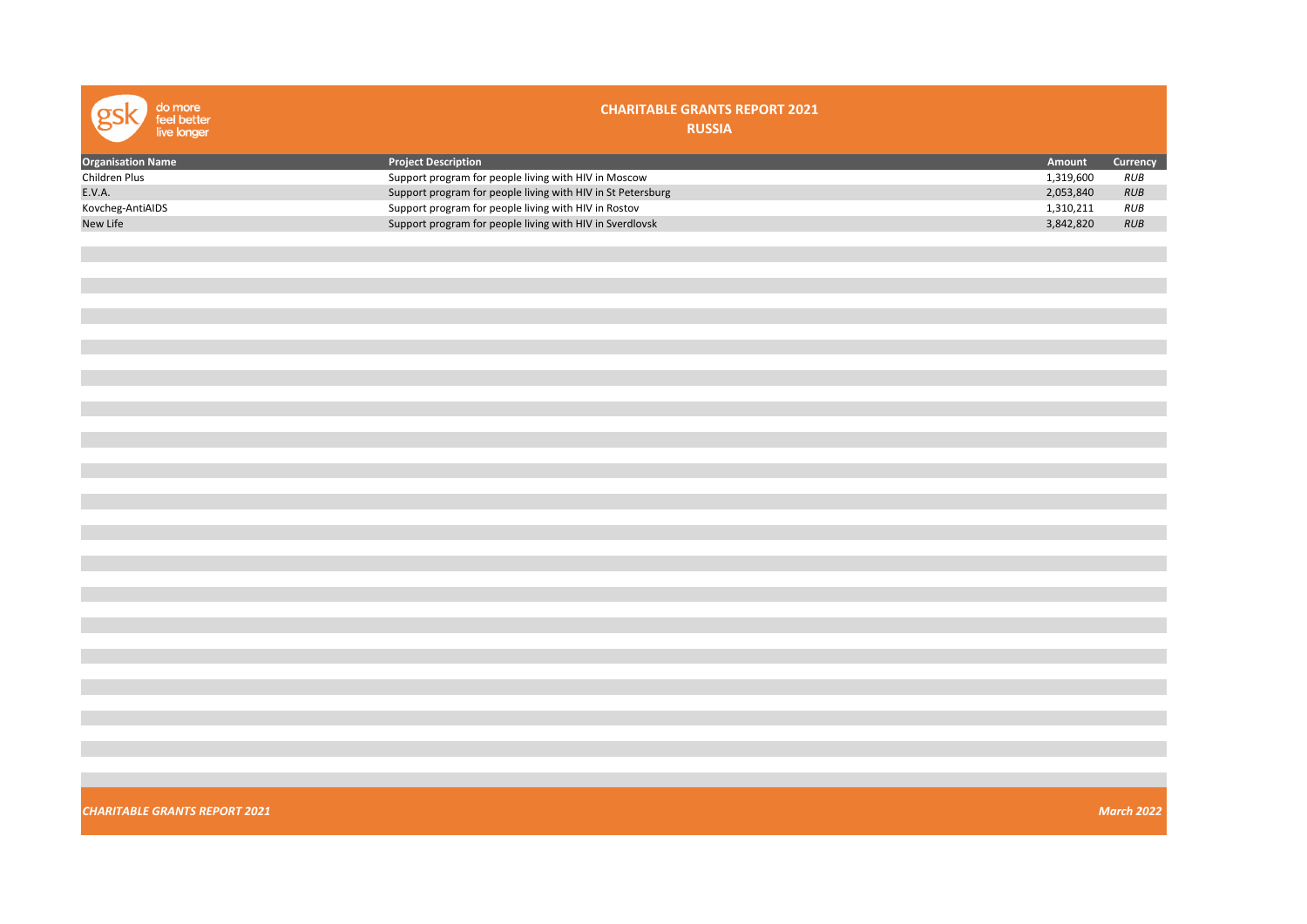| do more<br>feel better<br>live longer | <b>CHARITABLE GRANTS REPORT 2021</b><br><b>SINGAPORE</b>                                       |         |                   |
|---------------------------------------|------------------------------------------------------------------------------------------------|---------|-------------------|
| <b>Organisation Name</b>              | <b>Project Description</b>                                                                     | Amount  | Currency          |
| Smile Train                           | Donation to support charity offering surgery and cleft palate care to children in 85 countries | 348,265 | GBP               |
|                                       |                                                                                                |         |                   |
|                                       |                                                                                                |         |                   |
|                                       |                                                                                                |         |                   |
|                                       |                                                                                                |         |                   |
|                                       |                                                                                                |         |                   |
|                                       |                                                                                                |         |                   |
|                                       |                                                                                                |         |                   |
|                                       |                                                                                                |         |                   |
|                                       |                                                                                                |         |                   |
|                                       |                                                                                                |         |                   |
|                                       |                                                                                                |         |                   |
|                                       |                                                                                                |         |                   |
|                                       |                                                                                                |         |                   |
|                                       |                                                                                                |         |                   |
|                                       |                                                                                                |         |                   |
|                                       |                                                                                                |         |                   |
|                                       |                                                                                                |         |                   |
|                                       |                                                                                                |         |                   |
|                                       |                                                                                                |         |                   |
|                                       |                                                                                                |         |                   |
|                                       |                                                                                                |         |                   |
|                                       |                                                                                                |         |                   |
|                                       |                                                                                                |         |                   |
|                                       |                                                                                                |         |                   |
|                                       |                                                                                                |         |                   |
|                                       |                                                                                                |         |                   |
|                                       |                                                                                                |         |                   |
|                                       |                                                                                                |         |                   |
|                                       |                                                                                                |         |                   |
|                                       |                                                                                                |         |                   |
|                                       |                                                                                                |         |                   |
|                                       |                                                                                                |         |                   |
| <b>CHARITABLE GRANTS REPORT 2021</b>  |                                                                                                |         | <b>March 2022</b> |
|                                       |                                                                                                |         |                   |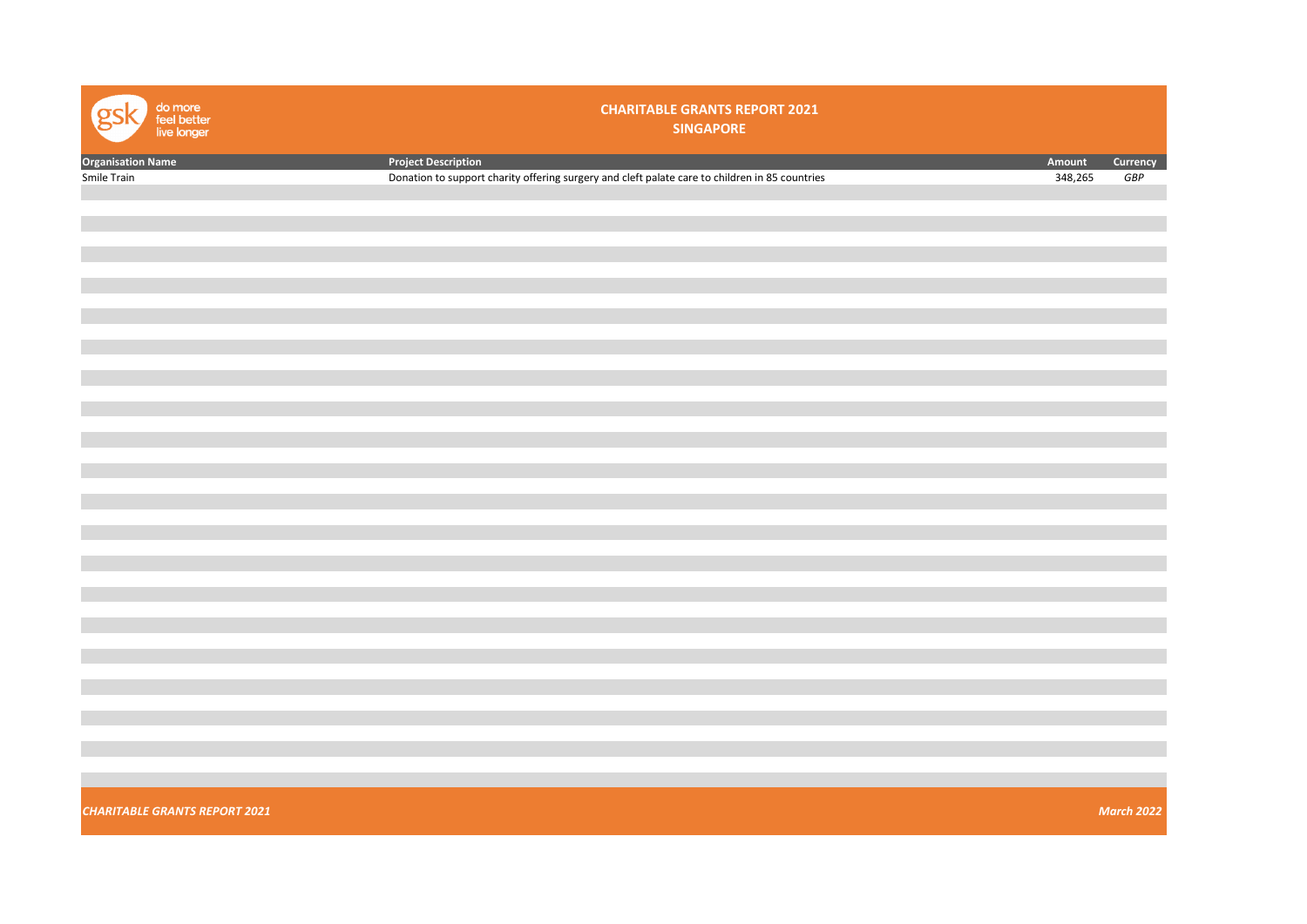| do more<br>feel better<br>live longer | <b>CHARITABLE GRANTS REPORT 2021</b><br><b>SOUTH AFRICA</b>                                                     |         |                   |
|---------------------------------------|-----------------------------------------------------------------------------------------------------------------|---------|-------------------|
| <b>Organisation Name</b>              | <b>Project Description</b>                                                                                      | Amount  | Currency          |
| Gift of the Givers Foundation         | Emergency response (food, medicine and hygiene) for communities affected by violence in KwaZulu Natal & Gauteng | 200,000 | ZAR               |
| Save The Children                     | Support for Sireletsa Bana health and nutrition programme for children under 5 years                            | 900,000 | ZAR               |
|                                       |                                                                                                                 |         |                   |
|                                       |                                                                                                                 |         |                   |
|                                       |                                                                                                                 |         |                   |
|                                       |                                                                                                                 |         |                   |
|                                       |                                                                                                                 |         |                   |
|                                       |                                                                                                                 |         |                   |
|                                       |                                                                                                                 |         |                   |
|                                       |                                                                                                                 |         |                   |
|                                       |                                                                                                                 |         |                   |
|                                       |                                                                                                                 |         |                   |
|                                       |                                                                                                                 |         |                   |
|                                       |                                                                                                                 |         |                   |
|                                       |                                                                                                                 |         |                   |
|                                       |                                                                                                                 |         |                   |
|                                       |                                                                                                                 |         |                   |
|                                       |                                                                                                                 |         |                   |
|                                       |                                                                                                                 |         |                   |
|                                       |                                                                                                                 |         |                   |
|                                       |                                                                                                                 |         |                   |
|                                       |                                                                                                                 |         |                   |
|                                       |                                                                                                                 |         |                   |
|                                       |                                                                                                                 |         |                   |
|                                       |                                                                                                                 |         |                   |
|                                       |                                                                                                                 |         |                   |
|                                       |                                                                                                                 |         |                   |
|                                       |                                                                                                                 |         |                   |
|                                       |                                                                                                                 |         |                   |
|                                       |                                                                                                                 |         |                   |
|                                       |                                                                                                                 |         |                   |
|                                       |                                                                                                                 |         |                   |
|                                       |                                                                                                                 |         |                   |
|                                       |                                                                                                                 |         |                   |
|                                       |                                                                                                                 |         |                   |
|                                       |                                                                                                                 |         |                   |
|                                       |                                                                                                                 |         |                   |
|                                       |                                                                                                                 |         |                   |
|                                       |                                                                                                                 |         |                   |
|                                       |                                                                                                                 |         |                   |
| <b>CHARITABLE GRANTS REPORT 2021</b>  |                                                                                                                 |         | <b>March 2022</b> |
|                                       |                                                                                                                 |         |                   |
|                                       |                                                                                                                 |         |                   |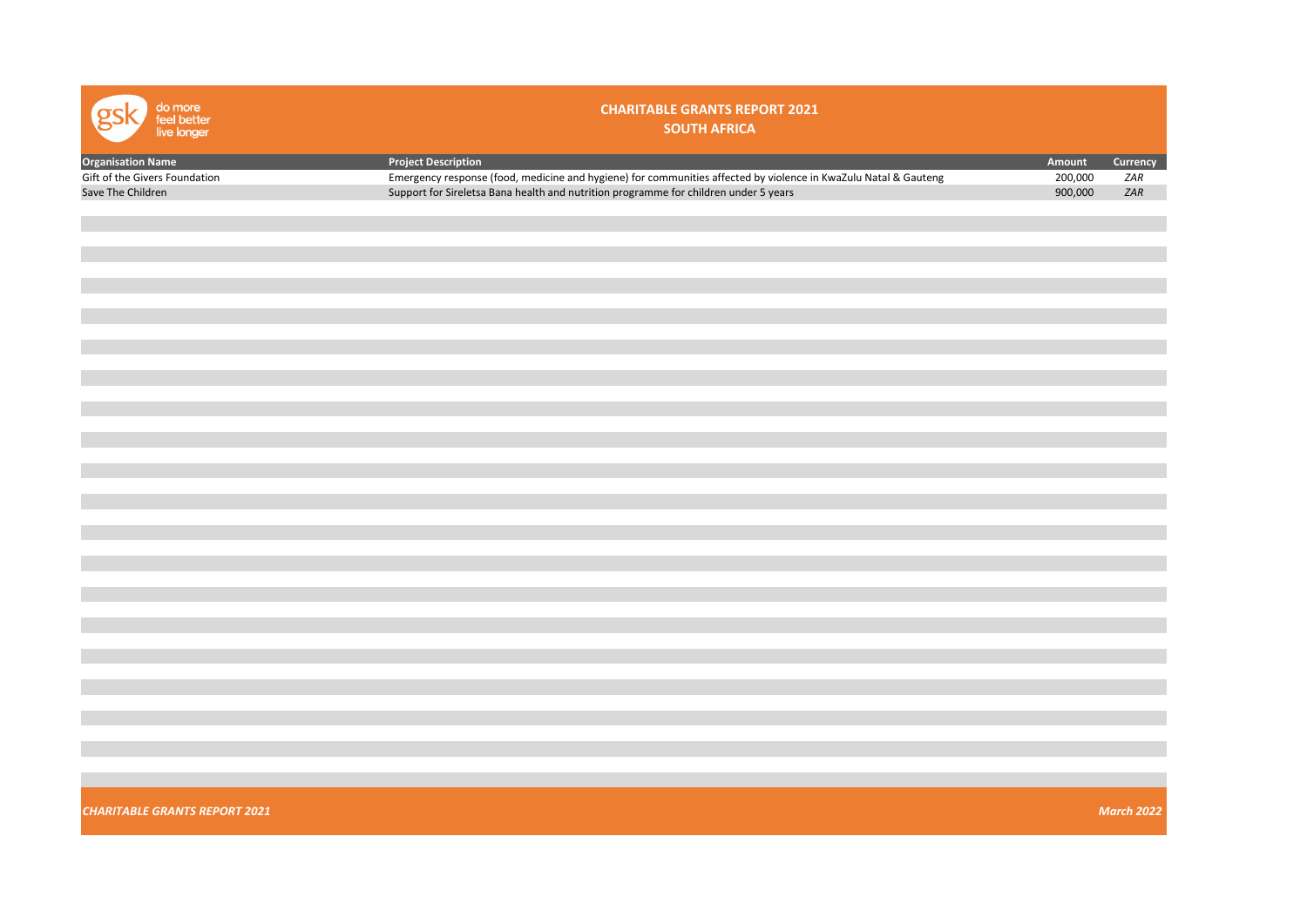| do more<br>feel better<br>live longer<br>O |                            | <b>CHARITABLE GRANTS REPORT 2021</b><br><b>SPAIN</b> |        |                   |
|--------------------------------------------|----------------------------|------------------------------------------------------|--------|-------------------|
| <b>Organisation Name</b><br>Red Cross      | <b>Project Description</b> |                                                      | Amount | Currency          |
|                                            | General donation           |                                                      | 50,000 | EUR               |
|                                            |                            |                                                      |        |                   |
|                                            |                            |                                                      |        |                   |
|                                            |                            |                                                      |        |                   |
|                                            |                            |                                                      |        |                   |
|                                            |                            |                                                      |        |                   |
|                                            |                            |                                                      |        |                   |
|                                            |                            |                                                      |        |                   |
|                                            |                            |                                                      |        |                   |
|                                            |                            |                                                      |        |                   |
|                                            |                            |                                                      |        |                   |
|                                            |                            |                                                      |        |                   |
|                                            |                            |                                                      |        |                   |
|                                            |                            |                                                      |        |                   |
|                                            |                            |                                                      |        |                   |
|                                            |                            |                                                      |        |                   |
|                                            |                            |                                                      |        |                   |
|                                            |                            |                                                      |        |                   |
|                                            |                            |                                                      |        |                   |
|                                            |                            |                                                      |        |                   |
|                                            |                            |                                                      |        |                   |
|                                            |                            |                                                      |        |                   |
|                                            |                            |                                                      |        |                   |
|                                            |                            |                                                      |        |                   |
|                                            |                            |                                                      |        |                   |
| <b>CHARITABLE GRANTS REPORT 2021</b>       |                            |                                                      |        | <b>March 2022</b> |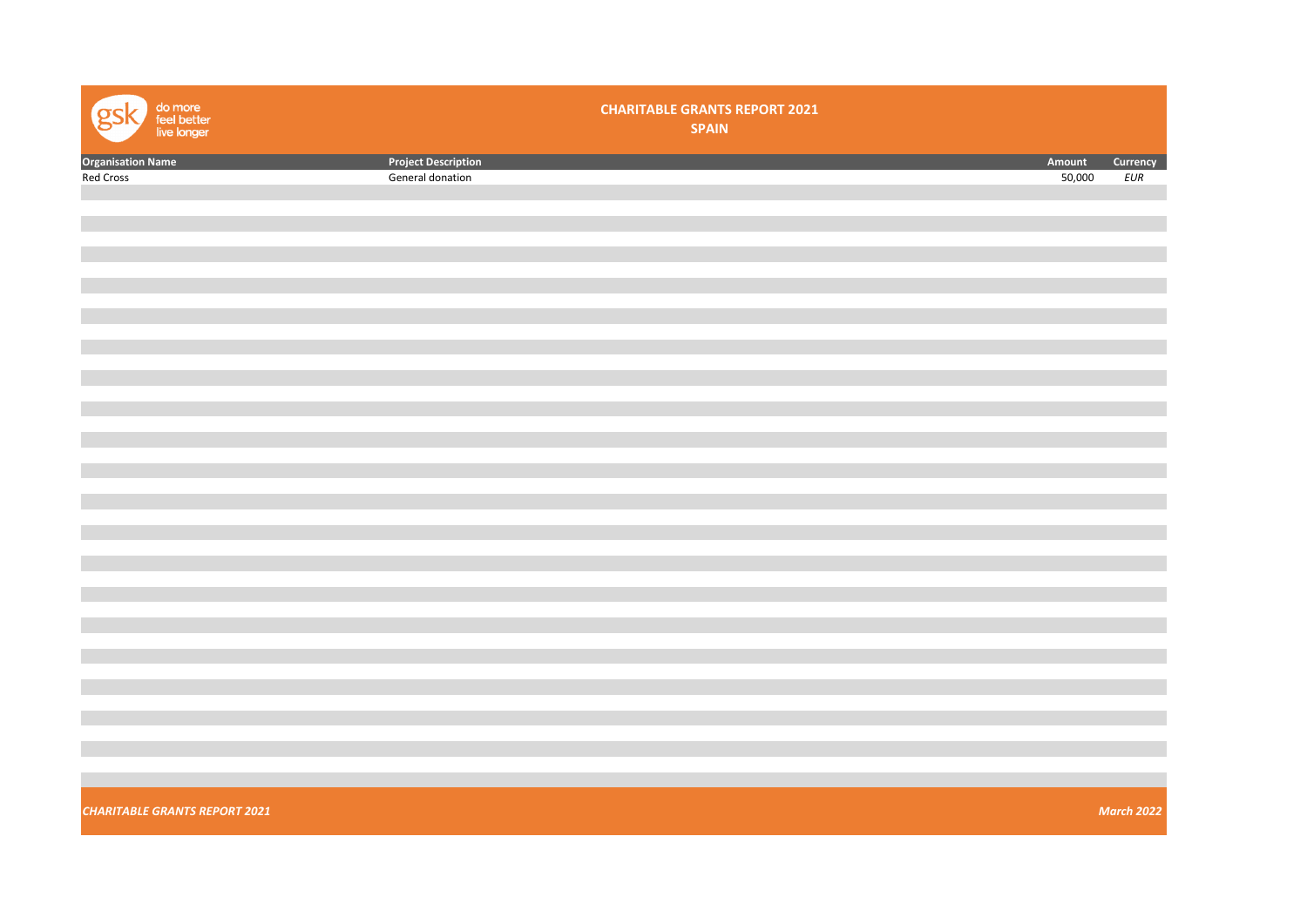| do more<br>feel better<br>live longer | <b>CHARITABLE GRANTS REPORT 2021</b><br><b>SWEDEN</b>              |         |                             |
|---------------------------------------|--------------------------------------------------------------------|---------|-----------------------------|
| Organisation Name                     | <b>Project Description</b>                                         | Amount  | Currency                    |
| Cancerfonden                          | Donation from Sensodyne promotional campaign in aid of Pink Ribbon | 650,000 | $\ensuremath{\mathit{SEK}}$ |
|                                       |                                                                    |         |                             |
|                                       |                                                                    |         |                             |
|                                       |                                                                    |         |                             |
|                                       |                                                                    |         |                             |
|                                       |                                                                    |         |                             |
|                                       |                                                                    |         |                             |
|                                       |                                                                    |         |                             |
|                                       |                                                                    |         |                             |
|                                       |                                                                    |         |                             |
|                                       |                                                                    |         |                             |
|                                       |                                                                    |         |                             |
|                                       |                                                                    |         |                             |
|                                       |                                                                    |         |                             |
|                                       |                                                                    |         |                             |
|                                       |                                                                    |         |                             |
|                                       |                                                                    |         |                             |
|                                       |                                                                    |         |                             |
|                                       |                                                                    |         |                             |
|                                       |                                                                    |         |                             |
|                                       |                                                                    |         |                             |
|                                       |                                                                    |         |                             |
|                                       |                                                                    |         |                             |
|                                       |                                                                    |         |                             |
|                                       |                                                                    |         |                             |
|                                       |                                                                    |         |                             |
|                                       |                                                                    |         |                             |
|                                       |                                                                    |         |                             |
|                                       |                                                                    |         |                             |
|                                       |                                                                    |         |                             |
| <b>CHARITABLE GRANTS REPORT 2021</b>  |                                                                    |         | <b>March 2022</b>           |
|                                       |                                                                    |         |                             |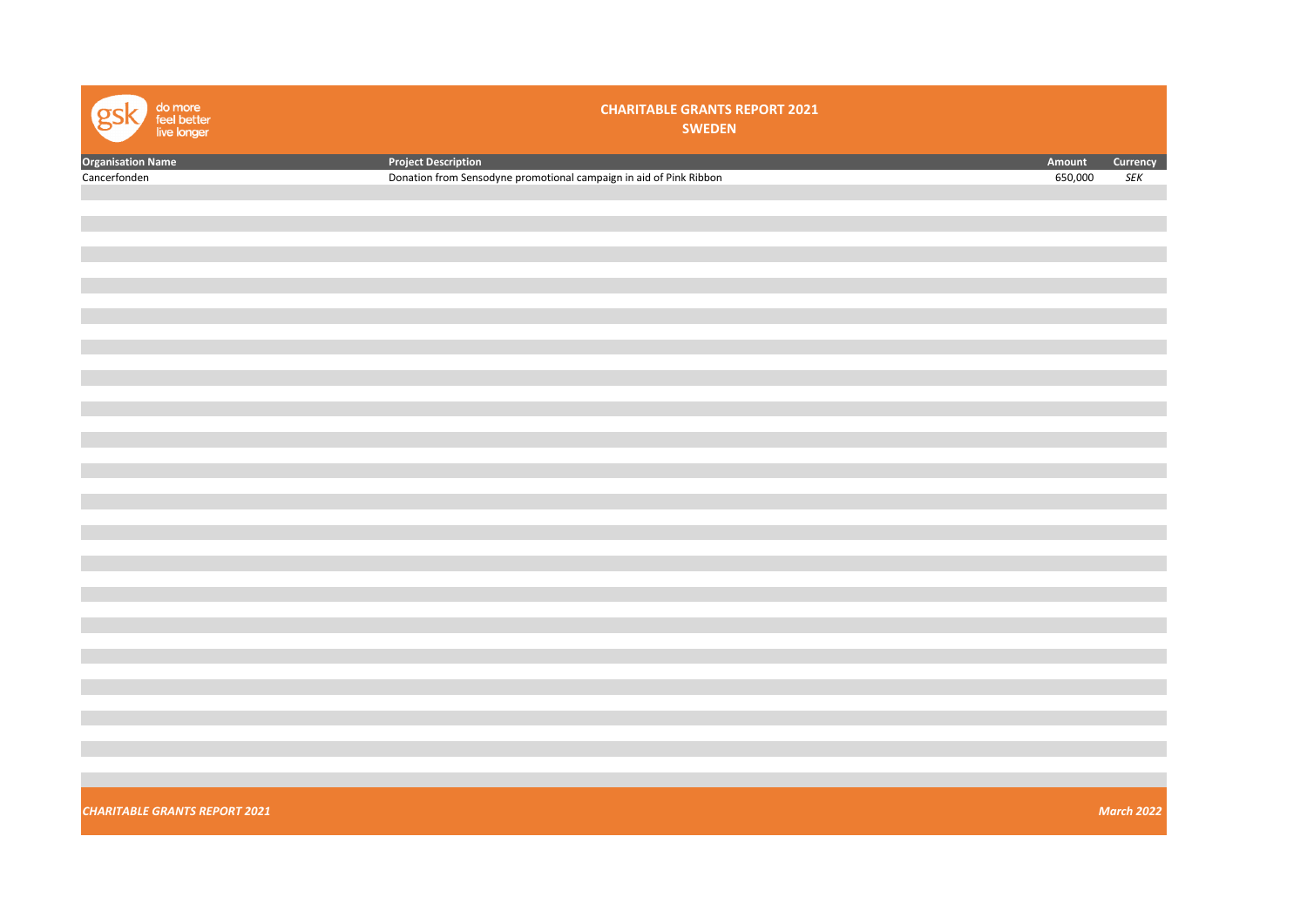| do more<br>feel better<br>live longer<br>gs |                            | <b>CHARITABLE GRANTS REPORT 2021</b><br><b>SWITZERLAND</b> |        |                   |
|---------------------------------------------|----------------------------|------------------------------------------------------------|--------|-------------------|
| <b>Organisation Name</b>                    | <b>Project Description</b> |                                                            | Amount | Currency          |
| Save the Children                           | <b>General Donation</b>    |                                                            | 18,150 | CHF               |
|                                             |                            |                                                            |        |                   |
|                                             |                            |                                                            |        |                   |
|                                             |                            |                                                            |        |                   |
|                                             |                            |                                                            |        |                   |
|                                             |                            |                                                            |        |                   |
|                                             |                            |                                                            |        |                   |
|                                             |                            |                                                            |        |                   |
|                                             |                            |                                                            |        |                   |
|                                             |                            |                                                            |        |                   |
|                                             |                            |                                                            |        |                   |
|                                             |                            |                                                            |        |                   |
|                                             |                            |                                                            |        |                   |
|                                             |                            |                                                            |        |                   |
|                                             |                            |                                                            |        |                   |
|                                             |                            |                                                            |        |                   |
|                                             |                            |                                                            |        |                   |
|                                             |                            |                                                            |        |                   |
|                                             |                            |                                                            |        |                   |
|                                             |                            |                                                            |        |                   |
|                                             |                            |                                                            |        |                   |
|                                             |                            |                                                            |        |                   |
|                                             |                            |                                                            |        |                   |
|                                             |                            |                                                            |        |                   |
|                                             |                            |                                                            |        |                   |
|                                             |                            |                                                            |        |                   |
|                                             |                            |                                                            |        |                   |
|                                             |                            |                                                            |        |                   |
|                                             |                            |                                                            |        |                   |
|                                             |                            |                                                            |        |                   |
|                                             |                            |                                                            |        |                   |
|                                             |                            |                                                            |        |                   |
|                                             |                            |                                                            |        |                   |
|                                             |                            |                                                            |        |                   |
| <b>CHARITABLE GRANTS REPORT 2021</b>        |                            |                                                            |        | <b>March 2022</b> |
|                                             |                            |                                                            |        |                   |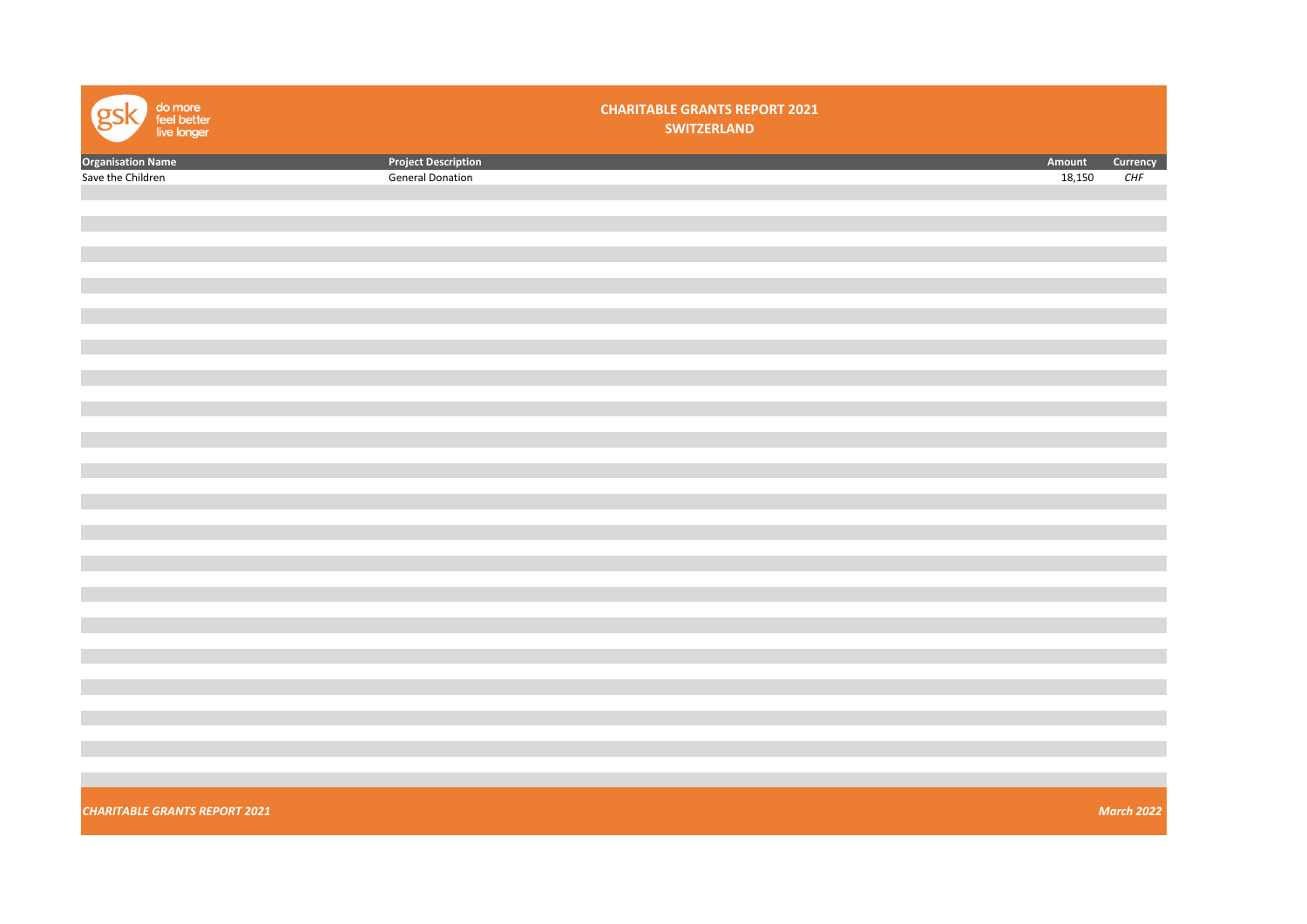| do more<br>feel better<br>live longer                            | <b>CHARITABLE GRANTS REPORT 2021</b><br><b>TAIWAN</b> |         |                             |
|------------------------------------------------------------------|-------------------------------------------------------|---------|-----------------------------|
| <b>Organisation Name</b>                                         | <b>Project Description</b>                            | Amount  | Currency                    |
| Taichung Respiratory Health Promotion Association                | COPD education weeks in two hospitals                 | 900,000 | $\ensuremath{\mathit{TWD}}$ |
| Kaohsiung City Thoracic Disease Prevention & Hygiene Association | Nurse educational program                             | 700,000 | $\ensuremath{\mathit{TWD}}$ |
|                                                                  |                                                       |         |                             |
|                                                                  |                                                       |         |                             |
|                                                                  |                                                       |         |                             |
|                                                                  |                                                       |         |                             |
|                                                                  |                                                       |         |                             |
|                                                                  |                                                       |         |                             |
|                                                                  |                                                       |         |                             |
|                                                                  |                                                       |         |                             |
|                                                                  |                                                       |         |                             |
|                                                                  |                                                       |         |                             |
|                                                                  |                                                       |         |                             |
|                                                                  |                                                       |         |                             |
|                                                                  |                                                       |         |                             |
|                                                                  |                                                       |         |                             |
|                                                                  |                                                       |         |                             |
|                                                                  |                                                       |         |                             |
|                                                                  |                                                       |         |                             |
|                                                                  |                                                       |         |                             |
|                                                                  |                                                       |         |                             |
|                                                                  |                                                       |         |                             |
|                                                                  |                                                       |         |                             |
|                                                                  |                                                       |         |                             |
|                                                                  |                                                       |         |                             |
|                                                                  |                                                       |         |                             |
|                                                                  |                                                       |         |                             |
|                                                                  |                                                       |         |                             |
|                                                                  |                                                       |         |                             |
|                                                                  |                                                       |         |                             |
|                                                                  |                                                       |         |                             |
|                                                                  |                                                       |         |                             |
|                                                                  |                                                       |         |                             |
|                                                                  |                                                       |         |                             |
|                                                                  |                                                       |         |                             |
| <b>CHARITABLE GRANTS REPORT 2021</b>                             |                                                       |         | <b>March 2022</b>           |
|                                                                  |                                                       |         |                             |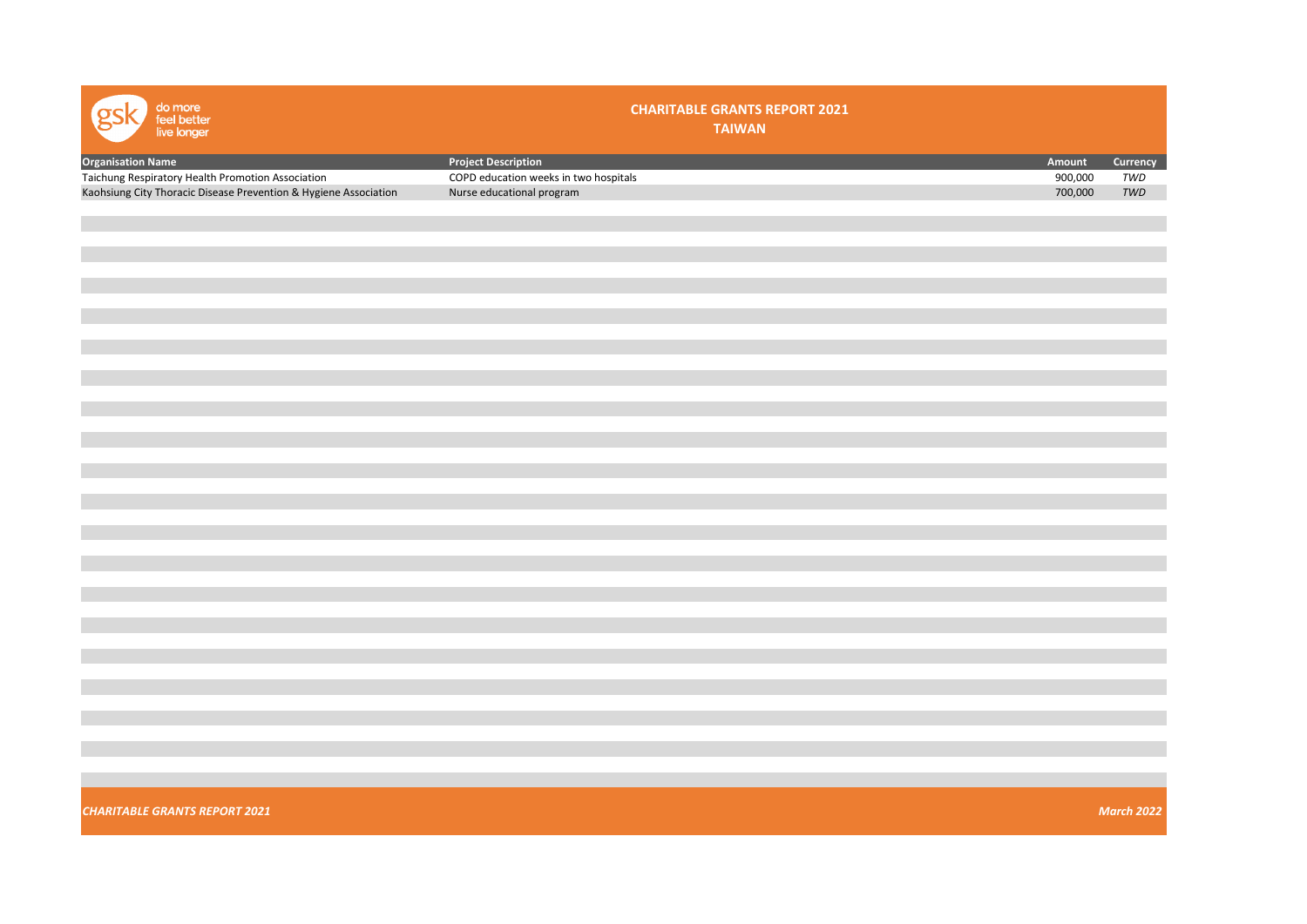| do more<br>feel better<br>live longer                                                                     |                                                                                                | <b>CHARITABLE GRANTS REPORT 2021</b><br><b>THAILAND</b> |                                |                        |
|-----------------------------------------------------------------------------------------------------------|------------------------------------------------------------------------------------------------|---------------------------------------------------------|--------------------------------|------------------------|
| <b>Organisation Name</b><br>Praboromarajchanok Institute of Heath Workforce Development<br>Thai Red Cross | <b>Project Description</b><br>Health Workforce Development<br>Relief & Community Health Bureau |                                                         | Amount<br>2,650,000<br>900,000 | Currency<br>THB<br>THB |
|                                                                                                           |                                                                                                |                                                         |                                |                        |
|                                                                                                           |                                                                                                |                                                         |                                |                        |
|                                                                                                           |                                                                                                |                                                         |                                |                        |
|                                                                                                           |                                                                                                |                                                         |                                |                        |
|                                                                                                           |                                                                                                |                                                         |                                |                        |
|                                                                                                           |                                                                                                |                                                         |                                |                        |
|                                                                                                           |                                                                                                |                                                         |                                |                        |
|                                                                                                           |                                                                                                |                                                         |                                |                        |
|                                                                                                           |                                                                                                |                                                         |                                |                        |
| <b>CHARITABLE GRANTS REPORT 2021</b>                                                                      |                                                                                                |                                                         |                                | <b>March 2022</b>      |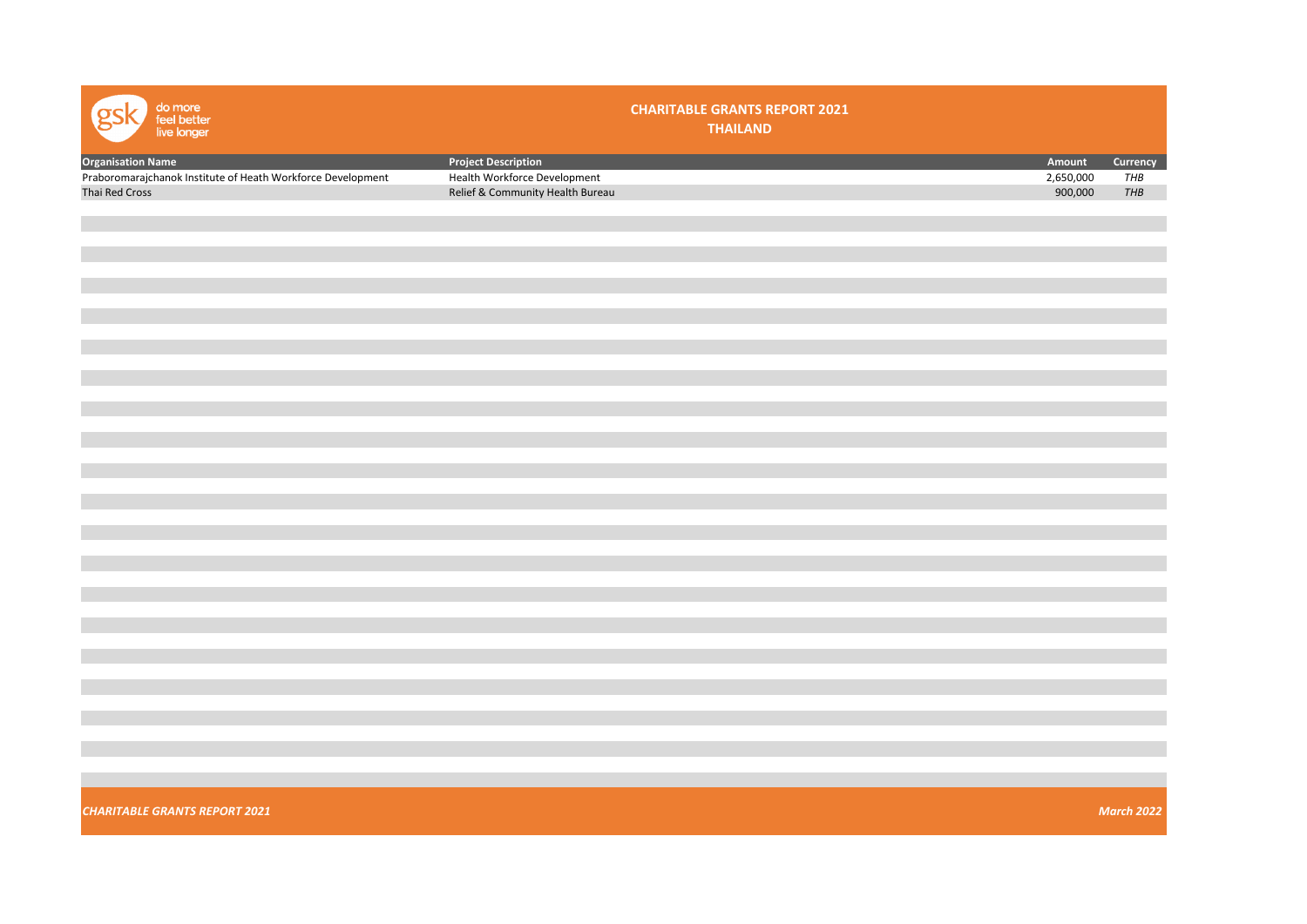| do more<br>feel better<br>live longer | <b>CHARITABLE GRANTS REPORT 2021</b><br><b>TURKEY</b> |         |                   |
|---------------------------------------|-------------------------------------------------------|---------|-------------------|
| <b>Organisation Name</b>              | <b>Project Description</b>                            | Amount  | Currency          |
| Toplum Gönüllüleri Vakfı (TOG)        | Fire Disaster                                         | 630,000 | TRY               |
| Toplum Gönüllüleri Vakfı (TOG)        | İzmir Earthquake Disaster                             | 132,000 | ${\it TRY}$       |
|                                       |                                                       |         |                   |
|                                       |                                                       |         |                   |
|                                       |                                                       |         |                   |
|                                       |                                                       |         |                   |
|                                       |                                                       |         |                   |
|                                       |                                                       |         |                   |
|                                       |                                                       |         |                   |
|                                       |                                                       |         |                   |
|                                       |                                                       |         |                   |
|                                       |                                                       |         |                   |
|                                       |                                                       |         |                   |
|                                       |                                                       |         |                   |
|                                       |                                                       |         |                   |
|                                       |                                                       |         |                   |
|                                       |                                                       |         |                   |
|                                       |                                                       |         |                   |
|                                       |                                                       |         |                   |
|                                       |                                                       |         |                   |
|                                       |                                                       |         |                   |
|                                       |                                                       |         |                   |
|                                       |                                                       |         |                   |
|                                       |                                                       |         |                   |
|                                       |                                                       |         |                   |
|                                       |                                                       |         |                   |
|                                       |                                                       |         |                   |
|                                       |                                                       |         |                   |
|                                       |                                                       |         |                   |
|                                       |                                                       |         |                   |
|                                       |                                                       |         |                   |
|                                       |                                                       |         |                   |
|                                       |                                                       |         |                   |
|                                       |                                                       |         |                   |
|                                       |                                                       |         |                   |
| <b>CHARITABLE GRANTS REPORT 2021</b>  |                                                       |         | <b>March 2022</b> |
|                                       |                                                       |         |                   |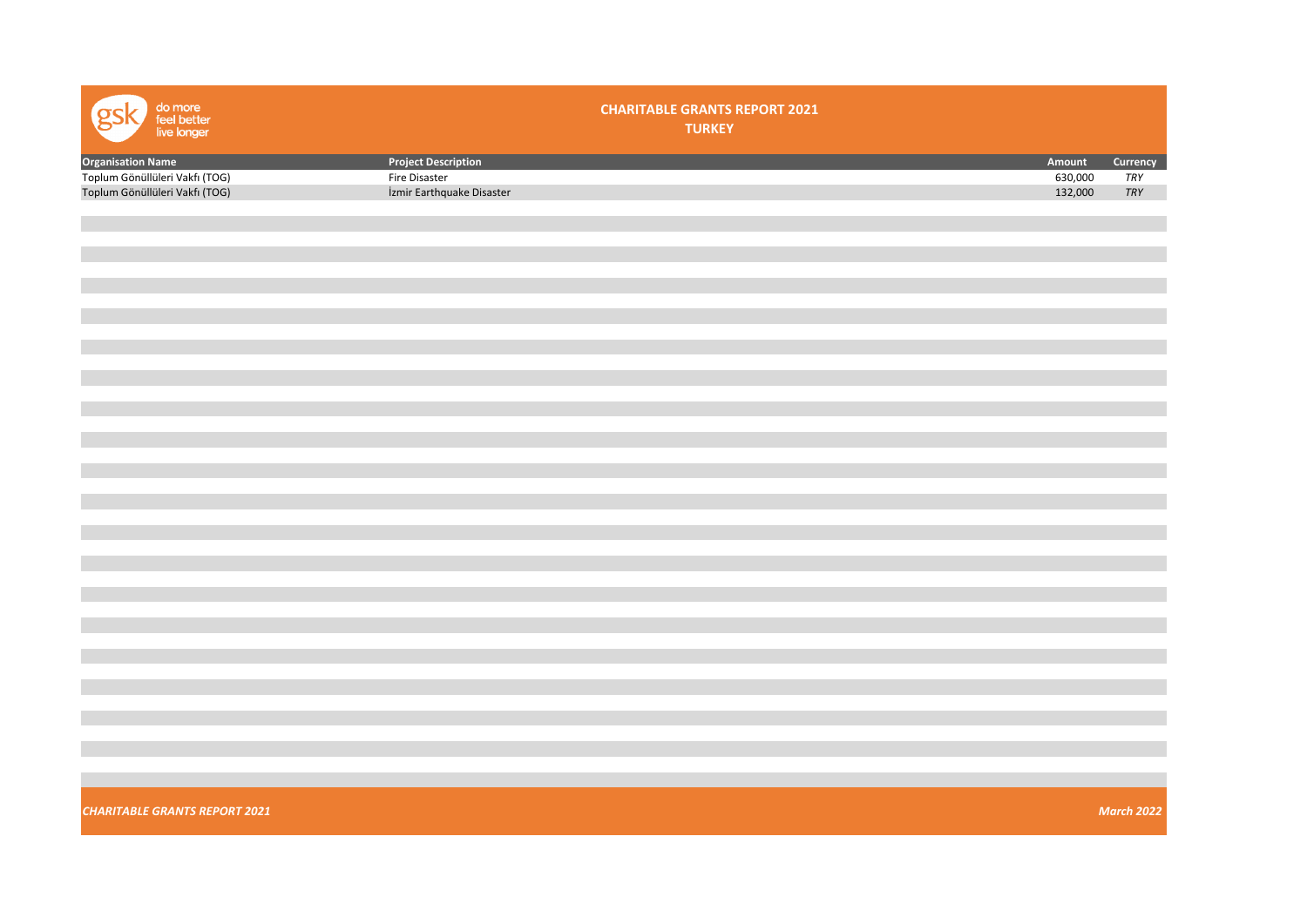| do more<br>feel better<br>live longer                | <b>CHARITABLE GRANTS REPORT 2021</b><br>UNITED KINGDOM                                                              |         |                 |
|------------------------------------------------------|---------------------------------------------------------------------------------------------------------------------|---------|-----------------|
| <b>Organisation Name</b>                             | <b>Project Description</b>                                                                                          | Amount  | <b>Currency</b> |
| <b>Blood Cancer UK</b>                               | Support toward the cost of Blood Cancer UK's new project on marginalised communities                                | 10,000  | GBP             |
| Cambridge University Hospital                        | Providing tumour agnostic service to prevent high risk shielded cancer patients visiting hospital                   | 32,000  | <b>GBP</b>      |
| <b>Meningitis Now</b>                                | Project two: Signs and symptoms cards - life-saving awareness information                                           | 20,000  | GBP             |
| Myeloma UK                                           | To support two months running costs for Infoline and Ask the Nurse services                                         | 22,900  | <b>GBP</b>      |
| Oxford University Hospitals NHS Foundation Trust     | Support towards the cost of Severe Asthma Project                                                                   | 68,750  | GBP             |
| <b>Target Ovarian Cancer</b>                         | Expand nurse led support line, supporting women with ovarian cancer during and beyond the pandemic                  | 10,000  | <b>GBP</b>      |
| The Asthma UK & British Lung Foundation              | BLF Taskforce for Lung Health Year 4                                                                                | 50,000  | GBP             |
| The Asthma UK & British Lung Foundation              | Project for digital patient passports for people living with COPD, bronchiectasis and pulmonary fibrosis            | 25,000  | GBP             |
| The Asthma UK & British Lung Foundation              | Taskforce funding for 2022 activities                                                                               | 50,000  | GBP             |
| The Christie NHS Foundation Trust                    | To part fund a research nurse/equivalent to lead on the project                                                     | 35,000  | <b>GBP</b>      |
| University Hospital Southampton                      | Funding for the Pharmacist enhancement project                                                                      | 42,255  | GBP             |
| University Hospital Southampton NHS Foundation Trust | To support development of a single NHS-developed and owned remote monitoring solution for asthma biologics patients | 133,200 | <b>GBP</b>      |
| University of Leeds                                  | To fund an educational series and website to support improvements in the care of patients with SLE                  | 30,000  | GBP             |
| University of Liverpool Head and Neck Centre         | Patients and Clinicians and the development of website build including 2-year maintenance                           | 54,415  | <b>GBP</b>      |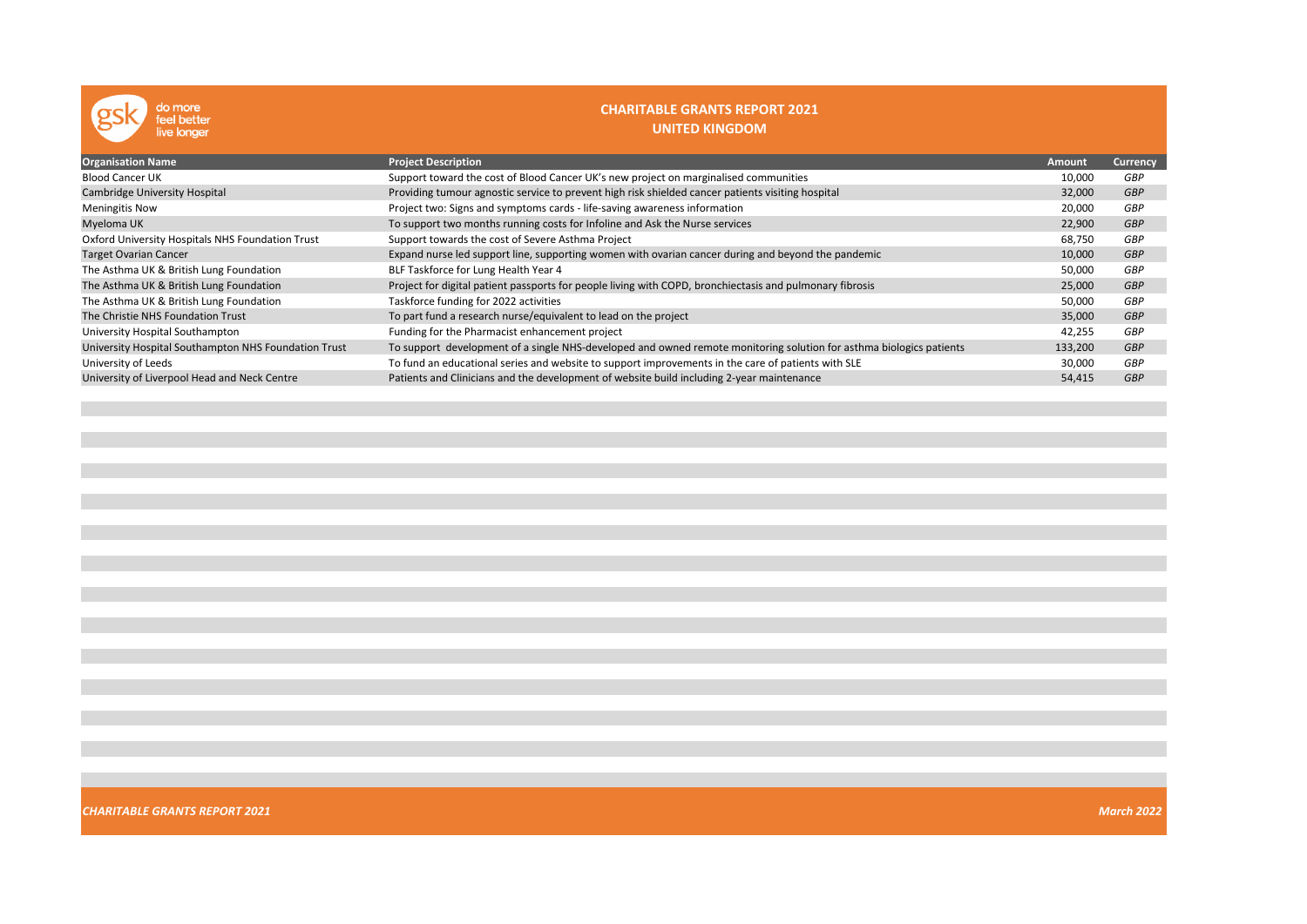

### CHARITABLE GRANTS REPORT 2021 UNITED STATES OF AMERICA

| <b>Organisation Name</b>                           | <b>Project Description</b>                                  | Amount    | <b>Currency</b>   |
|----------------------------------------------------|-------------------------------------------------------------|-----------|-------------------|
| <b>Adult Vaccine Access Coalition</b>              | AVAC Briefing entitled Fully Vaccinated                     | 12,500    | <b>USD</b>        |
| Allergy & Asthma Network Mothers Of Asthmatics Inc | Allergy and Asthma Awareness Day Capitol Hill 2021          | 35,000    | <b>USD</b>        |
| Allergy & Asthma Network Mothers Of Asthmatics Inc | 2021 USAsthma Summit                                        | 25,000    | <b>USD</b>        |
| Alliance For Aging Research                        | Our Best Shot 2021                                          | 100,000   | <b>USD</b>        |
| Alliance For Aging Research                        | 2021 Talk NERDY to Me Advisory Council                      | 35,000    | <b>USD</b>        |
| Alliance For Aging Research                        | 2021 Roundtable Discussion                                  | 30,000    | <b>USD</b>        |
| American Cancer Society Cancer Action Network      | 2021 ACS CAN Priorities and Partner Meeting                 | 25,000    | <b>USD</b>        |
| American Cancer Society Cancer Action Network      | 2021 National Forum on the Future of Healthcare             | 25,000    | <b>USD</b>        |
| American Cancer Society Inc                        | Return to Screening                                         | 50,000    | <b>USD</b>        |
| American Cancer Society Inc                        | 7th Annual Tri State CEOs Advancing the Breakthrough Event  | 15,000    | <b>USD</b>        |
| American College of Prosthodontists                | Grant & Donation                                            | 42,500    | <b>USD</b>        |
| American College of Prosthodontists                | <b>Resident Dental Student Poster Competition</b>           | 25,484    | <b>USD</b>        |
| American College of Prosthodontists                | John J Sharry Prosthodontic Research Competition            | 17,616    | <b>USD</b>        |
| American Dental Hygienists' Association            | 2021 ADHA Student Research Posters and RDH Research Posters | 22,500    | <b>USD</b>        |
| American Kidney Fund                               | Encouraging Diversity in Clinical Trials                    | 200,000   | <b>USD</b>        |
| Association of Women In Rheumatology               | AWIR 2021 ADVOCACY SUPPORT                                  | 50,000    | <b>USD</b>        |
| Cancer Care Inc                                    | Transportation Assistance for Multiple Myeloma Patients     | 400,000   | USD               |
| <b>Cancer Care Inc.</b>                            | <b>Cancer Disparities Program</b>                           | 60,000    | <b>USD</b>        |
| Cancer Care Inc                                    | <b>Cancer Out Loud Podcast Series</b>                       | 50,000    | <b>USD</b>        |
| <b>Cancer Care Inc</b>                             | Connect Booklet on Multiple Myeloma                         | 25,000    | <b>USD</b>        |
| Cancer Care Inc                                    | Connect Booklet on Ovarian Cancer                           | 25,000    | <b>USD</b>        |
| <b>Cancer Care Inc</b>                             | <b>Connect Booklet on Vision Changes</b>                    | 25,000    | <b>USD</b>        |
| Cancer Care Inc                                    | Connect Education Workshop on Ovarian Cancer                | 25,000    | USD               |
| <b>Cancer Care Inc</b>                             | Connect Education Workshop on Vision Changes                | 25,000    | <b>USD</b>        |
| Cancer Care Inc                                    | Connect Education Workshop on Multiple Myeloma              | 15,000    | <b>USD</b>        |
| <b>Cancer Care Inc</b>                             | Connect Education Workshop on Multiple Myeloma              | 10,000    | <b>USD</b>        |
| <b>Cancer Support Community</b>                    | 2021 Virtual Programming for Ovarian Cancer Patients        | 50,000    | <b>USD</b>        |
| <b>Cancer Support Community</b>                    | 2022 Forum on Utilization Management Proposal               | 50,000    | <b>USD</b>        |
| <b>Cancer Support Community</b>                    | 2022 CPI Grassroots Proposal                                | 25,000    | <b>USD</b>        |
| <b>Cancer Support Community</b>                    | <b>CER Caregiver Sustaining Sponsorship</b>                 | 25,000    | <b>USD</b>        |
| Conquer Cancer Foundation of ASCO                  | 2021 State Regional Affiliate Program                       | 9,500     | <b>USD</b>        |
| <b>Conquer Cancer Foundation of ASCO</b>           | 2021 State Regional Affiliate Program                       | 9,500     | <b>USD</b>        |
| <b>Everylife Foundation for Rare Diseases</b>      | 2021 Rare Disease Week on Capitol Hill                      | 25,000    | <b>USD</b>        |
| <b>Everylife Foundation for Rare Diseases</b>      | 2021 Rare on the Road Leadership Tour                       | 15,000    | <b>USD</b>        |
| <b>Everylife Foundation for Rare Diseases</b>      | 2021 Rare Disease Scientific Workshop                       | 10,000    | <b>USD</b>        |
| force Facing Our Risk of Cancer Empowered          | Digital Health Literacy Public Awareness Initiative         | 15,000    | <b>USD</b>        |
| Foundation for Women's Cancer                      | Foundation for Womens Cancer Health Equity Research Grants  | 165,000   | USD               |
| Foundation for Women's Cancer                      | <b>FWC Cancer Education Series Phase 2</b>                  | 100,000   | <b>USD</b>        |
| Foundation for Women's Cancer                      | FWC Patient Education Partnership Program                   | 50,000    | USD               |
| <b>Healthwell Foundation</b>                       | Systemic Lupus Erythematosus Fund                           | 1,300,000 | <b>USD</b>        |
| <b>CHARITABLE GRANTS REPORT 2021</b>               |                                                             |           | <b>March 2022</b> |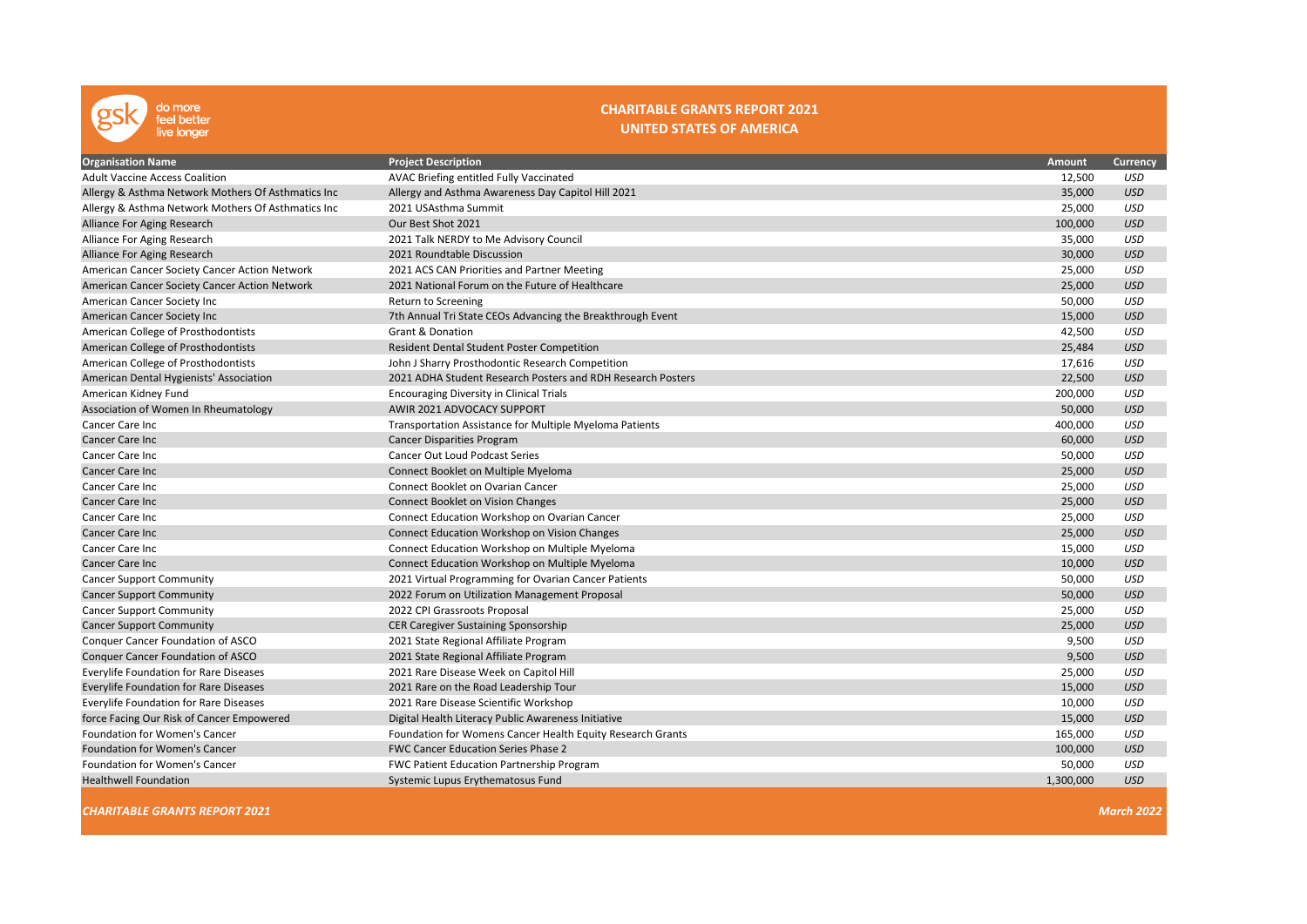

### CHARITABLE GRANTS REPORT 2021 UNITED STATES OF AMERICA

| <b>Organisation Name</b>                             | <b>Project Description</b>                                   | <b>Amount</b> | Currency   |
|------------------------------------------------------|--------------------------------------------------------------|---------------|------------|
| <b>Idaho Immunization Coalition</b>                  | Increasing Immunization rates in Idaho                       | 20,000        | <b>USD</b> |
| Immunization Action Coalition                        | National Adult and Influenza Immunization Summit             | 100,000       | <b>USD</b> |
| Immunize Nevada                                      | <b>Immunization Education for Nevadans</b>                   | 10,000        | <b>USD</b> |
| Infectious Diseases Society of America               | IDWeek 2021 and 24 hours of Chasing the Sun 20               | 10,000        | <b>USD</b> |
| International Association for Dental Research        | IADR Innovation in Oral Care Awards 2021                     | 162,000       | <b>USD</b> |
| International Association for Dental Research        | IADR/AADR Scientist Awards                                   | 14,000        | <b>USD</b> |
| International Myeloma Foundation                     | <b>IMF African American Initiative Patient Education</b>     | 50,000        | <b>USD</b> |
| International Myeloma Foundation                     | <b>IMF Myeloma Minute</b>                                    | 50,000        | <b>USD</b> |
| International Myeloma Foundation                     | IMF Nurse Leadership Board Myeloma University                | 25,000        | USD        |
| International Myeloma Foundation                     | International Myeloma Foundation InfoLine                    | 15,000        | <b>USD</b> |
| International Myeloma Foundation                     | Nurse Leadership Board Led Support Group Teleconferences     | 10,000        | <b>USD</b> |
| Kimberly Coffey Foundation                           | Parents Against Meningitis B                                 | 5,250         | <b>USD</b> |
| Lupus Foundation of America Inc                      | Lupus Research Action Network                                | 50,000        | <b>USD</b> |
| Lupus Foundation of America Tx Gulf Coast Chapter    | My Lupus Journey                                             | 12,000        | <b>USD</b> |
| Lupus LA                                             | Lupus LAs Patient Education and Advocacy Programs            | 80,000        | <b>USD</b> |
| Lupus Research Alliance                              | Lupus Research Alliance CHANGE Project                       | 300,000       | <b>USD</b> |
| Lupus Research Alliance                              | Multi Cultural Outreach Task Force                           | 50,000        | <b>USD</b> |
| Multiple Myeloma Research Foundation                 | 2021 2022 MMRF Research Fellow Award Cycle                   | 82,500        | <b>USD</b> |
| Multiple Myeloma Research Foundation                 | 2021 IMW Highlights Patient Webcasts                         | 25,000        | USD        |
| Multiple Myeloma Research Foundation                 | 2021 MMRF Patient Navigation Center                          | 25,000        | <b>USD</b> |
| Multiple Myeloma Research Foundation                 | MMRF 2021 Webinar Series                                     | 20,000        | <b>USD</b> |
| National Committee for Quality Assurance             | NCQA Quality Talks 2021                                      | 50,000        | <b>USD</b> |
| National Foundation for Infectious Diseases          | Keep Up The Rates of Routine Vaccinations during COVID 19    | 150,000       | <b>USD</b> |
| National Foundation for Infectious Diseases          | FY22 NFID Influenza Pneumococcal Disease Awareness Campaign  | 125,000       | <b>USD</b> |
| National Minority Quality Forum                      | Racism Makes Me Sick                                         | 50,000        | <b>USD</b> |
| <b>National Ovarian Cancer Coalition</b>             | Animated Patients Guide to Ovarian Cancer                    | 75,000        | <b>USD</b> |
| <b>National Ovarian Cancer Coalition</b>             | Animated Patients Guide to Ovarian Cancer Phase II           | 50,000        | <b>USD</b> |
| North Bay Cancer Alliance                            | Cancer Patient Assistance in the San Francisco North Bay     | 15,000        | <b>USD</b> |
| <b>Oncology Nursing Foundation</b>                   | <b>Major Focused Grants</b>                                  | 115,000       | <b>USD</b> |
| <b>Oncology Nursing Foundation</b>                   | Science Grants Program for Emerging to MidCareer Scientists  | 57,500        | <b>USD</b> |
| Ovarcome                                             | <b>Connect Ovar Coffee Information Series</b>                | 20,000        | <b>USD</b> |
| <b>Ovarian Cancer Research Alliance</b>              | Ovarian Cancer Patient Support Program                       | 45,000        | <b>USD</b> |
| Ovarian Cancer Research Alliance                     | <b>Advocate Leaders</b>                                      | 35,000        | <b>USD</b> |
| Ovarian Cancer Research Alliance                     | <b>Survivors Teaching Students</b>                           | 30,000        | <b>USD</b> |
| <b>Ovarian Cancer Research Alliance</b>              | Therapeutic Support Group series program                     | 25,000        | <b>USD</b> |
| <b>Ovarian Cancer Research Alliance</b>              | <b>Health Equity Task Force</b>                              | 25,000        | <b>USD</b> |
| Ovarian Cancer Research Alliance                     | Woman to Woman                                               | 25,000        | <b>USD</b> |
| Patient Advocate Foundation Inc                      | PAF Co Pay Relief Ovarian Center Fund 2021                   | 1,010,000     | <b>USD</b> |
| Pharmacy Times office of Continuing Professional Llc | Pharmacists Interventions and Their Evolving Role in COVID19 | 246,935       | <b>USD</b> |
| <b>Research America</b>                              | 2021 National Health Research Forum                          | 35,000        | <b>USD</b> |
|                                                      |                                                              |               |            |

**CHARITABLE GRANTS REPORT 2021** March 2022 **March 2022**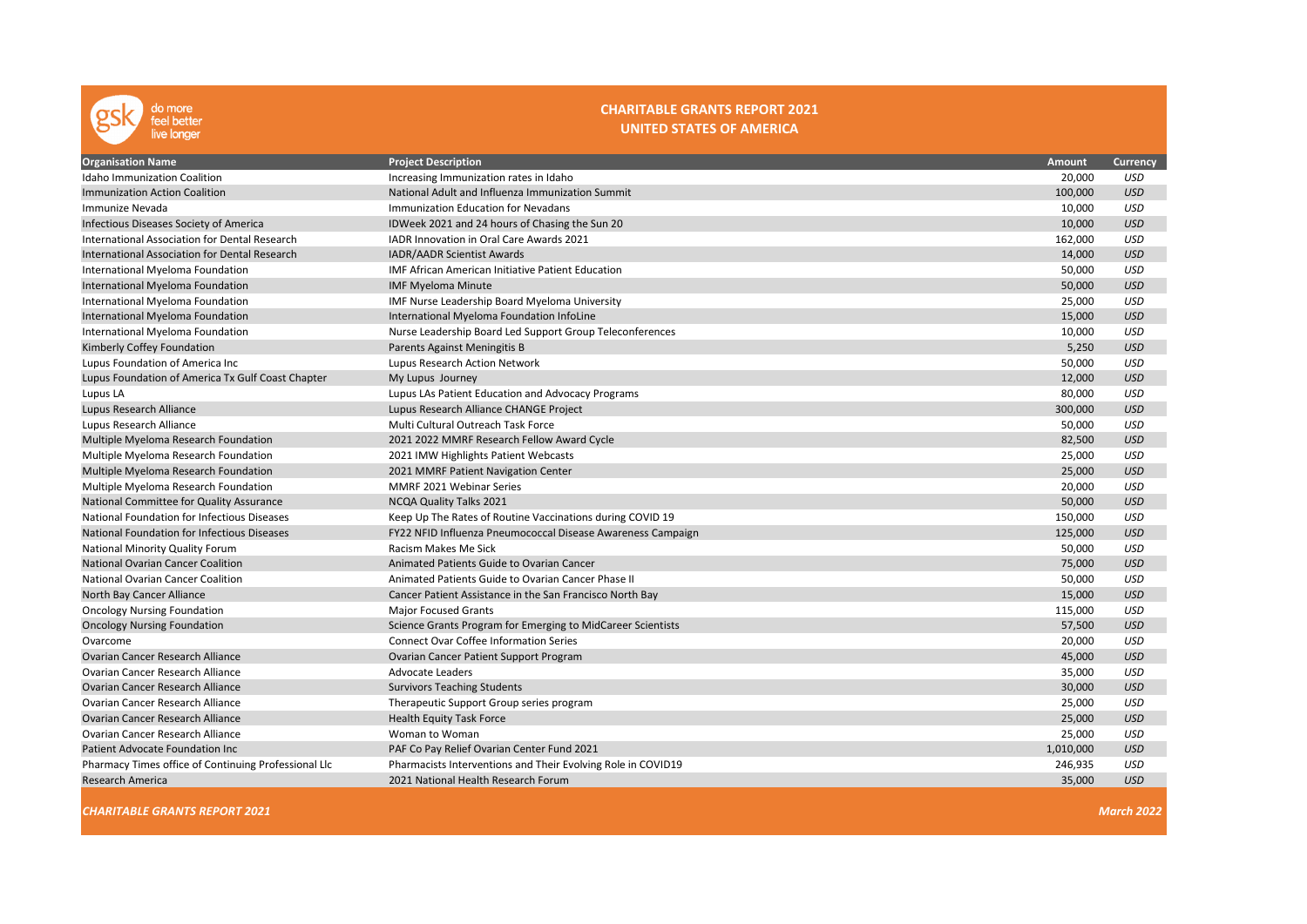

### CHARITABLE GRANTS REPORT 2021 UNITED STATES OF AMERICA

| <b>Organisation Name</b>                                     | <b>Project Description</b>                                   | <b>Amount</b> | <b>Currency</b> |
|--------------------------------------------------------------|--------------------------------------------------------------|---------------|-----------------|
| Safe Action Fund                                             | <b>SAFE Action Fund</b>                                      | 50,000        | <b>USD</b>      |
| Sandy Rollman Ovarian Cancer Foundation Inc                  | Content Management for New Website                           | 15,000        | <b>USD</b>      |
| Sandy Rollman Ovarian Cancer Foundation Inc                  | Caring for the Caregiver                                     | 10,000        | <b>USD</b>      |
| Sandy Rollman Ovarian Cancer Foundation Inc                  | Survive Thrive                                               | 10,000        | <b>USD</b>      |
| <b>Share Cancer Support</b>                                  | Animated Ovarian Cancer Novela                               | 100,000       | <b>USD</b>      |
| <b>Share Cancer Support</b>                                  | Ovarian Cancer Support and Education Program                 | 50,000        | <b>USD</b>      |
| <b>Share Cancer Support</b>                                  | Uterine Cancer Support and Education Program                 | 50,000        | <b>USD</b>      |
| <b>Share Cancer Support</b>                                  | <b>SHARE Health Disparities Conference</b>                   | 25,000        | <b>USD</b>      |
| <b>Share Cancer Support</b>                                  | The 2021 Virtual Gala Celebrating the Women of SHARE         | 10,000        | <b>USD</b>      |
| Sharsheret Inc                                               | Sharsheret LINK Program                                      | 30,000        | <b>USD</b>      |
| Sharsheret Inc.                                              | Clinical Trials in a New Age                                 | 10,000        | <b>USD</b>      |
| Society for Academic Emergency Medicine Saem                 | <b>SAEM COVID19 Curriculum</b>                               | 150,000       | <b>USD</b>      |
| Society of Gynecologic Oncology                              | <b>Treating Your Transgender Patient</b>                     | 60,000        | USD             |
| Swim Across America Inc                                      | Swim Across America 2022                                     | 50,000        | <b>USD</b>      |
| Swim Across America Inc                                      | Swim Across America 2021                                     | 25,000        | USD             |
| Swim Across America Inc                                      | Swim Across America 2021                                     | 25,000        | <b>USD</b>      |
| Taste of The South                                           | Taste of the South Committee                                 | 5,000         | USD             |
| The Board of Trustees of The Leland Stanford Junior Universi | <b>Stanford Medicine Nutrition</b>                           | 30,000        | <b>USD</b>      |
| The Emily Stillman Foundation                                | Preventing Meningitis B on High School and College Campuses  | 72,650        | <b>USD</b>      |
| The Gog Foundation Inc                                       | The GOG Highlight Reel                                       | 50,000        | <b>USD</b>      |
| The Leukemia and Lymphoma Society                            | 2021 2022 Patient Travel Assistance Myeloma Fund             | 500,000       | <b>USD</b>      |
| The Leukemia and Lymphoma Society                            | Equity in Access Research Program                            | 250,000       | <b>USD</b>      |
| The Leukemia and Lymphoma Society                            | 2022 Myeloma Link                                            | 100,000       | <b>USD</b>      |
| The Leukemia and Lymphoma Society                            | FY2022 Myeloma Telephone Web Patient Education Programs      | 50,000        | <b>USD</b>      |
| The Leukemia and Lymphoma Society                            | FY22 Side Effect Management TelWeb Patient Education Program | 50,000        | USD             |
| The Leukemia and Lymphoma Society                            | Calendar Year 2022 Vamos Hablar de Series                    | 30,000        | <b>USD</b>      |
| The Leukemia and Lymphoma Society                            | Improving Diversity in the LLS Patient Advocacy Community    | 25,000        | USD             |
| The Leukemia and Lymphoma Society                            | FY22 The Bloodline with LLS Myeloma episodes                 | 20,000        | <b>USD</b>      |
| The National Organization for Rare Disorders                 | 2021 Rare Disease Day Sponsorship                            | 50,000        | <b>USD</b>      |
| The University of Arizona                                    | ENT in the Desert Symposium 2022                             | 25,000        | <b>USD</b>      |
| <b>Triage Cancer</b>                                         | Webinars Addressing Access to Care and Financial Toxicity    | 2,500         | <b>USD</b>      |
| Trustees of the University of Pennsylvania                   | <b>Project BioEYES</b>                                       | 35,000        | <b>USD</b>      |
| <b>UMA Education Inc</b>                                     | MINIMIZING RISKS FROM COVID19                                | 274,000       | <b>USD</b>      |
| <b>Vasculitis Foundation</b>                                 | Victory Over Vasculitis Wellness and Patient Support Program | 50,000        | <b>USD</b>      |
| <b>Vasculitis Foundation</b>                                 | 2021 Vasculitis Foundation VF Webinar and Podcast Series     | 25,000        | USD             |
| <b>Vasculitis Foundation</b>                                 | Vasculitis Foundation VF Website                             | 25,000        | <b>USD</b>      |
| Women In Government Foundation Inc                           | Vaccines Radio Media Tour                                    | 10,000        | <b>USD</b>      |
| Women In Government Foundation Inc.                          | 2021 Healthcare Summit                                       | 10,000        | <b>USD</b>      |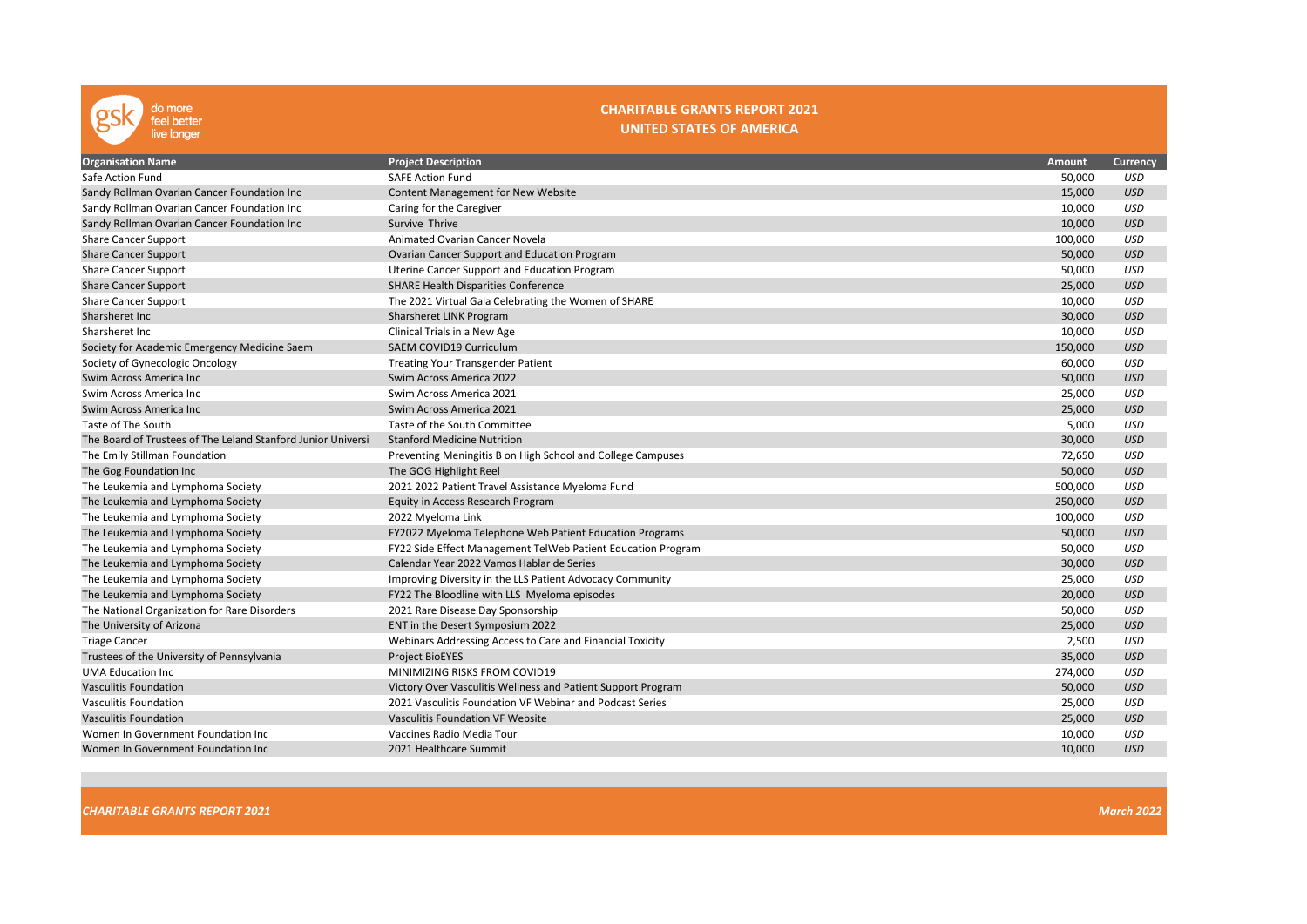| do more<br>feel better<br>live longer         |                                          | <b>CHARITABLE GRANTS REPORT 2021</b><br><b>VIETNAM</b> |             |                   |
|-----------------------------------------------|------------------------------------------|--------------------------------------------------------|-------------|-------------------|
| <b>Organisation Name</b>                      | <b>Project Description</b>               |                                                        | Amount      | Currency          |
| Central Committee of Vietnam Fatherland Front | Donation for COVID activities in Vietnam |                                                        | 666,820,000 | <b>VND</b>        |
|                                               |                                          |                                                        |             |                   |
|                                               |                                          |                                                        |             |                   |
|                                               |                                          |                                                        |             |                   |
|                                               |                                          |                                                        |             |                   |
|                                               |                                          |                                                        |             |                   |
|                                               |                                          |                                                        |             |                   |
|                                               |                                          |                                                        |             |                   |
|                                               |                                          |                                                        |             |                   |
|                                               |                                          |                                                        |             |                   |
|                                               |                                          |                                                        |             |                   |
|                                               |                                          |                                                        |             |                   |
|                                               |                                          |                                                        |             |                   |
|                                               |                                          |                                                        |             |                   |
|                                               |                                          |                                                        |             |                   |
|                                               |                                          |                                                        |             |                   |
|                                               |                                          |                                                        |             |                   |
|                                               |                                          |                                                        |             |                   |
|                                               |                                          |                                                        |             |                   |
|                                               |                                          |                                                        |             |                   |
|                                               |                                          |                                                        |             |                   |
|                                               |                                          |                                                        |             |                   |
|                                               |                                          |                                                        |             |                   |
|                                               |                                          |                                                        |             |                   |
|                                               |                                          |                                                        |             |                   |
|                                               |                                          |                                                        |             |                   |
|                                               |                                          |                                                        |             |                   |
|                                               |                                          |                                                        |             |                   |
|                                               |                                          |                                                        |             |                   |
|                                               |                                          |                                                        |             |                   |
|                                               |                                          |                                                        |             |                   |
|                                               |                                          |                                                        |             |                   |
| <b>CHARITABLE GRANTS REPORT 2021</b>          |                                          |                                                        |             | <b>March 2022</b> |
|                                               |                                          |                                                        |             |                   |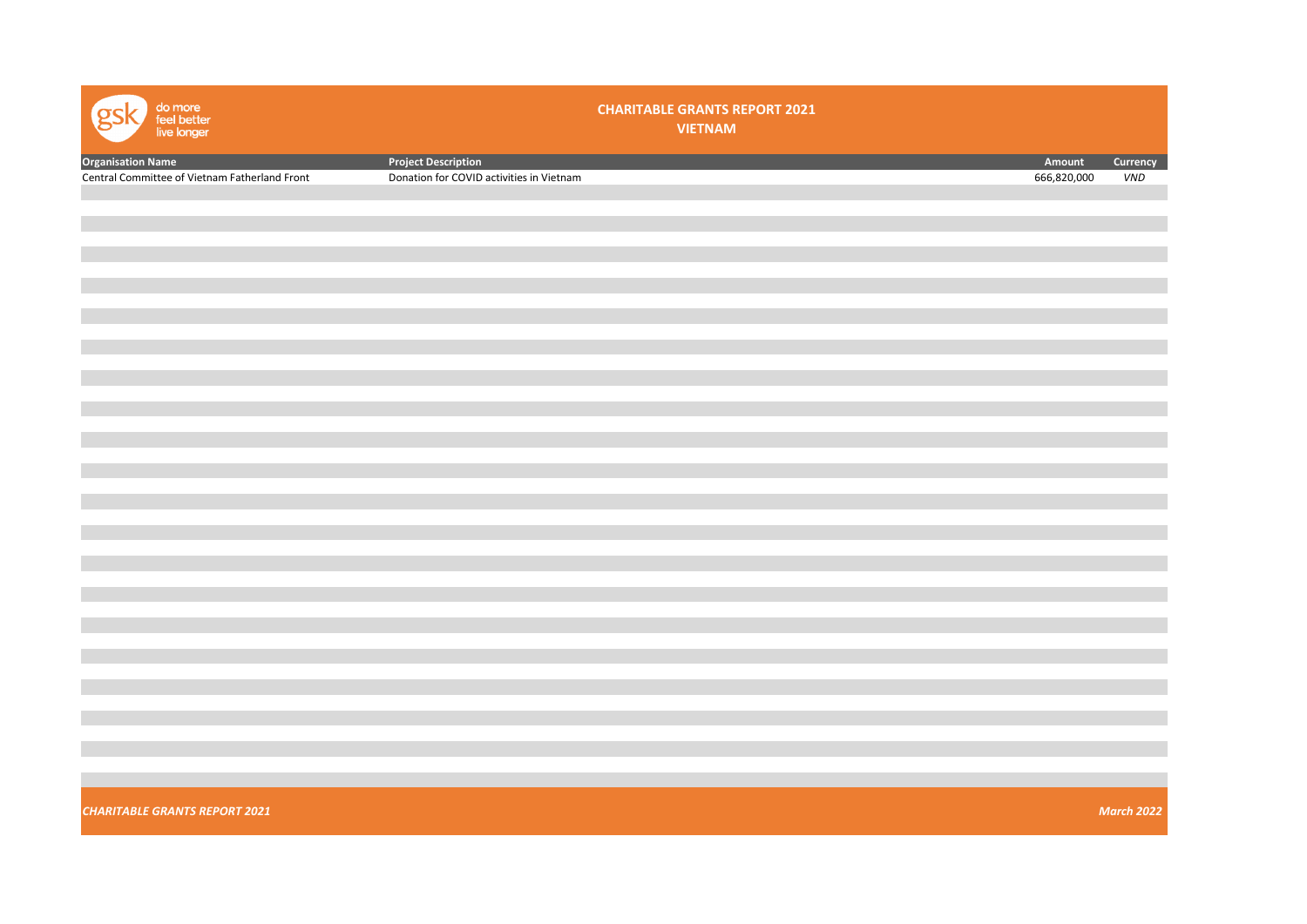

### CHARITABLE GRANTS REPORT 2021 CORPORATE - UNITED KINGDOM

| <b>Organisation Name</b>                              | <b>Project Description</b>                                                                            | Amount  | <b>Currency</b>   |
|-------------------------------------------------------|-------------------------------------------------------------------------------------------------------|---------|-------------------|
| Bogside and Brandywell Health Forum                   | <b>GSK IMPACT Award Winner</b>                                                                        | 30,000  | <b>GBP</b>        |
| <b>Breaking Barriers NW</b>                           | <b>GSK Grow Programme Winner</b>                                                                      | 10,000  | <b>GBP</b>        |
| <b>CBUK</b>                                           | Continued support of child bereavement services in West London                                        | 50,000  | <b>GBP</b>        |
| <b>CBUK</b>                                           | Support the further training of front line workers supporting young people with bereavement           | 5,000   | <b>GBP</b>        |
| CoDa Dance Company                                    | <b>GSK Grow Programme Winner</b>                                                                      | 10,000  | GBP               |
| Crisis                                                | Donation to long standing partner                                                                     | 100,000 | <b>GBP</b>        |
| Crisis                                                | Supporting a clinical psychologist for a 3 year placement supporting both Crisis clients and staff    | 150,000 | GBP               |
| Fumble                                                | <b>GSK Grow Programme Winner</b>                                                                      | 10,000  | <b>GBP</b>        |
| GamFam                                                | <b>GSK Grow Programme Winner</b>                                                                      | 10,000  | GBP               |
| <b>Glasgow Science Centre</b>                         | Continued support for the BodyWorks programme                                                         | 150,000 | <b>GBP</b>        |
| <b>GSK You Give We Match</b>                          | Matched funding programme in UK and Ireland                                                           | 110,000 | GBP               |
| <b>Healthworks Newcastle</b>                          | <b>GSK IMPACT Award Winner</b>                                                                        | 30,000  | <b>GBP</b>        |
| Hounslow Youth Counselling Service                    | <b>GSK IMPACT Award Winner</b>                                                                        | 30,000  | <b>GBP</b>        |
| Kings Fund/GSK IMPACT Awards                          | 10 winners of £3,000 and 12 x £1,000 donations selected by judges to receive their honoraria          | 42,000  | <b>GBP</b>        |
| Live Through This                                     | <b>GSK Grow Programme Winner</b>                                                                      | 10,000  | <b>GBP</b>        |
| Maggie Oliver Foundation                              | <b>GSK Grow Programme Winner</b>                                                                      | 10,000  | <b>GBP</b>        |
| Maggie's                                              | Partnership funding cancer support specialist at Maggie's cancer support centres in London and Dundee | 126,501 | <b>GBP</b>        |
| Mermaids                                              | Supporting Mermaids work with gender diverse youths and their families                                | 10,000  | <b>GBP</b>        |
| MumsAid Maternal Mental Health Support                | <b>GSK IMPACT Award Overall Winner</b>                                                                | 40,000  | <b>GBP</b>        |
| <b>Nexus NI</b>                                       | <b>GSK IMPACT Award Winner</b>                                                                        | 30,000  | <b>GBP</b>        |
| Onside Youth West                                     | Donation for WEST Centre                                                                              | 25,000  | GBP               |
| Plasma of Hope                                        | <b>GSK Grow Programme Winner</b>                                                                      | 10,000  | <b>GBP</b>        |
| POD                                                   | Supporting POD with their work supporting Children in hospital                                        | 10,000  | GBP               |
| RBG Kew Enterprises Ltd                               | Payment for RBG Kew's Youth Programme                                                                 | 66,250  | <b>GBP</b>        |
| Reach Volunteering                                    | GSK IMPACT Awards - Support for winners with finding skills-based volunteers                          | 30,000  | GBP               |
| Redthread                                             | <b>GSK IMPACT Award Winner</b>                                                                        | 30,000  | <b>GBP</b>        |
| Royal British Legion                                  | Corporate donation and employee match giving for the 2021 Poppy Appeal                                | 12,000  | <b>GBP</b>        |
| <b>SARSAS</b>                                         | <b>GSK IMPACT Award Winner</b>                                                                        | 30,000  | <b>GBP</b>        |
| Somerset & Wessex Eating Disorder Association (SWEDA) | <b>GSK IMPACT Award Winner</b>                                                                        | 30,000  | <b>GBP</b>        |
| SparK!                                                | <b>SPARK Connect Programme</b>                                                                        | 5,000   | <b>GBP</b>        |
| Streetwise Young People's Project                     | <b>GSK IMPACT Award Winner</b>                                                                        | 30,000  | <b>GBP</b>        |
| Suicide & Co                                          | <b>GSK Grow Programme Winner</b>                                                                      | 10,000  | <b>GBP</b>        |
| The Wish Centre                                       | <b>GSK IMPACT Award Winner</b>                                                                        | 30,000  | <b>GBP</b>        |
| Tommy's                                               | Supporting Tommy's ongoing work in pregnancy loss and premature birth                                 | 10,000  | <b>GBP</b>        |
| We Are Pangs                                          | <b>GSK Grow Programme Winner</b>                                                                      | 10,000  | <b>GBP</b>        |
| WellChild                                             | <b>WellChild Awards 2021</b>                                                                          | 120,000 | <b>GBP</b>        |
| Wellchild                                             | WellChild Awards 2022 (paid in December 2021)                                                         | 125,000 | <b>GBP</b>        |
| Wellchild                                             | Support for resilience funding                                                                        | 50,000  | <b>GBP</b>        |
| <b>Widows Empowerment Trust</b>                       | <b>GSK Grow Programme Winner</b>                                                                      | 10,000  | GBP               |
| Youth @ Heart                                         | <b>GSK Grow Programme Winner</b>                                                                      | 10,000  | <b>GBP</b>        |
| <b>CHARITABLE GRANTS REPORT 2021</b>                  |                                                                                                       |         | <b>March 2022</b> |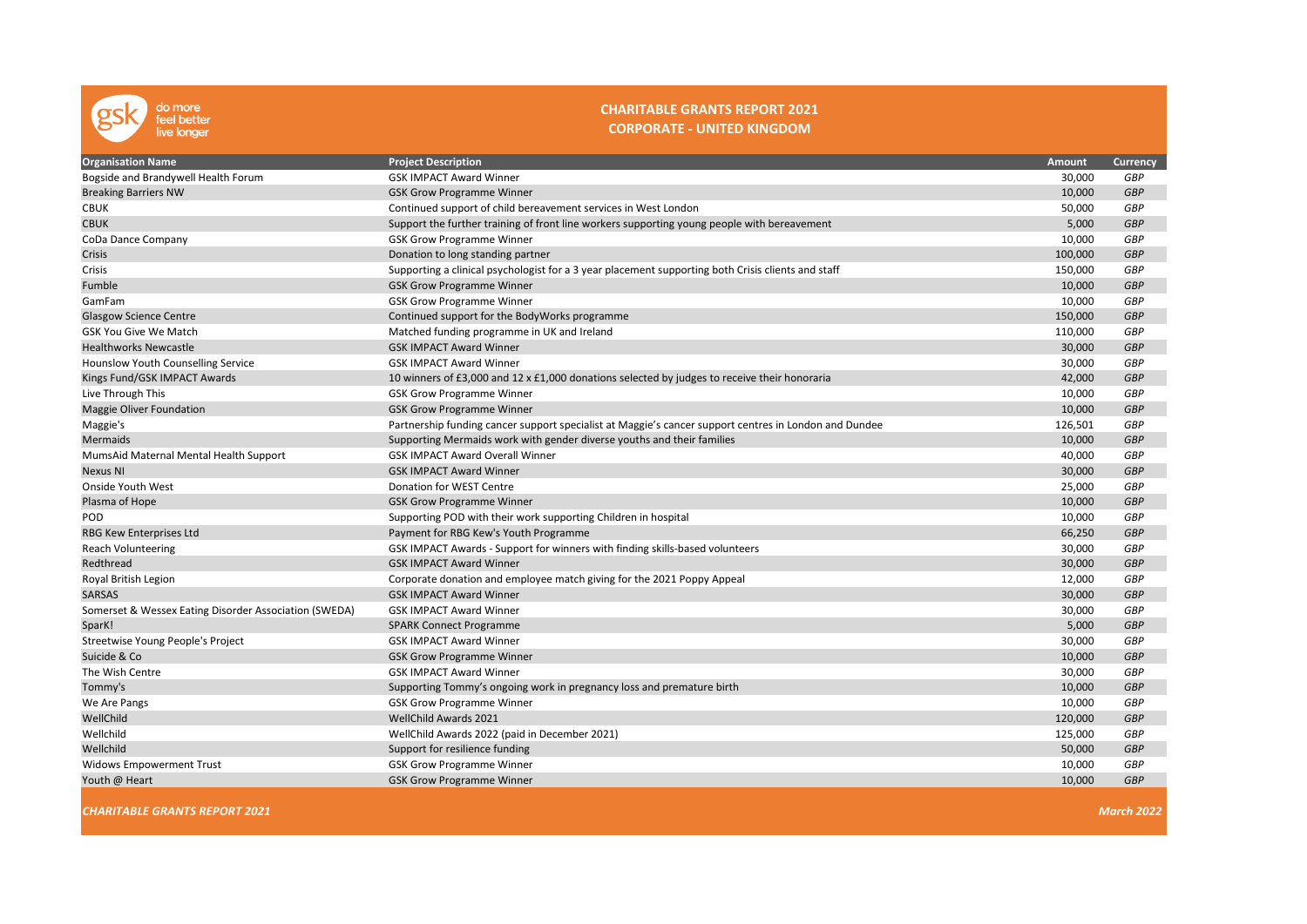

### CHARITABLE GRANTS REPORT 2021 CORPORATE - EUROPE AND INTERNATIONAL

| <b>Organisation Name</b>                   | <b>Project Description</b>                                                                                                        | <b>Amount</b> | Currency   |
|--------------------------------------------|-----------------------------------------------------------------------------------------------------------------------------------|---------------|------------|
| <b>AMREF Health Africa</b>                 | Infectious Disease Programme                                                                                                      | 750,000       | GBP        |
| <b>Direct Relief</b>                       | COVID-19 Relief India                                                                                                             | 250,000       | <b>GBP</b> |
| Direct Relief                              | Haiti Support                                                                                                                     | 50,000        | <b>GBP</b> |
| Imperial College of Science and Technology | Support for London Centre for Neglected Tropical Disease Research                                                                 | 200,000       | <b>GBP</b> |
| Panorama Global                            | CEO Healthworker Roundtable                                                                                                       | 374,785       | GBP        |
| Save the Children Fund                     | Annual partnership payment                                                                                                        | 3,000,000     | <b>GBP</b> |
| Save the Children Fund                     | <b>Emergency Health Unit</b>                                                                                                      | 500,000       | GBP        |
| Save the Children Fund                     | Children's Emergency Fund                                                                                                         | 160,000       | <b>GBP</b> |
| Save the Children Fund                     | Green Climate Fund Malawi                                                                                                         | 300,000       | GBP        |
| Seriousfun Children's Network              | Support for 30 camps and programmes offering experiences to children with serious illnesses and their family members              | 333,300       | <b>GBP</b> |
| Speak Up Africa                            | Support for One by One Target Covid19 campaign and Access Challenge coalition for vaccine confidence in developing countries      | 145,254       | <b>GBP</b> |
| Task Force For Global Health               | Support for Children Without Worms and the Mectizan Donation Programme                                                            | 801,554       | <b>USD</b> |
| The Trinity Challenge                      | Funding for Challenge teams to ensure the world is better prepared to identify, respond and recover for future health emergencies | 1,000,000     | GBP        |
| <b>UNHCR</b>                               | Emergency response for Afghanistan                                                                                                | 200,000       | <b>GBP</b> |
|                                            |                                                                                                                                   |               |            |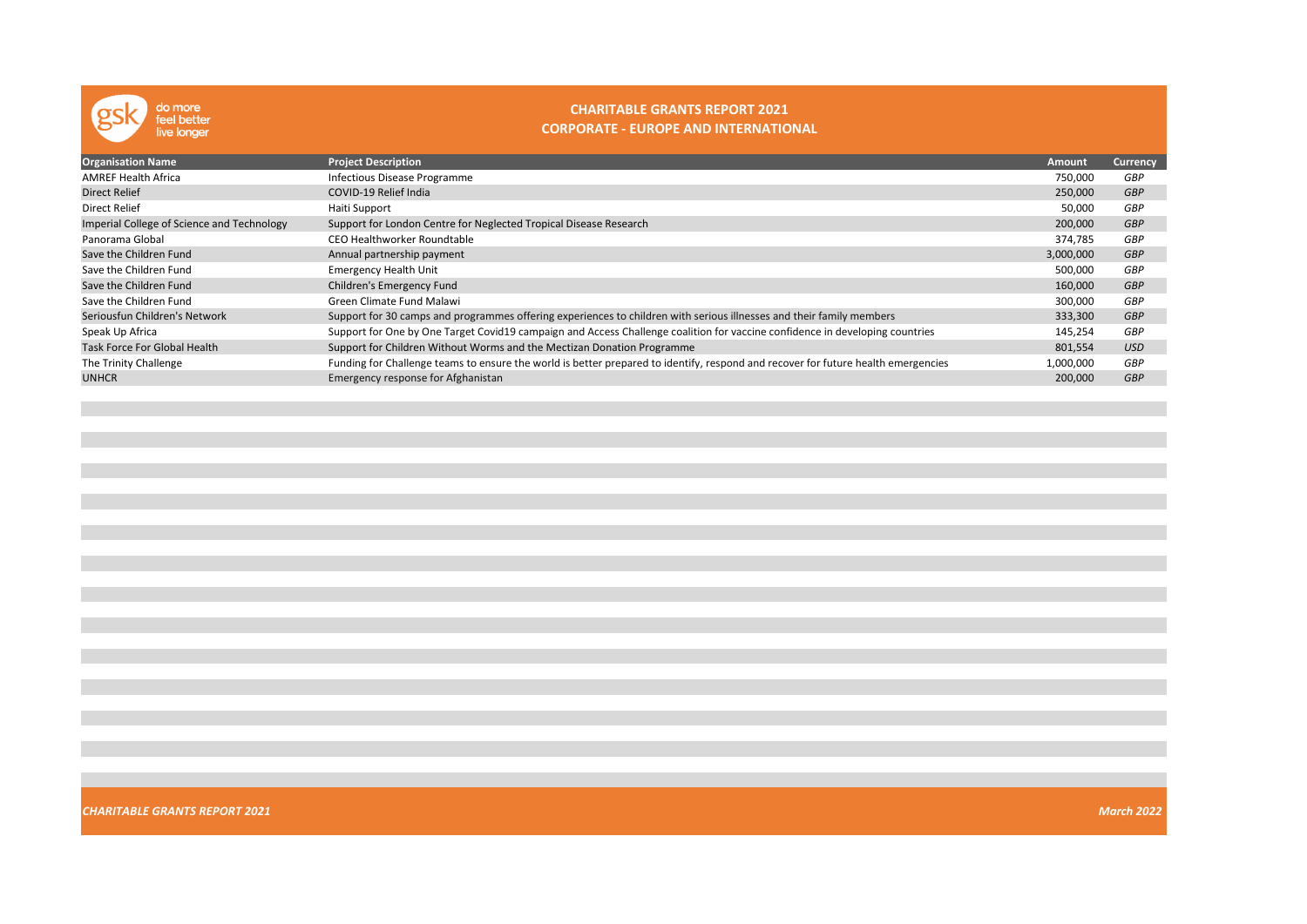

# CHARITABLE GRANTS REPORT 2021 CORPORATE - RESEARCH AND DEVELOPMENT

| <b>Organisation Name</b>                              | <b>Project Description</b>                                                                                       | Amount  | <b>Currency</b> |
|-------------------------------------------------------|------------------------------------------------------------------------------------------------------------------|---------|-----------------|
| American Association for Cancer Research              | 2022 AACR Gertrude B Elion Cancer Research Award                                                                 | 90,000  | <b>USD</b>      |
| American Society for Virology                         | American Society for Virology 40th Annual Meeting                                                                | 15,000  | <b>USD</b>      |
| American Society of Human Genetics                    | Human Genetics Scholars Initiative                                                                               | 25,000  | <b>USD</b>      |
| Americans for Medical Progress Educational Foundation | Raising Voices Saving Lives                                                                                      | 30,000  | <b>USD</b>      |
| Conquer Cancer Foundation of ASCO                     | 2021 Conquer Cancer Foundation Mission Endowments                                                                | 125,000 | <b>USD</b>      |
| <b>Conquer Cancer Foundation of ASCO</b>              | 2021 Conquer Cancer Endowed Merit Awards                                                                         | 80,000  | <b>USD</b>      |
| Conquer Cancer Foundation of ASCO                     | 2022 Conquer Cancer Young Investigator Award YIA                                                                 | 57,500  | <b>USD</b>      |
| <b>Conquer Cancer Foundation of ASCO</b>              | 2021 Women Who Conquer Cancer Sponsorship Bundle                                                                 | 20,000  | <b>USD</b>      |
| ecancer Global Foundation                             | Immunotherapy in Multiple Myeloma an Expert Panel Discussion                                                     | 17,107  | <b>GBP</b>      |
| <b>EUPATI</b>                                         | Support for WECAN Academy - resources for patient experts and patient advocates                                  | 17,894  | <b>GBP</b>      |
| Europa Donna - The European Breast Cancer Coalition   | 2021 Education Advocacy and Information Programmes                                                               | 13,744  | <b>GBP</b>      |
| European Animal Research Association                  | Support to the European Animal Research Association 2021                                                         | 17,789  | <b>GBP</b>      |
| <b>European Cancer Patient Coalition</b>              | Cancer and Inequalities                                                                                          | 24,736  | GBP             |
| European Patients' Forum                              | NONEFPIA, HEALTH RELATED GRANT                                                                                   | 51,542  | <b>GBP</b>      |
| European Society of Gynecologic Oncology              | Algorithm App in Gynecologic Oncology: interactive guide for HCPs based on latest clinical practice guidelines   | 36,271  | <b>GBP</b>      |
| European Thoracic Oncology Platform (ETOP)            | 2021 Annual Meeting and 10th Residential Workshop                                                                | 20,000  | <b>USD</b>      |
| Head and Neck Cancer Alliance, Inc.                   | 2021 Patient Education and Awareness Raising                                                                     | 55,000  | <b>USD</b>      |
| <b>HEALTH TECHNOLOGY ASSESSMENT INTL</b>              | General scientific sponsorship                                                                                   | 25,000  | <b>USD</b>      |
| International Gynecologic Cancer Society              | Global Gynecologic Cancer Advocacy Network Development                                                           | 90,525  | <b>USD</b>      |
| International Gynecologic Cancer Society              | Endometrial Cancer Advocacy Network Development                                                                  | 59,475  | <b>USD</b>      |
| International Gynecologic Cancer Society              | Survivor Caregiver Summit Connected and Empowered                                                                | 25,000  | <b>USD</b>      |
| International Myeloma Foundation                      | Global Myeloma Action Network GMAN                                                                               | 85,000  | <b>USD</b>      |
| International Myeloma Foundation                      | IMF Asian Myeloma Patient Society Capability Program                                                             | 62,500  | USD             |
| International Myeloma Foundation                      | 2021 Myeloma Action Month                                                                                        | 25,000  | <b>USD</b>      |
| Life Arrc                                             | NONEFPIA - HEALTH REALTED GRANT; CHD - EDUCATIONAL RESEARCH GRANT                                                | 350,000 | GBP             |
| <b>Myeloma Patients Europe</b>                        | MPE Core Programmes 2021                                                                                         | 58,923  | <b>GBP</b>      |
| Myeloma Patients Europe                               | European Myeloma Clinical Trial Navigator to support patient decisions about participation in clinical trials    | 15,959  | GBP             |
| National Academy of Sciences                          | <b>ILAR Council and RT on Sci and Welfare in Lab and Animal Use</b>                                              | 25,000  | <b>USD</b>      |
| NC3RS                                                 | Sponsorship of 3Rs prize for work on the replacement, reduction and refinement of the use of animals in research | 21,073  | <b>GBP</b>      |
| <b>NOBCCHE</b>                                        | General scientific sponsorship                                                                                   | 30,000  | <b>USD</b>      |
| North American 3Rs Collaborative                      | Building a worldwide 3Rs Community                                                                               | 15,000  | USD             |
| PBC Foundation (UK)                                   | Support for primary biliary cholangitis patients                                                                 | 29,029  | <b>GBP</b>      |
| Saïd Business School                                  | Donation to the Oxford University Centre for Business Taxation                                                   | 20,000  | GBP             |
| Sarcoma Alliance                                      | 2021 Sarcoma Alliance Patient Support Initiatives                                                                | 25,000  | <b>USD</b>      |
| Science Media Centre                                  | Science Media Centre annual donation                                                                             | 20,000  | <b>GBP</b>      |
| <b>Scientific Education Support Ltd</b>               | Support for Lupus Hub - open-access online resource for healthcare professionals                                 | 164,905 | <b>GBP</b>      |
| Society for Clinical Research Sites                   | General scientific sponsorship                                                                                   | 17,000  | <b>USD</b>      |
| Society of Chemical Industry                          | Fine chemicals group postgraduate symposium                                                                      | 76,889  | <b>GBP</b>      |
| Stichting Lupus Academy Foundation                    | Support Lupus Academy China Summit                                                                               | 63,713  | GBP             |
| The Princess Margaret Cancer Foundation               | Canadian Sarcoma Clinical and Research Collaboration                                                             | 50,000  | <b>USD</b>      |

CHARITABLE GRANTS REPORT 2021 March 2022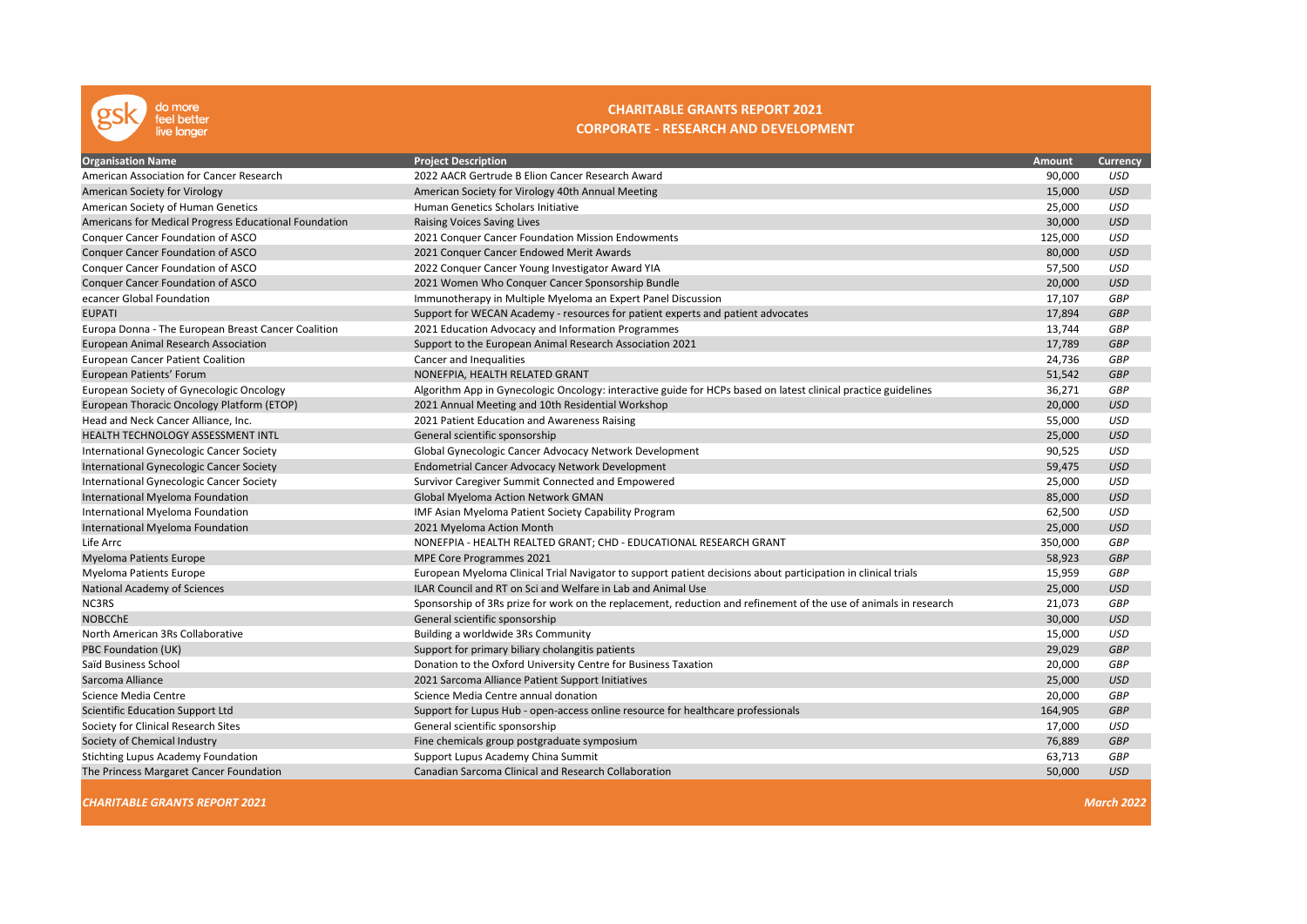

**Contract** 

## CHARITABLE GRANTS REPORT 2021 CORPORATE - RESEARCH AND DEVELOPMENT

| <b>Organisation Name</b>                     | <b>Project Description</b>                                                  | Amount    | Currency   |
|----------------------------------------------|-----------------------------------------------------------------------------|-----------|------------|
| Tres Cantos Open Lab Foundation              | CHD for open innovation research in diseases impacting the developing world | 5,000,000 | GBP        |
| <b>Understanding Animal Research</b>         | Understanding Animal Research 2021                                          | 46,851    | <b>GBP</b> |
| University of California Berkeley Foundation | HBV Forum Funding Support for 2021                                          | 100,000   | USD        |
| University of Cambridge                      | Cambridge Summer Research in Mathematics                                    | 10,793    | <b>GBP</b> |
| <b>World Ovarian Cancer Coalition</b>        | World Ovarian Cancer Day 2021                                               | 30,000    | USD        |
| <b>World Ovarian Cancer Coalition</b>        | Supportive care and the needs of Women with ovarian cancer                  | 20,000    | <b>USD</b> |
| World Ovarian Cancer Coalition               | <b>Global Coalition Partner Meeting</b>                                     | 18,000    | <b>USD</b> |
| <b>World Ovarian Cancer Coalition</b>        | <b>Treatment Mapping</b>                                                    | 15,000    | <b>USD</b> |
| World Ovarian Cancer Coalition               | Best Possible Care for Every Woman with Ovarian Cancer                      | 9,000     | <b>USD</b> |
| <b>World Ovarian Cancer Coalition</b>        | <b>Genetics and Family History</b>                                          | 9,000     | <b>USD</b> |
| World Ovarian Cancer Coalition               | Making the case for rapid diagnosis of ovarian cancer                       | 9,000     | <b>USD</b> |
|                                              |                                                                             |           |            |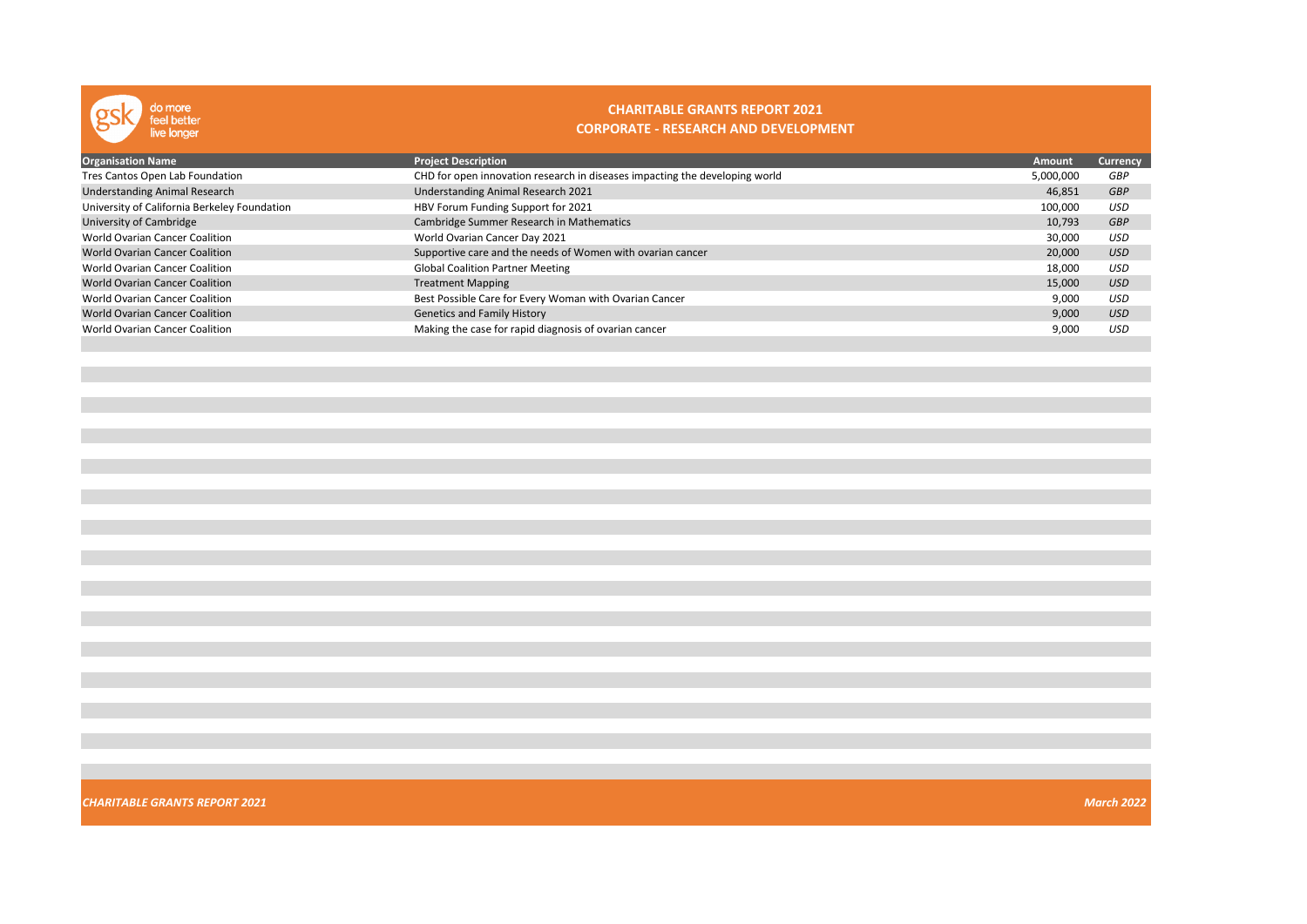

### CHARITABLE GRANTS REPORT 2021 CORPORATE - UNITED STATES OF AMERICA

| <b>Organisation Name</b>                           | <b>Project Description</b>                                | Amount  | <b>Currency</b>   |
|----------------------------------------------------|-----------------------------------------------------------|---------|-------------------|
| Academy of Natural Sciences of Philadelphia        | Women in Natural Sciences Module III                      | 50,000  | USD               |
| <b>American National Red Cross</b>                 | Hurricane Ida Disaster Relief                             | 25,000  | <b>USD</b>        |
| <b>Americares Foundation</b>                       | Hurricane Ida Response                                    | 50,000  | <b>USD</b>        |
| Americas Grow a Row                                | 2021 Fresh Produce Initiative                             | 50,000  | <b>USD</b>        |
| Beat the Streets Wrestling Program Philadelphia    | <b>GSK IMPACT Awards</b>                                  | 50,000  | <b>USD</b>        |
| <b>Boomerang Youth</b>                             | <b>GSK IMPACT Awards</b>                                  | 50,000  | <b>USD</b>        |
| C.B. Community Schools                             | <b>GSK IMPACT Awards</b>                                  | 50,000  | <b>USD</b>        |
| Career Wardrobe                                    | <b>GSK IMPACT Awards</b>                                  | 50,000  | <b>USD</b>        |
| Carying Place                                      | <b>GSK IMPACT Awards</b>                                  | 50,000  | <b>USD</b>        |
| Center for Disaster Philanthropy                   | Atlantic Hurricane Season Recovery Fund                   | 50,000  | <b>USD</b>        |
| Communities In Partnership                         | <b>GSK IMPACT Awards</b>                                  | 50,000  | <b>USD</b>        |
| <b>Direct Relief</b>                               | Response to Hurricane Ida                                 | 50,000  | <b>USD</b>        |
| Durham Literacy Center                             | <b>GSK IMPACT Awards</b>                                  | 50,000  | <b>USD</b>        |
| Durham Nativity School                             | <b>GSK IMPACT Awards</b>                                  | 50,000  | <b>USD</b>        |
| <b>Education Law Center PA</b>                     | <b>GSK IMPACT Awards</b>                                  | 50,000  | <b>USD</b>        |
| <b>Education Works</b>                             | <b>Full STEAM Ahead</b>                                   | 200,000 | <b>USD</b>        |
| Energy Coordinating Agency of Phila                | Youth Pathway to Green Renovation and Retrofit            | 55,000  | <b>USD</b>        |
| Franklin Institute                                 | GSK Science in the Summer 2021 2022                       | 950,000 | <b>USD</b>        |
| <b>Greater New Orleans Foundation</b>              | Hurricane Ida Response and Restoration in Louisiana       | 75,000  | <b>USD</b>        |
| Habitat for Humanity Orange County                 | <b>New Construction</b>                                   | 5,000   | <b>USD</b>        |
| <b>Healthy NewsWorks</b>                           | <b>GSK IMPACT Awards</b>                                  | 50,000  | <b>USD</b>        |
| Hispanic Liaison of Chatham County                 | <b>GSK IMPACT Awards</b>                                  | 50,000  | <b>USD</b>        |
| Housing for New Hope                               | <b>GSK IMPACT Awards</b>                                  | 50,000  | <b>USD</b>        |
| Inter-Faith Food Shuttle                           | Strengthening Neighbors Through Hunger Innovations        | 50,000  | <b>USD</b>        |
| National Institute of Minority Economic Developmen | <b>GSK IMPACT Awards</b>                                  | 50,000  | <b>USD</b>        |
| Neighborhood Bike Works                            | <b>GSK IMPACT Awards</b>                                  | 50,000  | <b>USD</b>        |
| Neighborhood Gardens Trust                         | <b>GSK IMPACT Awards</b>                                  | 50,000  | <b>USD</b>        |
| Nourish Now                                        | Multi Cultural Mobile Food Assistance Program             | 50,000  | <b>USD</b>        |
| Nueva Esperanza                                    | STEM Hope Pathways Program                                | 144,057 | <b>USD</b>        |
| Opportunities Industrialization Center of America  | CADI2CODE                                                 | 220,000 | <b>USD</b>        |
| <b>Orion Communities</b>                           | <b>GSK IMPACT Awards</b>                                  | 50,000  | <b>USD</b>        |
| Philabundance                                      | <b>General Operating Fund</b>                             | 50,000  | <b>USD</b>        |
| Philadelphia Education Fund                        | Philadelphia STEM Equity Initiative (PSEI)                | 168,823 | <b>USD</b>        |
| PORCH Chapel Hill - Carrboro                       | <b>GSK IMPACT Awards</b>                                  | 50,000  | <b>USD</b>        |
| Read and Feed                                      | <b>GSK IMPACT Award</b>                                   | 50,000  | <b>USD</b>        |
| Save the Children Federation                       | US Childrens Emergency Fund                               | 25,000  | <b>USD</b>        |
| Save the Children Federation                       | Disaster Responder Partner Maximizing Impact for Children | 500,000 | <b>USD</b>        |
| The Fund for the School District of Philadelphia   | Increasing Equity in Philadelphia STEM Instruction        | 125,000 | <b>USD</b>        |
| The Fund for the School District of Philadelphia   | Increasing Equity in Philadelphia STEM Instruction        | 125,000 | <b>USD</b>        |
| The Greater Boston Food Bank                       | GBFB Addresses Food Insecurity with Healthy Food          | 50,000  | <b>USD</b>        |
| <b>CHARITABLE GRANTS REPORT 2021</b>               |                                                           |         | <b>March 2022</b> |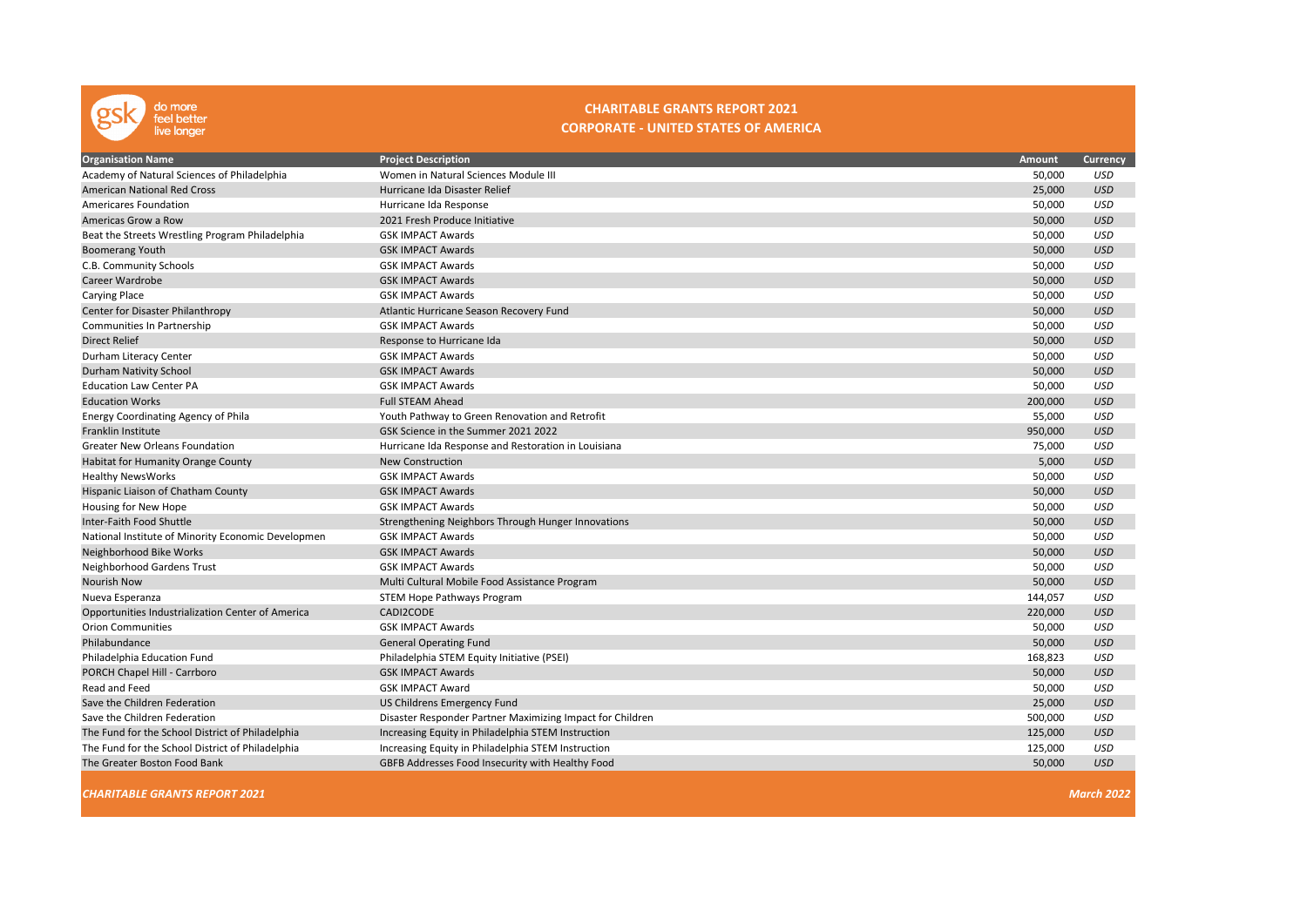

#### CHARITABLE GRANTS REPORT 2021 CORPORATE - UNITED STATES OF AMERICA

| <b>Organisation Name</b>                             | <b>Project Description</b>                                  | <b>Amount</b> | Currency   |
|------------------------------------------------------|-------------------------------------------------------------|---------------|------------|
| Trustees of the University of Pennsylvania           | Project BioEYES                                             | 35,000        | USD        |
| <b>University City Science Center</b>                | FirstHand                                                   | 75,000        | <b>USD</b> |
| University of North Carolina at Chapel Hill          | GSK Science in the Summer/ GSK Science After School 2020-21 | 606.636       | USD        |
| University of North Carolina Center for Public Media | <b>UNCTV Science Project</b>                                | 200,000       | <b>USD</b> |
| Uplift Center for Grieving Children                  | <b>GSK IMPACT Awards</b>                                    | 50,000        | USD        |
| Wistar Institute of Anatomy & Biology                | An Accelerated Biomedical Technician Training Program       | 123.212       | <b>USD</b> |
| Women's Community Revitalization Project             | <b>GSK IMPACT Awards</b>                                    | 50,000        | USD        |
| <b>YMIC Foundation</b>                               | YMWIC Philly Expansion                                      | 106,943       | <b>USD</b> |
|                                                      |                                                             |               |            |

**CHARITABLE GRANTS REPORT 2021** March 2022